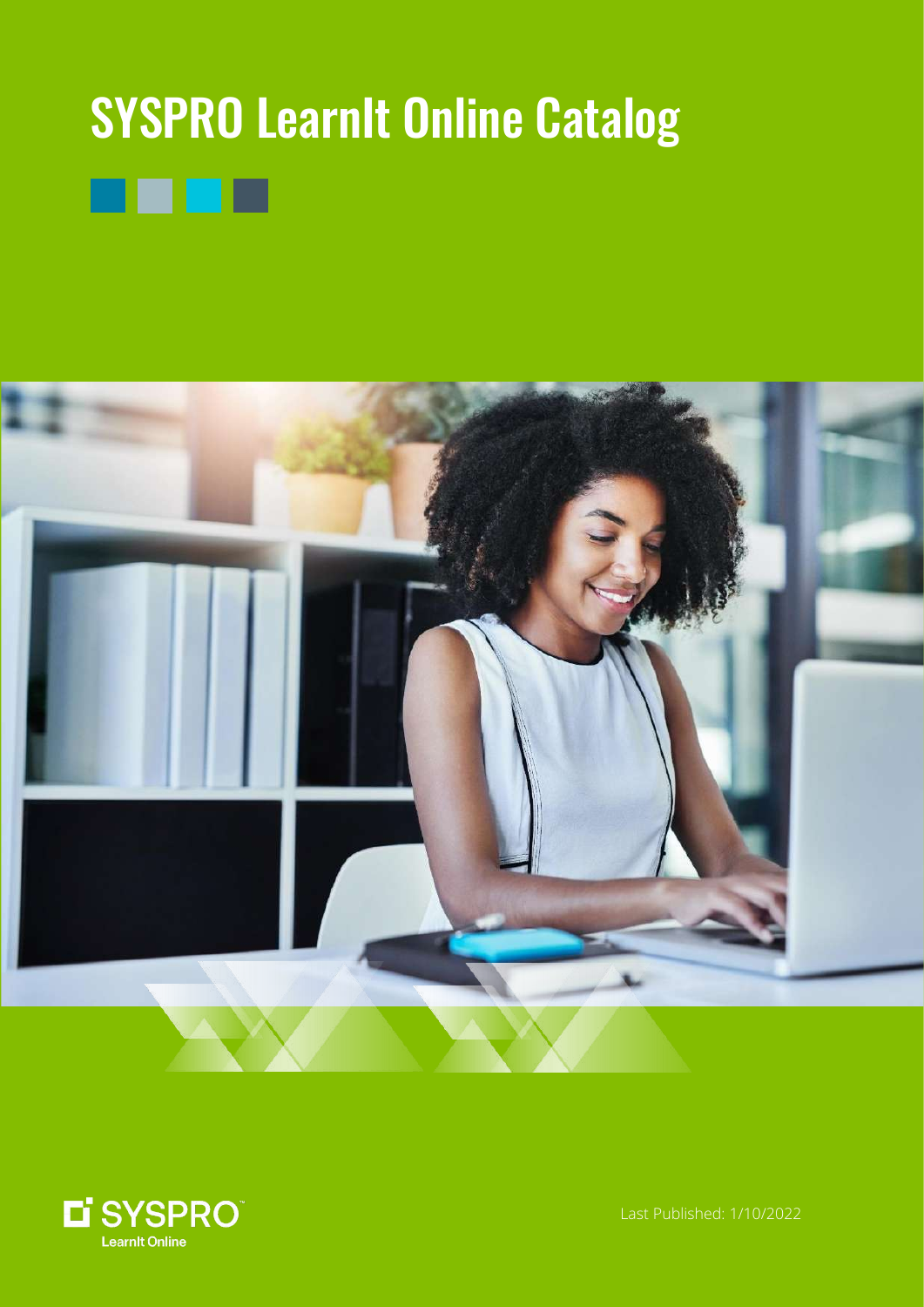#### <span id="page-1-0"></span>**Contents**

| <b>Contents</b>                           | $\overline{2}$ |
|-------------------------------------------|----------------|
| <b>About this Catalog</b>                 | 3              |
| <b>Onboarding - General</b>               | 4              |
| <b>Onboarding - Business Processes</b>    | $\overline{7}$ |
| <b>Onboarding - Role-based</b>            | 9              |
| <b>Digitalization</b>                     | 11             |
| <b>Distribution</b>                       | 12             |
| <b>Financial</b>                          | 23             |
| <b>Manufacturing</b>                      | 31             |
| <b>SYSPRO Administration for SYSPRO 8</b> | 37             |
| <b>SYSPRO Developers</b>                  | 39             |
| <b>Technical</b>                          | 40             |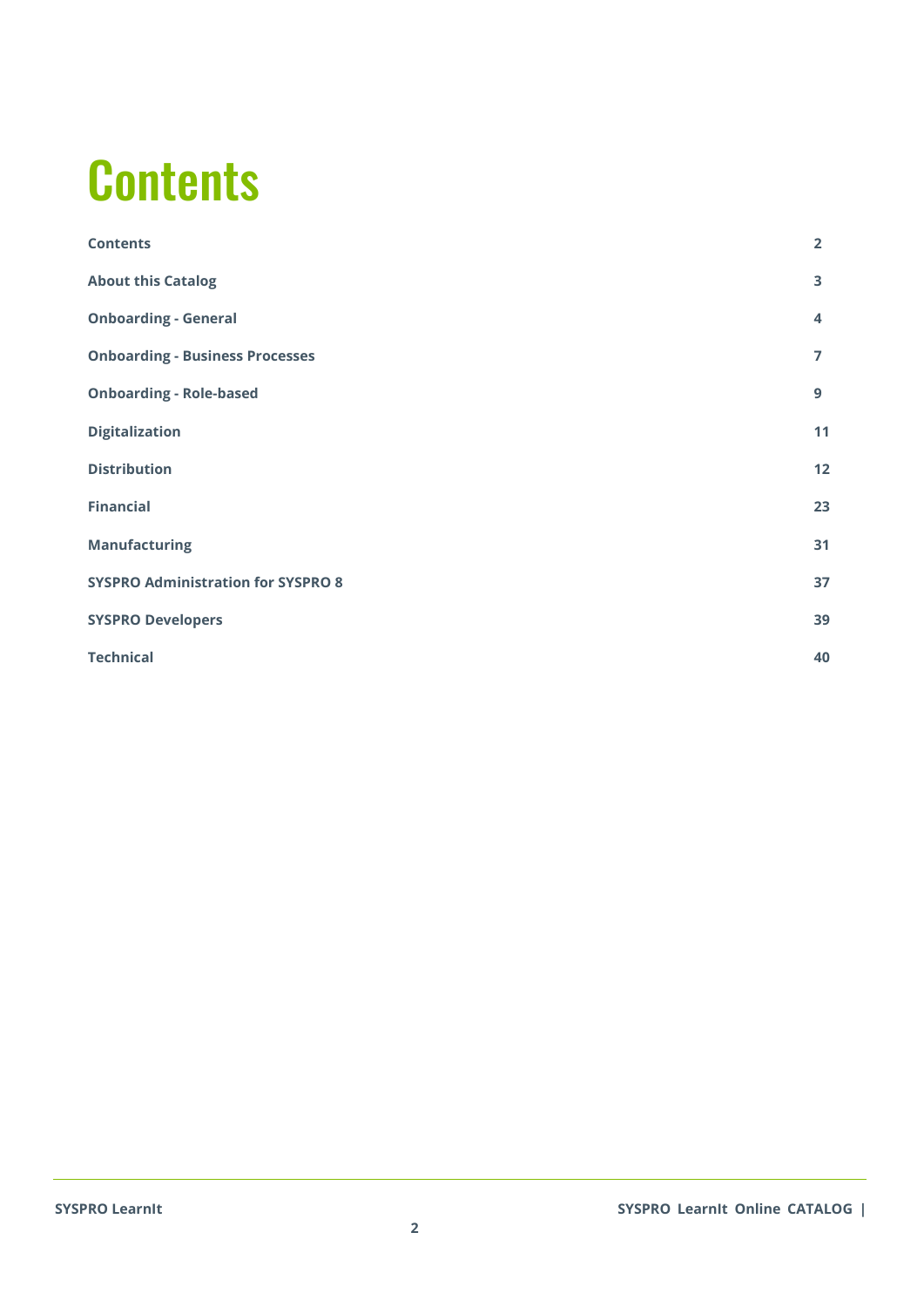# <span id="page-2-0"></span>About this Catalog

This catalog provides a list of courses and the price per course in US dollars, grouped in their respective bundles. In addition, the recommended audience is listed for each bundle.

The bundles are grouped by area of specialization, i.e., Financial, Distribution, Manufacturing, SYSPRO Administration and Digitalization. Both Desktop/Client user interface and Web user interface (Avanti) courses are listed.

Use th[e Area of Focus Guidelines for SYSPRO Users](https://f.hubspotusercontent30.net/hubfs/239680/Website%20Featured%20Images/Services/Education%20and%20Training/Area_of_Focus_Customers.pdf) as a guideline for courses that are relevant to you.

**Note**: This Catalog is a work in progress, newer courses will be added to the bundles as they are developed.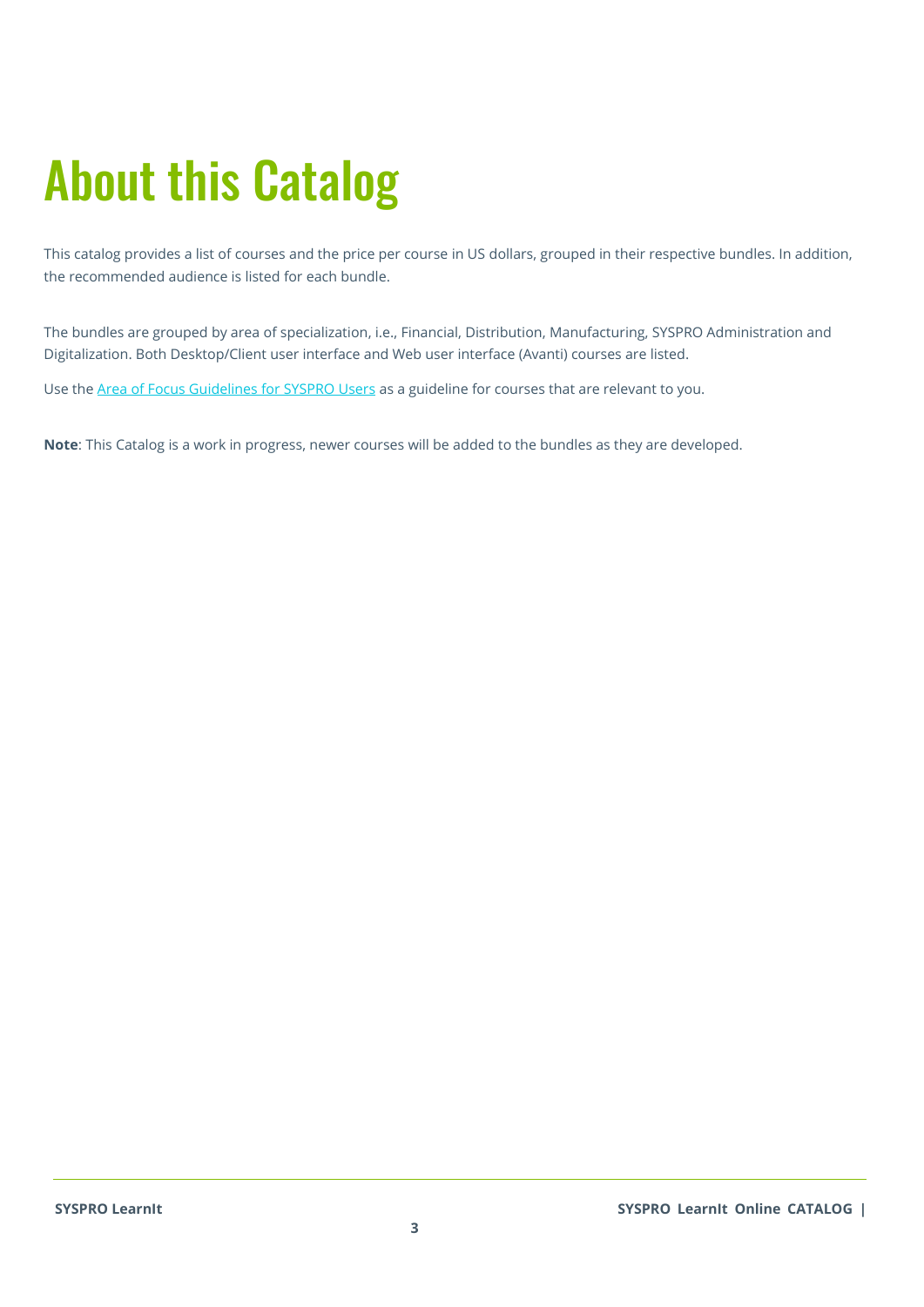# <span id="page-3-0"></span>Onboarding - General

| <b>Bundle</b>               | <b>Course</b>                                                                                                                                                                                                                                                                                                                                        | <b>Price - USD</b>                                                             | Audience                                                      |
|-----------------------------|------------------------------------------------------------------------------------------------------------------------------------------------------------------------------------------------------------------------------------------------------------------------------------------------------------------------------------------------------|--------------------------------------------------------------------------------|---------------------------------------------------------------|
| <b>ERP Concepts</b>         | <b>ERP Concepts Introduction</b><br>The Supply Chain<br><b>Business Processes</b><br>What is ERP?<br><b>Inventory Concepts</b><br><b>Manufacturing Concepts</b>                                                                                                                                                                                      | 3.00<br>3.00<br>6.00<br>6.00<br>10.00<br>8.00                                  | All users                                                     |
| <b>SYSPRO Orientation</b>   |                                                                                                                                                                                                                                                                                                                                                      |                                                                                |                                                               |
| - SYSPRO 8                  | The SYSPRO Interface<br><b>SYSPRO Programs</b>                                                                                                                                                                                                                                                                                                       | 15.00<br>22.00                                                                 | All SYSPRO 8<br>Users                                         |
| <b>SYSPRO Orientation</b>   |                                                                                                                                                                                                                                                                                                                                                      |                                                                                |                                                               |
| - SYSPRO 7                  | <b>SYSPRO Product Orientation Course Introduction</b><br>Logging into SYSPRO<br>The SYSPRO Button<br>The SYSPRO Program List<br>Favorites Menu, Navigation Pane and Flow Graphs<br><b>Browser and Calendar</b><br>Setup, Import, Query and Administration Tabs<br>Program Navigation<br>Hyperlinks, Smartlinks and SYSPRO Help<br>Keyboard Shortcuts | 5.00<br>2.00<br>3.00<br>8.00<br>6.00<br>5.00<br>11.00<br>14.00<br>5.00<br>6.00 | All SYSPRO 7<br>users                                         |
| <b>Distribution</b>         |                                                                                                                                                                                                                                                                                                                                                      |                                                                                |                                                               |
| <b>Essentials</b>           | <b>Distribution Essentials Introduction</b><br>Distribution Essentials - Require-Procure-Pay<br>Distribution Essentials - Prospect-Transact-Care                                                                                                                                                                                                     | 122.00<br>54.00<br>90.00                                                       | All users                                                     |
| <b>Financial Essentials</b> |                                                                                                                                                                                                                                                                                                                                                      |                                                                                |                                                               |
|                             | Financial Essentials - General Ledger Integration<br>Financial Essentials - Cash Management<br>Financial Essentials - GL Management<br>Financial Essentials - Month Ends                                                                                                                                                                             | 6.00<br>28.00<br>24.00<br>10.00                                                | Accountants<br>Bookkeepers<br>SYSPRO/System<br>Administrators |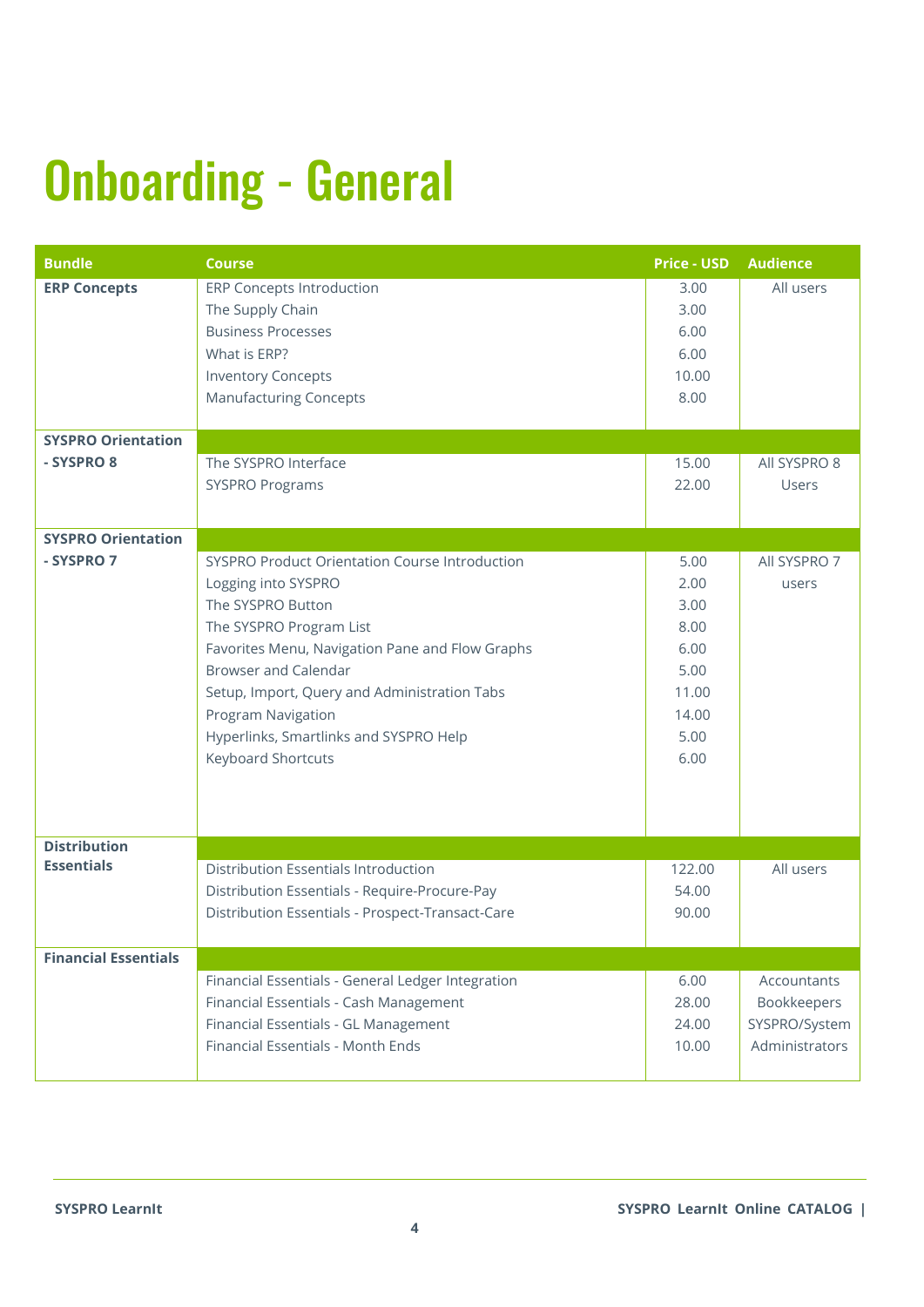| <b>Bundle</b>               | <b>Course</b>                                                            | <b>Price - USD</b> | <b>Audience</b> |
|-----------------------------|--------------------------------------------------------------------------|--------------------|-----------------|
| <b>Administration</b>       | Administration Essentials - Customization                                | 94.00              | SYSPRO/System   |
| <b>Essentials</b>           | Administration Essentials - System Administration                        | 84.00              | Administrators  |
|                             | Administration Essentials - Security                                     | 97.00              |                 |
|                             |                                                                          |                    |                 |
| <b>Manufacturing</b>        |                                                                          |                    |                 |
| <b>Concepts</b>             | Part 1: The Manufacturing Environment                                    | 26.00              | Planners        |
|                             | Part 2: Data Accuracy and Roles and Responsibilities                     | 21.00              |                 |
|                             | Part 3: Inventory Management                                             | 23.00              | Production      |
|                             | Part 4: Lot Sizing, Lead Times, Safety Stock, Scrap and Yield            | 27.00              | Managers        |
|                             | Part 5: Material Replenishment and Introduction to MRP and<br><b>BOM</b> | 23.00              | Inventory       |
|                             | Part 6: MRP Processing                                                   | 23.00              | Control         |
|                             | Part 7: Production Planning                                              | 25.00              | Managers        |
|                             | Part 8: DRP and Supply Chain Management                                  | 19.00              |                 |
|                             | Part 9: Manufacturing and Quality Philosophies                           | 36.00              |                 |
|                             |                                                                          |                    |                 |
| <b>SYSPRO 8 Finance</b>     |                                                                          |                    |                 |
| <b>Modules</b>              | Accounts Payable Overview                                                | 3.00               | Finance teams   |
|                             | Goods Received Notes (AP) Overview                                       | 12.00              | using SYSPRO 8  |
|                             | <b>Accounts Receivable Overview</b>                                      | 9.00               |                 |
|                             | <b>Assets Overview</b>                                                   | 12.00              |                 |
|                             | Contact Management Overview - SYSPRO 8                                   | 7.50               |                 |
|                             | Cash Book Overview                                                       | 12.00              |                 |
|                             | <b>General Ledger Overview</b>                                           | 12.00              |                 |
|                             | Electronic Funds Transfer Overview                                       | 8.00               |                 |
| <b>SYSPRO 8</b>             |                                                                          |                    |                 |
| <b>Distribution Modules</b> | <b>Product Configurator Overview</b>                                     | 11.00              | Sales Teams     |
|                             | <b>Contact Management Overview</b>                                       | 7.50               | Purchasing      |
|                             | <b>Inventory Overview</b>                                                | 7.00               | Teams           |
|                             | Goods in Transit Overview                                                | 11.00              | Operations      |
|                             | <b>Inventory Planning Overview</b>                                       | 7.00               | Teams           |
|                             | Families and Groupings Overview                                          | 7.00               | using SYSPRO 8  |
|                             | Purchase Orders Overview                                                 | 6.00               |                 |
|                             | <b>Quotations Overview</b>                                               | 9.00               |                 |
|                             | Return Merchandise Authorization Overview                                | 7.00               |                 |
|                             | Return to Supplier Overview                                              | 8.00               |                 |
|                             | Sales Analysis Overview                                                  | 6.50               |                 |
|                             | Sales Orders Overview                                                    | 6.50               |                 |
|                             | <b>Trade Promotions Overview</b>                                         | 8.00               |                 |
|                             |                                                                          |                    |                 |
|                             |                                                                          |                    |                 |
|                             |                                                                          |                    |                 |
| <b>SYSPRO 8</b>             |                                                                          |                    |                 |
|                             |                                                                          |                    |                 |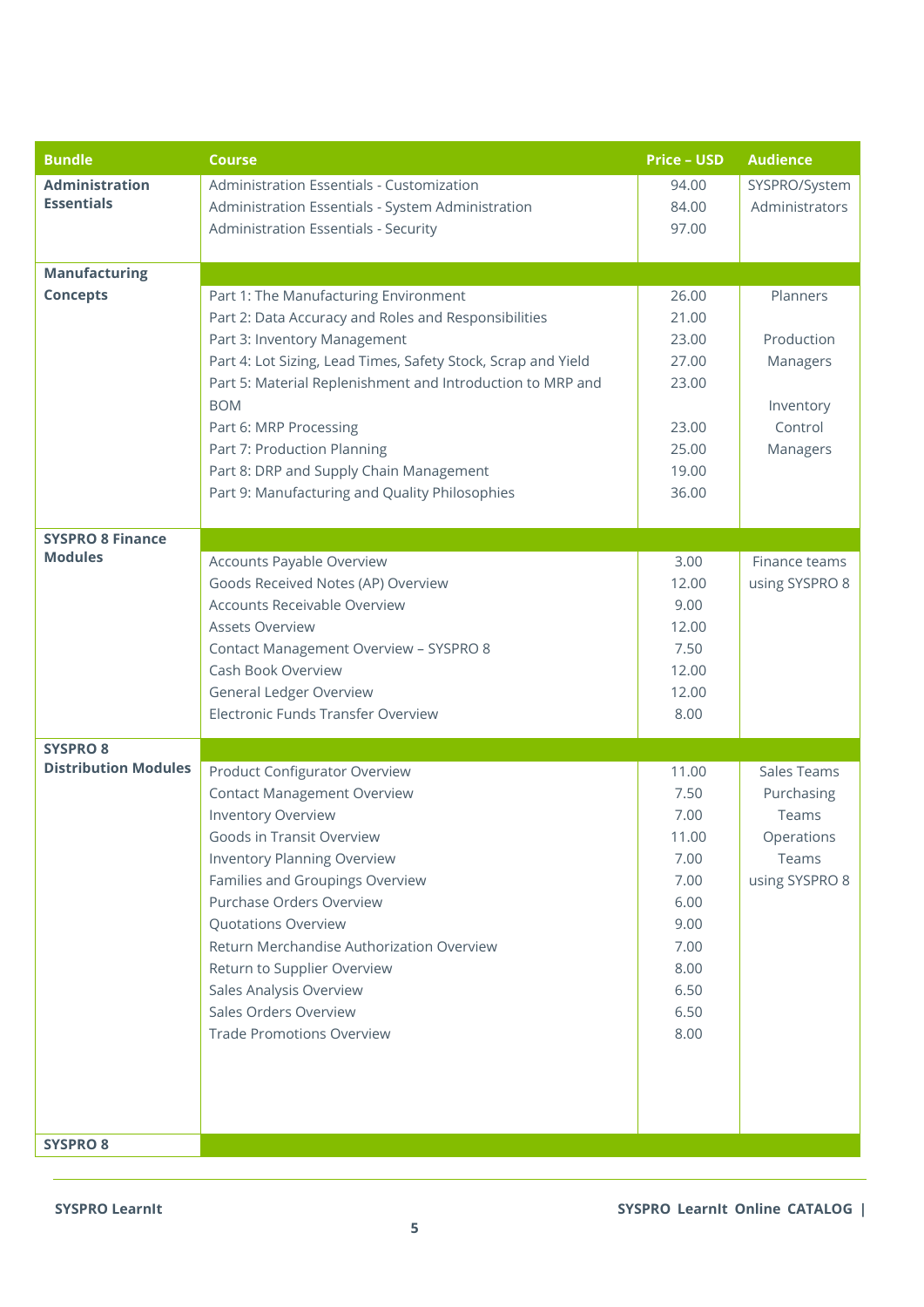| <b>Manufacturing</b>        | <b>Bill of Materials Overview</b>                                    | 6.50          | Planners             |
|-----------------------------|----------------------------------------------------------------------|---------------|----------------------|
| <b>Modules</b>              | <b>Engineering Change Control Overview</b>                           | 6.00          |                      |
|                             | Manufacturing Operations Management Overview                         | 4.00          | Production           |
|                             | Requirements Planning Overview<br><b>Quotations Overview</b>         | 13.00<br>9.00 | Managers             |
|                             | Work in Progress Overview                                            | 4.00          |                      |
|                             | Lot Traceability Overview                                            |               |                      |
|                             |                                                                      |               |                      |
| <b>SYSPRO 7 Finance</b>     |                                                                      |               |                      |
| <b>Modules</b>              | Accounts Receivable Overview - SYSPRO 7                              | 12.50         | <b>Finance Teams</b> |
|                             | Goods Received Notes (AP) Overview                                   | 12.50         | using SYSPRO 7       |
|                             | Accounts Payable Overview - SYSPRO 7                                 | 12.50         |                      |
|                             | <b>Assets Overview</b>                                               | 12.50         |                      |
|                             | <b>Contact Management Overview</b>                                   | 6.00          |                      |
|                             | Cash Book Overview                                                   | 12.50         |                      |
|                             | <b>General Ledger Overview</b><br>Electronic Funds Transfer Overview | 12.50<br>8.00 |                      |
|                             |                                                                      |               |                      |
| <b>SYSPRO 7</b>             |                                                                      |               |                      |
| <b>Distribution Modules</b> | <b>Product Configurator Overview</b>                                 | 11.50         | Sales Teams          |
|                             | <b>Contact Management Overview</b>                                   | 6.00          |                      |
|                             | Inventory Overview - SYSPRO 7                                        | 8.00          | Purchasing           |
|                             | Goods in Transit Overview                                            | 11.50         | Teams                |
|                             | Inventory Planning Overview                                          | 7.50          |                      |
|                             | Families and Groupings Overview - SYSPRO 7                           | 7.50          | Operations           |
|                             | Purchase Orders Overview - SYSPRO 7                                  | 6.50          | Teams                |
|                             | Quotations Overview                                                  | 9.00          |                      |
|                             | Return Merchandise Authorization Overview                            | 7.50          | using SYSPRO 7       |
|                             | Return to Supplier Overview                                          | 8.00          |                      |
|                             | Sales Analysis Overview                                              | 6.50          |                      |
|                             | Sales Orders Overview - SYSPRO 7                                     | 9.00          |                      |
|                             | <b>Trade Promotions Overview</b>                                     | 8.00          |                      |
|                             |                                                                      |               |                      |
| <b>SYSPRO 7</b>             |                                                                      |               |                      |
| <b>Manufacturing</b>        | <b>Bill of Materials Overview</b>                                    | 6.50          | Planners             |
| <b>Modules</b>              | <b>Engineering Change Control Overview</b>                           | 6.00          |                      |
|                             | Manufacturing Operations Management Overview                         | 4.00          | Production           |
|                             | Requirements Planning Overview                                       | 13.00         | Managers             |
|                             | <b>Quotations Overview</b>                                           | 9.00          | using SYSPRO 7       |
|                             | Work in Progress Overview - SYSPRO 7                                 | 8.00          |                      |
|                             | Lot Traceability Overview - SYSPRO 7                                 | 8.00          |                      |
|                             |                                                                      |               |                      |
| <b>SYSPRO Orientation</b>   |                                                                      |               |                      |
| Web UI                      | SYSPRO Avanti: Navigation Orientation                                | 8.00          | All users using      |
|                             | SYSPRO Avanti: Application Orientation                               | 8.00          | the Web user         |
|                             |                                                                      |               | interface            |
|                             |                                                                      |               |                      |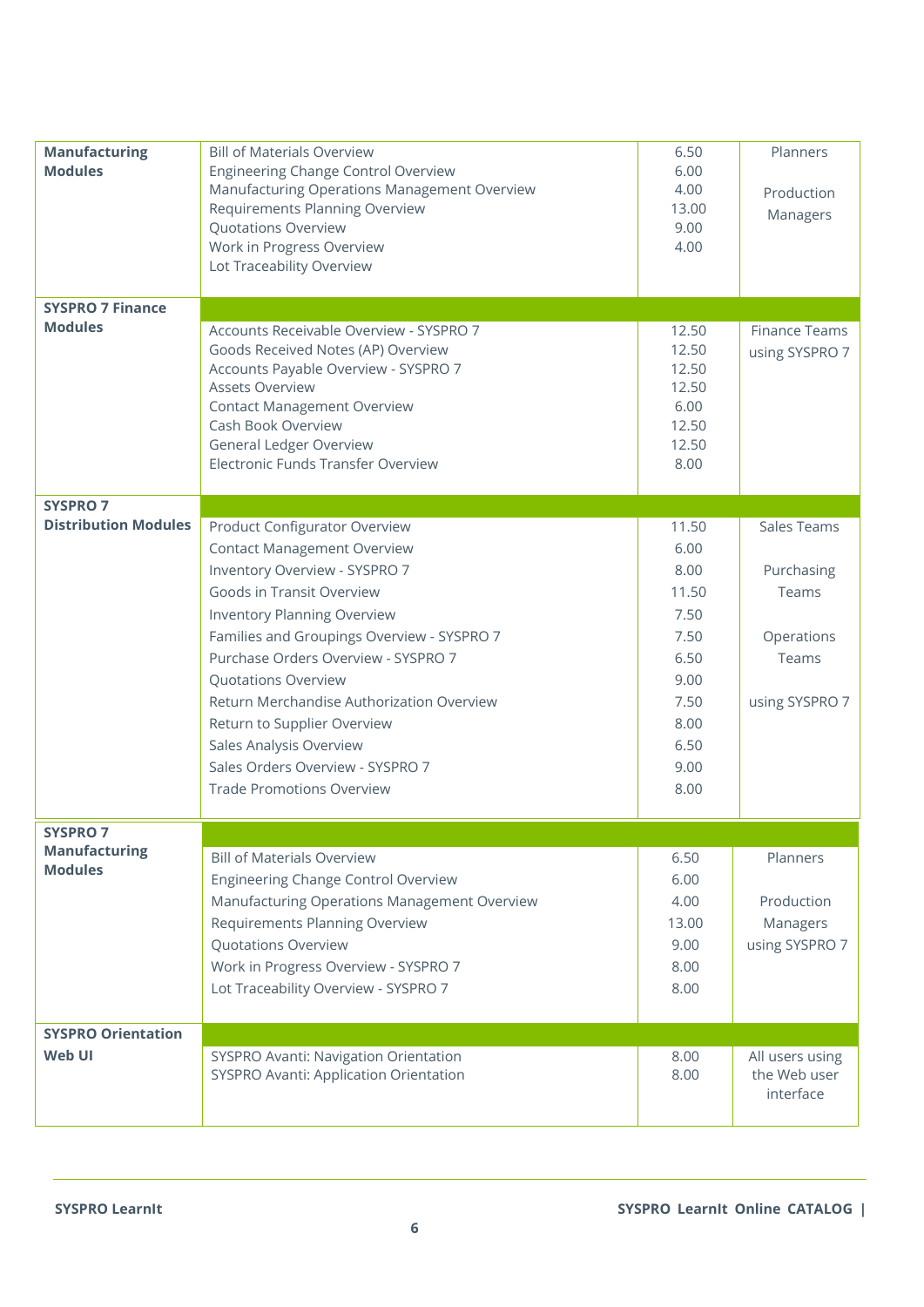### <span id="page-6-0"></span>Onboarding - Business Processes

| <b>Bundle</b>             | <b>Course</b>                                         | <b>Price - USD</b> | <b>Audience</b>                 |
|---------------------------|-------------------------------------------------------|--------------------|---------------------------------|
| <b>Obtain-Maintain-</b>   | Obtain-Maintain-Dispose Business Process Introduction | 4.00               | Asset                           |
| <b>Dispose (Asset</b>     | The Obtain Phase                                      | 4.00               | Controllers                     |
| <b>Management)</b>        | Asset Capex Management                                | 6.00               |                                 |
|                           | <b>Asset Order Processing</b>                         | 6.00               |                                 |
|                           | <b>Asset Acquisition</b>                              | 6.00               |                                 |
|                           | The Maintain Phase                                    | 4.00               |                                 |
|                           | <b>Asset Maintenance</b>                              | 4.00               |                                 |
|                           | Asset Depreciation and Asset Revaluation              | 8.00               |                                 |
|                           | Asset Count                                           | 4.00               |                                 |
|                           | Asset Disposal                                        | 4.00               |                                 |
| <b>Prospect-Transact-</b> |                                                       |                    |                                 |
| <b>Care (Sales)</b>       | Prospect-Transact-Care Introduction                   | 10.00              | Salespersons                    |
|                           | The Prospect Phase                                    | 5.00               |                                 |
|                           | Prospect Management for PTC                           | 8.00               | Sales                           |
|                           | <b>Quotation Management</b>                           | 16.00              | Managers                        |
|                           | New Customer Approval                                 | 16.00              |                                 |
|                           | The Transact Phase                                    | 8.00               | Order Entry                     |
|                           | <b>Sales Order Processing</b>                         | 13.00              | Clerks                          |
|                           | Goods Delivery                                        | 13.00              |                                 |
|                           | <b>Document Processing</b>                            | 13.00              | Accounts                        |
|                           | Receivables Management                                | 15.00              | Receivable                      |
|                           | The Care Phase                                        | 5.00               | Clerks and                      |
|                           | After Sales Service                                   | 16.00              | Managers                        |
|                           |                                                       |                    | Dispatchers                     |
|                           |                                                       |                    | Inventory<br>Control<br>Manager |
|                           |                                                       |                    |                                 |
|                           |                                                       |                    |                                 |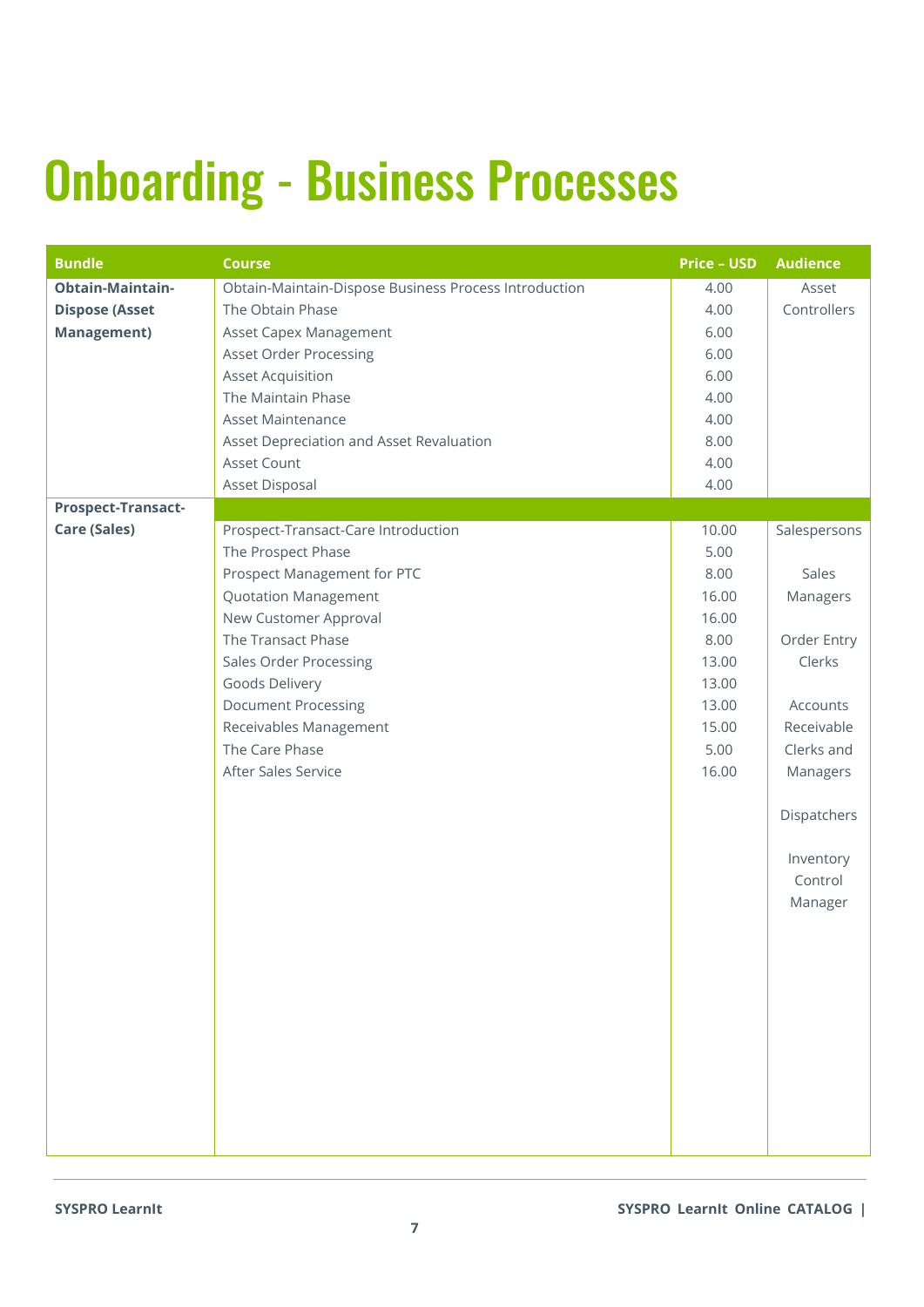| <b>Require-Procure-Pay</b> |                                                   |       |               |
|----------------------------|---------------------------------------------------|-------|---------------|
| (Purchasing)               | Require-Procure-Pay Business Process Introduction | 6.00  | <b>Buyers</b> |
|                            | The Require Phase                                 | 8.00  |               |
|                            | <b>Requisition Processing</b>                     | 8.00  | Purchasing    |
|                            | New Supplier Approval                             | 8.00  | Managers      |
|                            | Supplier Contract Maintenance                     | 8.00  |               |
|                            | Supplier Contract Management (BPO)                | 5.00  | Accounts      |
|                            | The Procure Phase                                 | 8.00  | Payable       |
|                            | Purchase Order Processing                         | 6.00  | Clerks and    |
|                            | Import Management                                 | 8.00  | Managers      |
|                            | Receipts Management                               | 12.00 |               |
|                            | The Pay Phase                                     | 12.00 | Inventory     |
|                            | <b>Invoice Processing</b>                         | 12.00 | Control       |
|                            | <b>Payment Processing</b>                         | 12.00 | Manager       |
|                            |                                                   |       |               |
|                            |                                                   |       | Shipping      |
|                            |                                                   |       | Clerk         |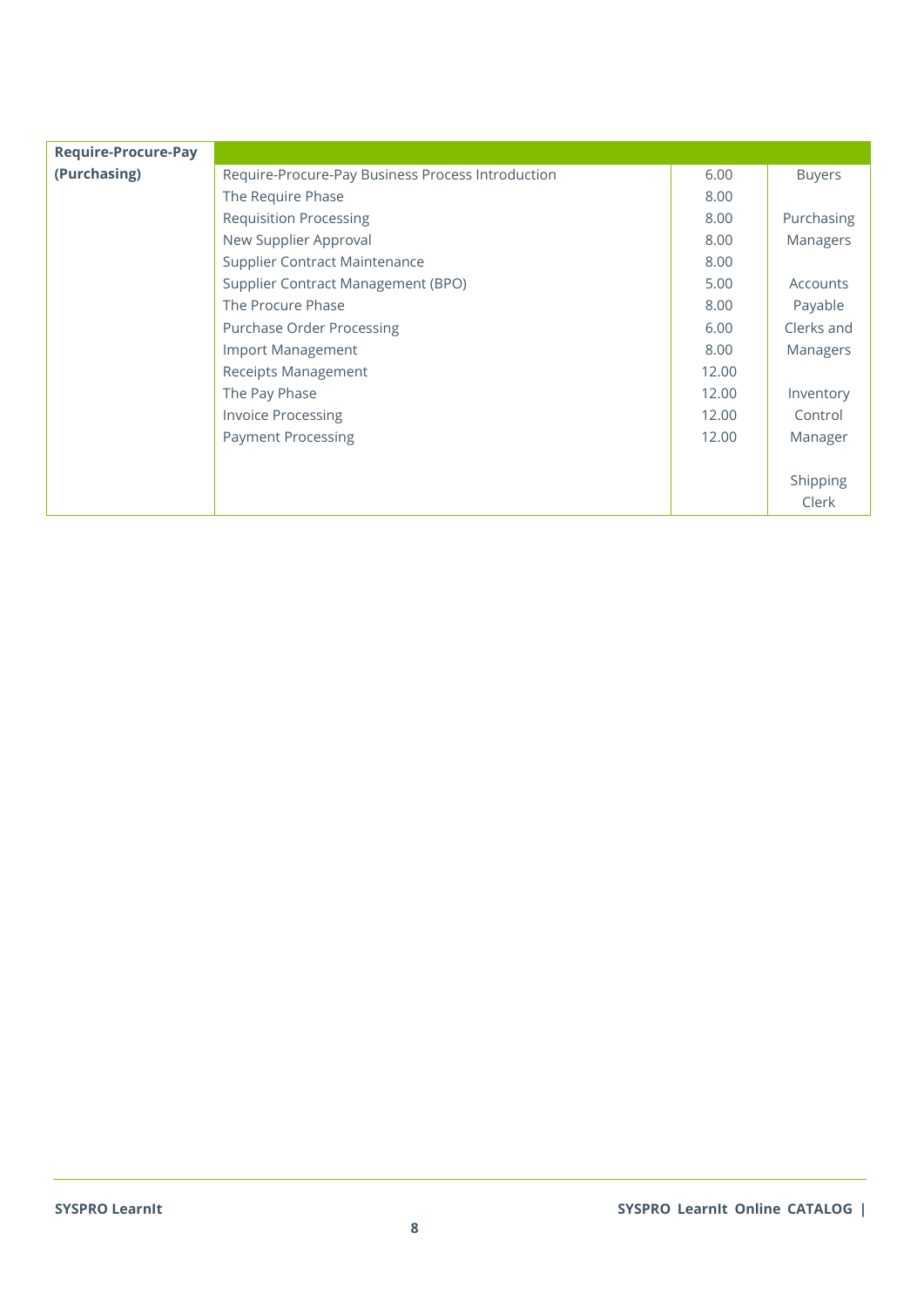### <span id="page-8-0"></span>Onboarding - Role-based

| <b>Bundle</b>                | <b>Course</b>                               | <b>Price -USD</b> | <b>Audience</b> |
|------------------------------|---------------------------------------------|-------------------|-----------------|
| <b>Salespersons, Order</b>   | <b>Prospect Management</b>                  | 9.00              | Salespersons    |
| <b>Entry Clerk and Sales</b> | <b>Price Management Overview</b>            | 5.00              |                 |
| <b>Managers</b>              | <b>Monitor Prices</b>                       | 8.00              | Order Entry     |
|                              | Manage Contracts                            | 14.00             | Clerks          |
|                              | <b>Manage Promotions</b>                    | 9.00              |                 |
|                              | Sales Order Templates and Service Charges   | 9.00              | Sales           |
|                              | Reason Codes and Problem Codes              | 9.00              | Managers        |
|                              | <b>Product Classes and Departments</b>      | 9.00              |                 |
|                              | Salespersons                                | 9.00              |                 |
|                              | <b>Manage Quotations</b>                    | 11.00             |                 |
|                              | Prepare Quotations for PTO Products         | 12.00             |                 |
|                              | Manage Sales Orders - Simple Order          | 6.00              |                 |
|                              | Manage Sales Orders - Reserved Stock        | 5.00              |                 |
|                              | Manage Sales Orders - Back Orders           | 7.00              |                 |
|                              | Manage Sales Orders - Scheduled Orders      | 9.00              |                 |
|                              | Manage Returns                              | 7.00              |                 |
|                              | Reporting and Analysis: Queries             | 5.00              |                 |
|                              | Reporting and Analysis: Sales Targets       | 5.00              |                 |
|                              | Reporting and Analysis - Sales Staff        | 12.00             |                 |
|                              | Reporting and Analysis: Turnover and Profit | 4.00              |                 |
|                              |                                             |                   |                 |
| <b>Salespersons</b>          |                                             |                   |                 |
|                              | <b>Prospect Management</b>                  | 9.00              | Salespersons    |
|                              | <b>Price Management Overview</b>            | 5.00              |                 |
|                              | <b>Monitor Prices</b>                       | 8.00              |                 |
|                              | Manage Contracts                            | 14.00             |                 |
|                              | <b>Manage Promotions</b>                    | 9.00              |                 |
|                              | Sales Order Templates and Service Charges   | 9.00              |                 |
|                              | Reason Codes and Problem Codes              | 11.00             |                 |
|                              | <b>Product Classes and Departments</b>      | 12.00             |                 |
|                              | Salespersons                                |                   |                 |
|                              | <b>Manage Quotations</b>                    |                   |                 |
|                              | Prepare Quotations for PTO Products         |                   |                 |
|                              |                                             |                   |                 |
|                              |                                             |                   |                 |
|                              |                                             |                   |                 |
|                              |                                             |                   |                 |
|                              |                                             |                   |                 |
|                              |                                             |                   |                 |
|                              |                                             |                   |                 |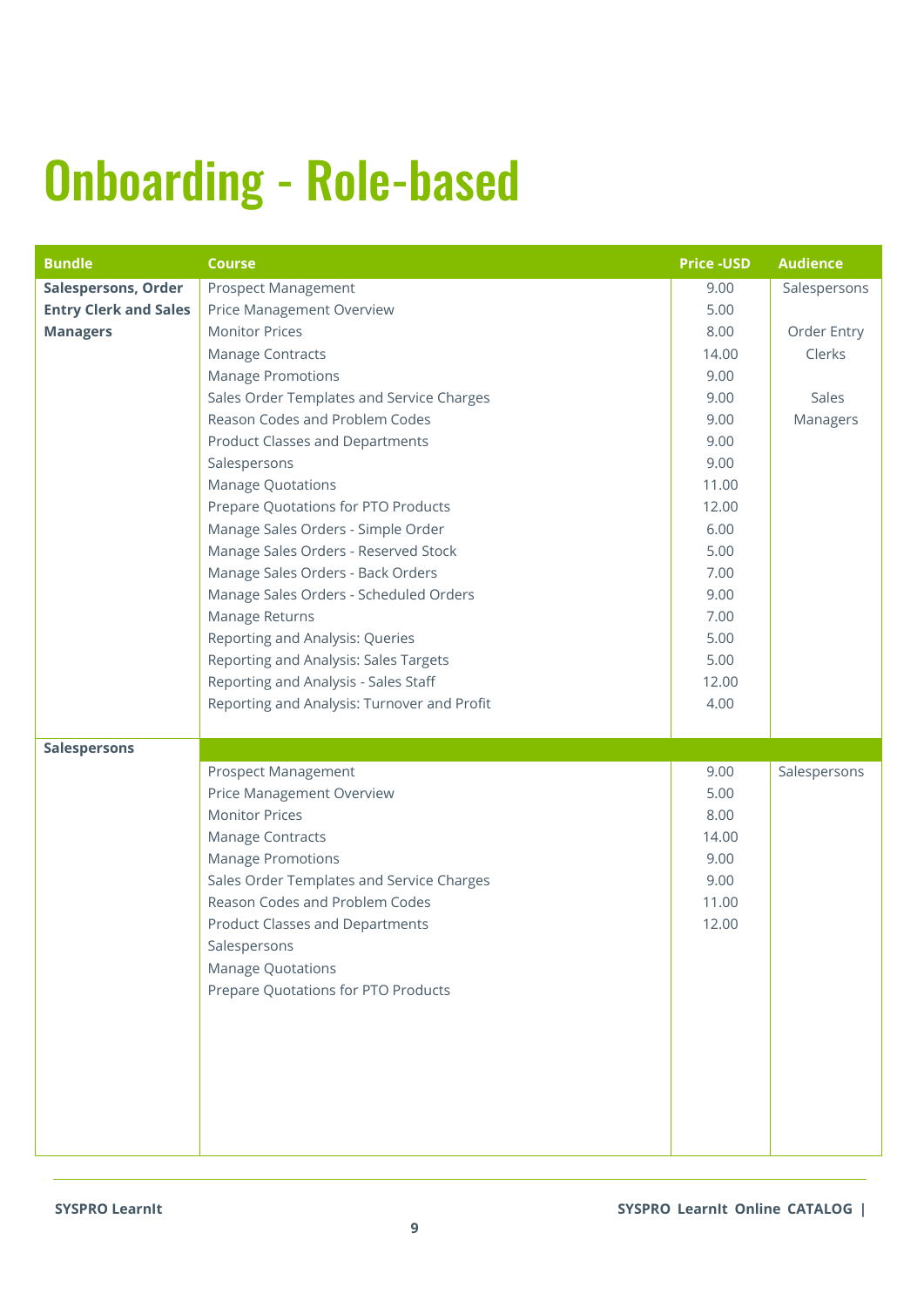| <b>Order Entry Clerk</b>   |                                                     |       |             |
|----------------------------|-----------------------------------------------------|-------|-------------|
|                            | Manage Sales Orders - Simple Order                  | 6.00  | Order Entry |
|                            | Manage Sales Orders - Reserved Stock                | 5.00  | Clerks      |
|                            | Manage Sales Orders - Back Orders                   | 7.00  |             |
|                            | Manage Sales Orders - Scheduled Orders              | 9.00  |             |
|                            | Manage Returns                                      | 7.00  |             |
|                            |                                                     |       |             |
| <b>Sales Managers</b>      |                                                     |       |             |
|                            | Reporting and Analysis: Queries                     | 5.00  | Sales       |
|                            | Reporting and Analysis: Sales Targets               | 5.00  | Managers    |
|                            | Reporting and Analysis - Sales Staff                | 12.00 |             |
|                            | Reporting and Analysis: Turnover and Profit         | 4.00  |             |
|                            |                                                     |       |             |
| <b>Accounts Receivable</b> |                                                     |       |             |
| <b>Clerk and Managers</b>  | <b>Credit Application</b>                           | 16.00 | Accounts    |
|                            | <b>Process Customer Documents</b>                   | 10.00 | Receivable  |
|                            | Sales Order Batch Printing Overview for Receivables | 6.00  | Clerk and   |
|                            | Manage Payments Due                                 | 10.00 | Managers    |
|                            | Release Suspended Orders                            | 10.00 |             |
|                            | Manage Customer Payments                            | 20.00 |             |
|                            | <b>Manage Collections</b>                           | 12.00 |             |
|                            | Day End Procedures                                  | 16.00 |             |
|                            | Month/Year End Procedures                           | 23.00 |             |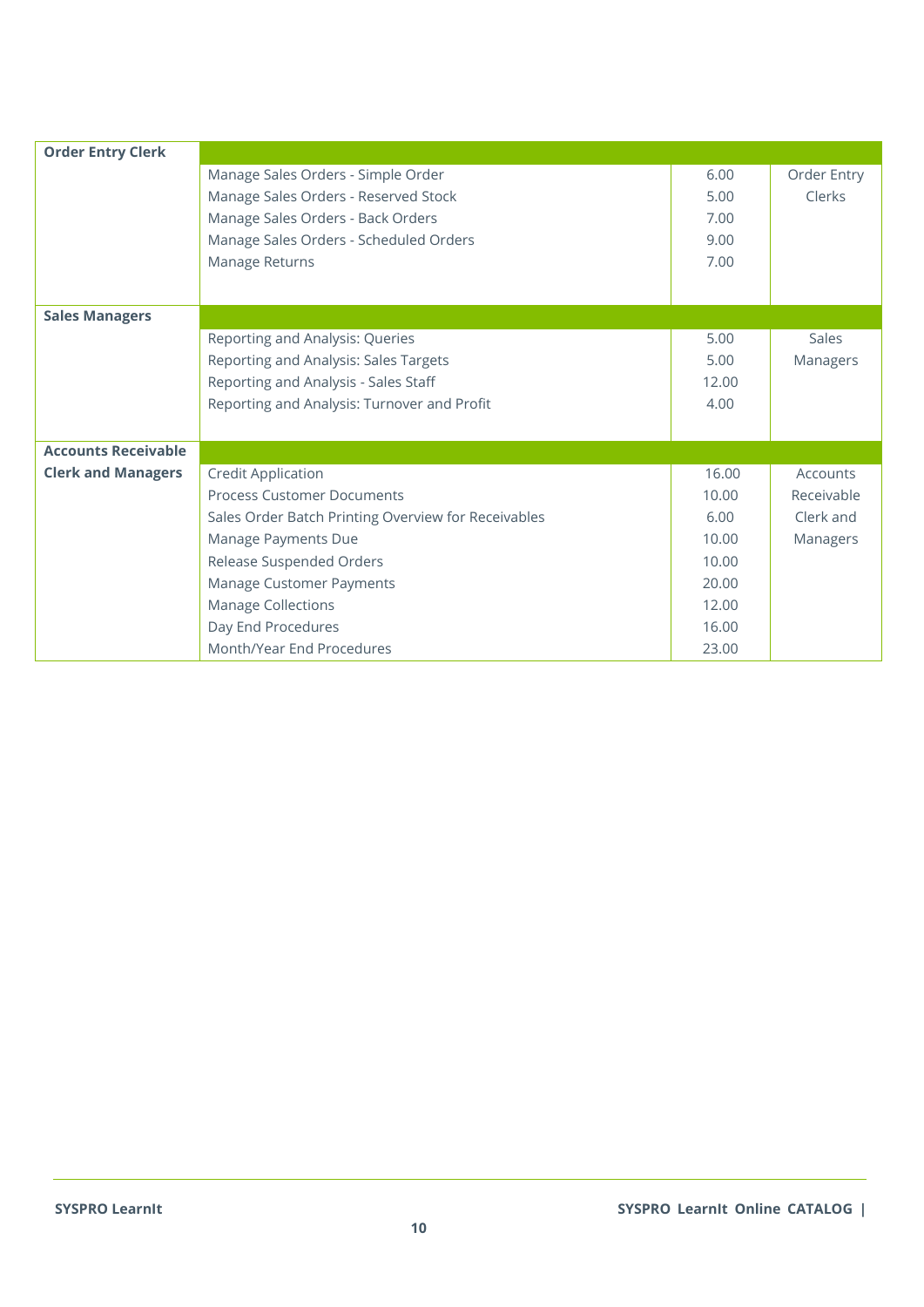# <span id="page-10-0"></span>**Digitalization**

| <b>Bundle</b>            | <b>Course</b>                                | <b>Price - USD</b> | <b>Audience</b> |
|--------------------------|----------------------------------------------|--------------------|-----------------|
| <b>Digitalization</b>    | SYSPRO Rules Engine Overview                 | 5.00               | <b>SYSPRO</b>   |
| <b>Features</b>          | SYSPRO Artificial Intelligence Overview      | 6.00               | Administrators  |
|                          | <b>SYSPRO Bot Overview</b>                   | 8.00               |                 |
|                          | <b>SYSPRO Harmony Overview</b>               | 16.00              | <b>SYSPRO</b>   |
|                          | <b>SYSPRO Harmony Features</b>               | 8.00               | Developer       |
|                          |                                              |                    |                 |
| <b>SYSPRO Rules</b>      |                                              |                    |                 |
| <b>Engine</b>            | SYSPRO Rules Engine Overview                 | 5.00               | <b>SYSPRO</b>   |
|                          | <b>SYSPRO Rules Administrators</b>           | 19.00              | Administrators  |
|                          | Using the SYSPRO Rules Engine                | 16.00              |                 |
|                          | <b>SYSPRO Rules Engine Configuration</b>     | 10.00              | <b>SYSPRO</b>   |
|                          |                                              |                    | Developer       |
| <b>SYSPRO Artificial</b> |                                              |                    |                 |
| Intelligence             | SYSPRO Artificial Intelligence Overview      | 6.00               | <b>SYSPRO</b>   |
|                          | SYSPRO Artificial Intelligence               | 15.00              | Administrators  |
|                          | SYSPRO Artificial Intelligence Tiles         | 9.00               |                 |
|                          | Al Version and Status Support                | 5.00               | <b>SYSPRO</b>   |
|                          | SYSPRO Artificial Intelligence Configuration | 4.00               | Developer       |
| <b>SYSPRO Bot</b>        |                                              |                    |                 |
|                          | <b>SYSPRO Bot Overview</b>                   | 8.00               | <b>SYSPRO</b>   |
|                          | <b>SYSPRO Bot Customization</b>              | 9.00               | Administrators  |
|                          | The SYSPRO Bot Customization Program         | 6.00               |                 |
|                          | SYSPRO Bot Configuration                     | 12.00              |                 |
| <b>SYSPRO Harmony</b>    |                                              |                    |                 |
|                          | <b>SYSPRO Harmony Overview</b>               | 16.00              | <b>SYSPRO</b>   |
|                          | <b>SYSPRO Harmony Features</b>               | 8.00               | Administrators  |
|                          | SYSPRO Harmony Rules Based Engine            | 11.00              |                 |
|                          | <b>SYSPRO Harmony Configuration</b>          | 4.00               |                 |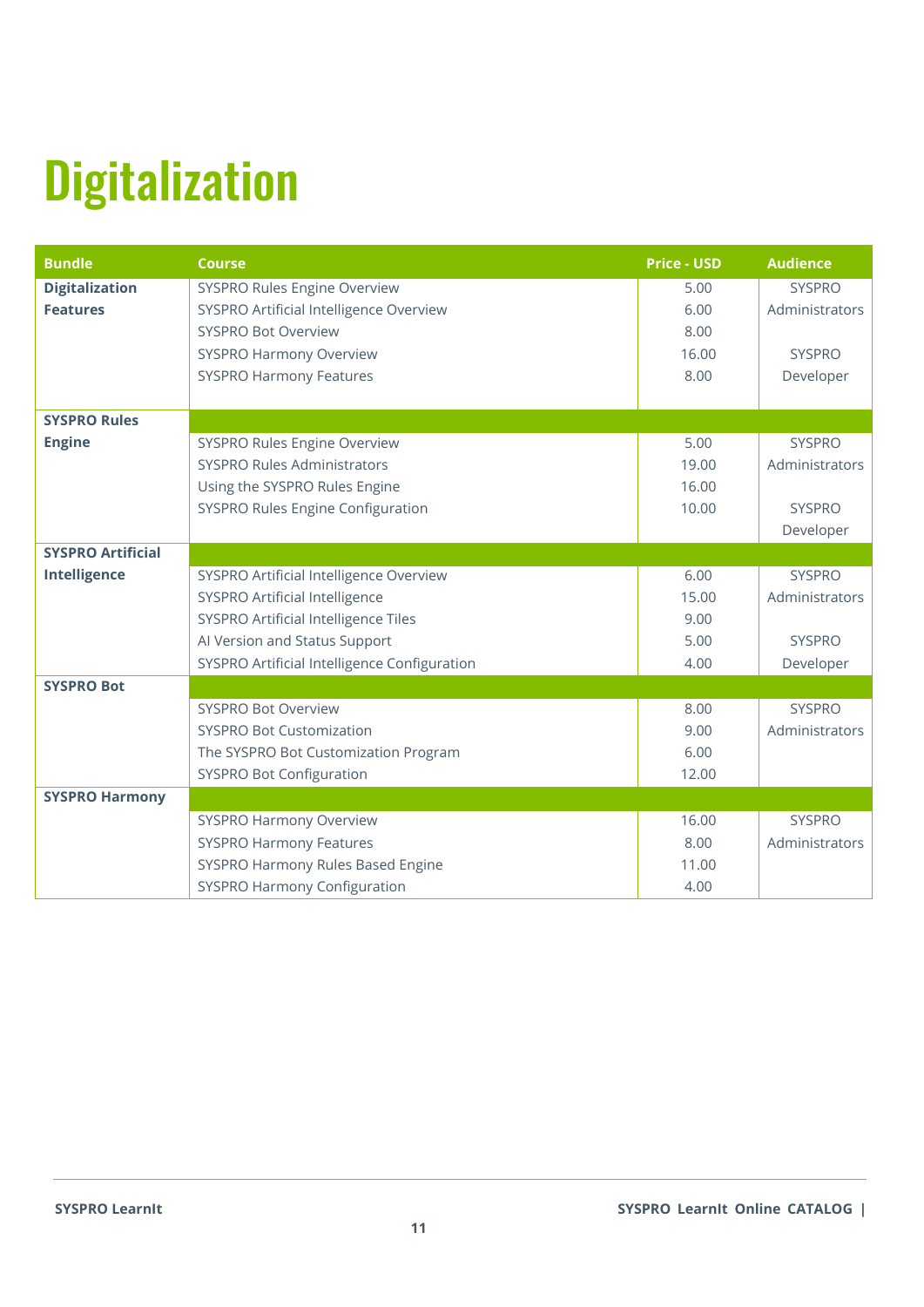#### <span id="page-11-0"></span>**Distribution**

| <b>Bundle</b>          | <b>Course</b>                                                      | <b>Price - USD</b> | <b>Audience</b> |
|------------------------|--------------------------------------------------------------------|--------------------|-----------------|
| <b>Sales Orders</b>    | Sales Order Setup - General 1 Tab                                  | 14.00              | <b>SYSPRO</b>   |
| <b>Company Setup -</b> | Sales Order Setup - General 2 Tab                                  | 9.00               | Administrators  |
| <b>SYSPRO 7</b>        | Sales Order Setup - General 3 Tab                                  | 12.00              |                 |
|                        | Sales Order Setup - Details Tab                                    | 11.00              |                 |
|                        | Sales Order Setup - Terms/Margins Tab                              | 15.00              |                 |
|                        | Sales Order Setup - Pricing Tab                                    | 9.00               |                 |
|                        | Sales Order Setup - Tax-Um Tab                                     | 8.00               |                 |
|                        | Sales Order Setup - Commission Tab                                 | 3.00               |                 |
|                        | Sales Order Setup - Numbering Tab                                  | 10.00              |                 |
|                        | Sales Order Setup - Printing Tab                                   | 6.00               |                 |
|                        | Sales Order Setup - Load Planning Tab                              | 8.00               |                 |
|                        | Sales Order Setup - History Tab                                    | 5.00               |                 |
|                        | Sales Order Setup - Counter Sales Tab                              | 7.00               |                 |
|                        |                                                                    |                    |                 |
| <b>Sales Orders</b>    |                                                                    |                    |                 |
| <b>Module Setup</b>    | Selling Price Unit of Measure                                      | 6.00               | <b>SYSPRO</b>   |
|                        | <b>Standard Comments in Sales Orders</b>                           | 6.00               | Administrators  |
|                        | <b>Shipping Instructions</b>                                       | 6.00               |                 |
|                        | Order Types                                                        | 8.00               | Salespersons    |
|                        | Sales Order Templates                                              | 5.00               |                 |
|                        | <b>Reason Codes</b>                                                | 8.00               | Sales           |
|                        |                                                                    |                    | Managers        |
| <b>Sales Order</b>     |                                                                    |                    |                 |
| <b>Processing</b>      | Sales Order Entry - Overview and General Program Layout            | 17.00              | Order Entry     |
|                        | Sales Order Entry Preferences                                      | 11.00              | Clerk           |
|                        | Sales Order Entry - Order Header Pane                              | 19.00              |                 |
|                        | SO Entry - Statuses & Select New Status Program                    | 10.00              |                 |
|                        | Sales Order Entry - Processing a Stocked Line Using Default Fields | 17.00              |                 |
|                        | Sales Order Entry - Processing a Non-Stocked Line                  | 10.00              |                 |
|                        | Processing a Miscellaneous and Freight Line                        | 10.00              |                 |
|                        | Sales Order Batch Printing Overview                                | 11.00              |                 |
|                        | Quick Sales Order Entry                                            | 4.00               |                 |
| <b>Sales Order</b>     |                                                                    |                    |                 |
| <b>Dispatch Notes</b>  | Dispatch Notes Overview                                            | 12.00              | Dispatcher      |
|                        | <b>Dispatch Notes: Transaction Processing</b>                      | 18.00              |                 |
|                        |                                                                    |                    |                 |
|                        |                                                                    |                    |                 |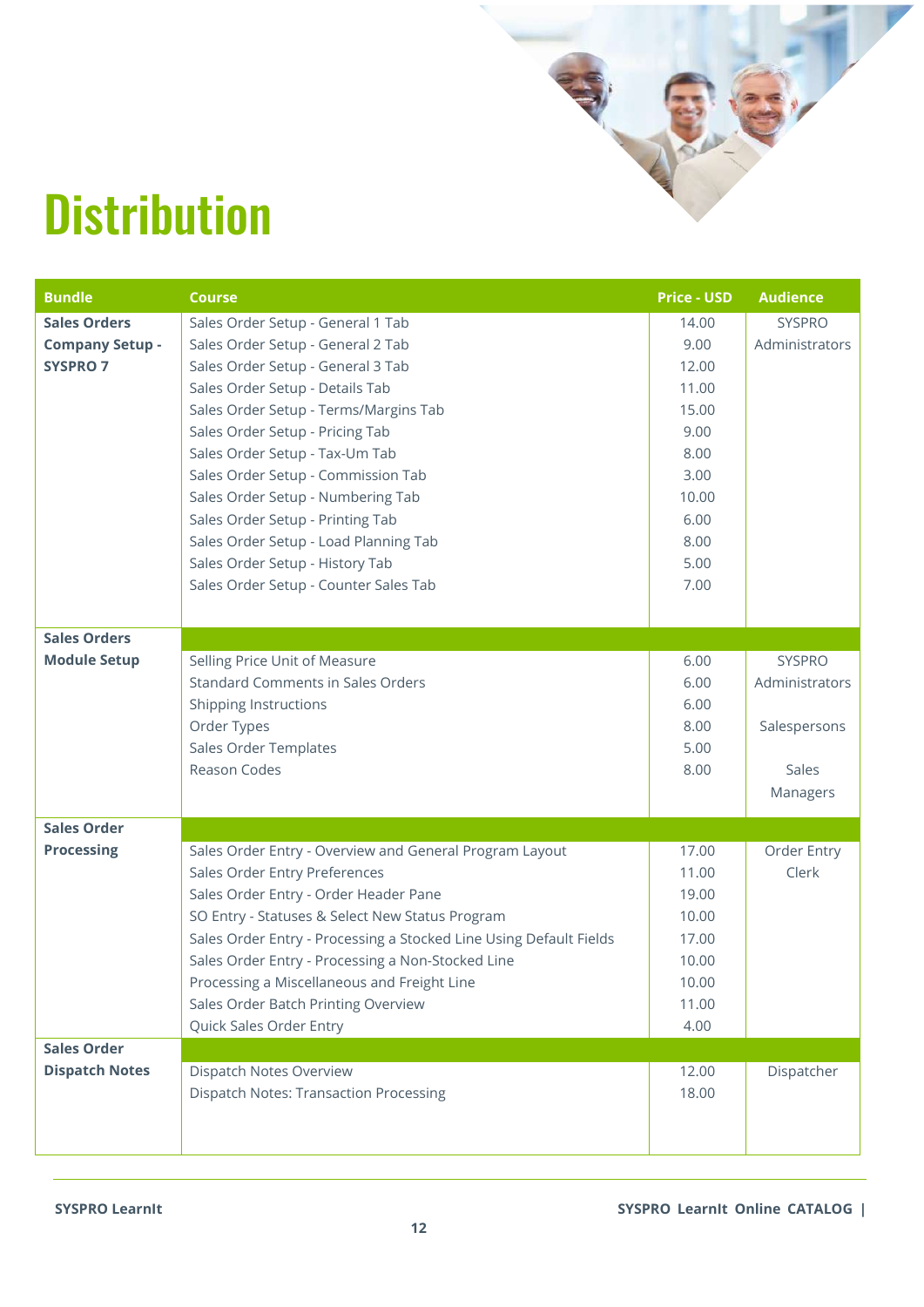| <b>Sales Order Back</b> |                                             |       |               |
|-------------------------|---------------------------------------------|-------|---------------|
| <b>Order Release</b>    | SO Back Order Release                       | 11.00 | Order Entry   |
|                         | Import Back Order Releases                  | 13.00 | Clerk         |
|                         | SO Back Order Review                        | 10.00 | <b>Buyers</b> |
|                         |                                             |       | Production    |
|                         |                                             |       | Managers      |
|                         |                                             |       |               |
| <b>Sales Order</b>      |                                             |       |               |
| <b>Picking</b>          | Picking                                     | 2.00  | Inventory     |
|                         | Sales Orders Picking: Configuration         | 4.00  | Control       |
|                         | Pick Maintenance and Picks - User Interface | 6.00  | Managers      |
|                         | Pick Query - User Interface                 | 6.00  |               |
|                         | Pick Review - User Interface                | 8.00  | Order Entry   |
|                         | Creating Picks and Adding to Picks          | 10.00 | Clerk         |
|                         |                                             |       |               |
|                         |                                             |       |               |

| <b>Bundle</b>          | <b>Course</b>                                          | <b>Price - USD</b> | <b>Audience</b> |
|------------------------|--------------------------------------------------------|--------------------|-----------------|
| <b>Purchase Order</b>  | Purchase Orders Setup - General Tab                    | 7.00               | <b>SYSPRO</b>   |
| <b>Company Setup -</b> | Purchase Orders Setup - Options Tab                    | 8.00               | Administrators  |
| <b>SYSPRO 7</b>        | Purchase Orders Setup - History Tab                    | 7.00               |                 |
|                        | Purchase Orders Setup - GRN Tab                        | 6.00               |                 |
|                        | Purchase Orders Setup - Details Tab                    | 5.00               |                 |
|                        | Purchase Orders Setup - Requisition Tab                | 15.00              |                 |
|                        | Purchase Orders Setup - Numbering & Current Month Tabs | 4.00               |                 |
|                        |                                                        |                    |                 |
| <b>Purchase Orders</b> |                                                        |                    |                 |
| <b>Module Setup</b>    | <b>Supplier Comments</b>                               | 5.00               | <b>SYSPRO</b>   |
|                        | <b>Stock Code Comments</b>                             | 5.00               | Administrators  |
|                        | <b>Standard Comments in Purchase Orders</b>            | 6.00               |                 |
|                        | Alternate Delivery Address & Price UoM                 | 6.00               | Buyers and      |
|                        | Purchase Order Format                                  | 4.00               | Purchasing      |
|                        |                                                        |                    | Managers        |
| <b>Requisitions</b>    |                                                        |                    |                 |
|                        | <b>Requisition System Overview</b>                     | 5.00               | <b>Buyers</b>   |
|                        | Requisition System - User Maintenance                  | 7.00               | Purchasing      |
|                        | Request for Quote System Overview                      | 5.00               | Managers        |
|                        | Request for Quote System Configuration                 | 4.00               |                 |
|                        |                                                        |                    |                 |
|                        |                                                        |                    |                 |
|                        |                                                        |                    |                 |
|                        |                                                        |                    |                 |
|                        |                                                        |                    |                 |
|                        |                                                        |                    |                 |
|                        |                                                        |                    |                 |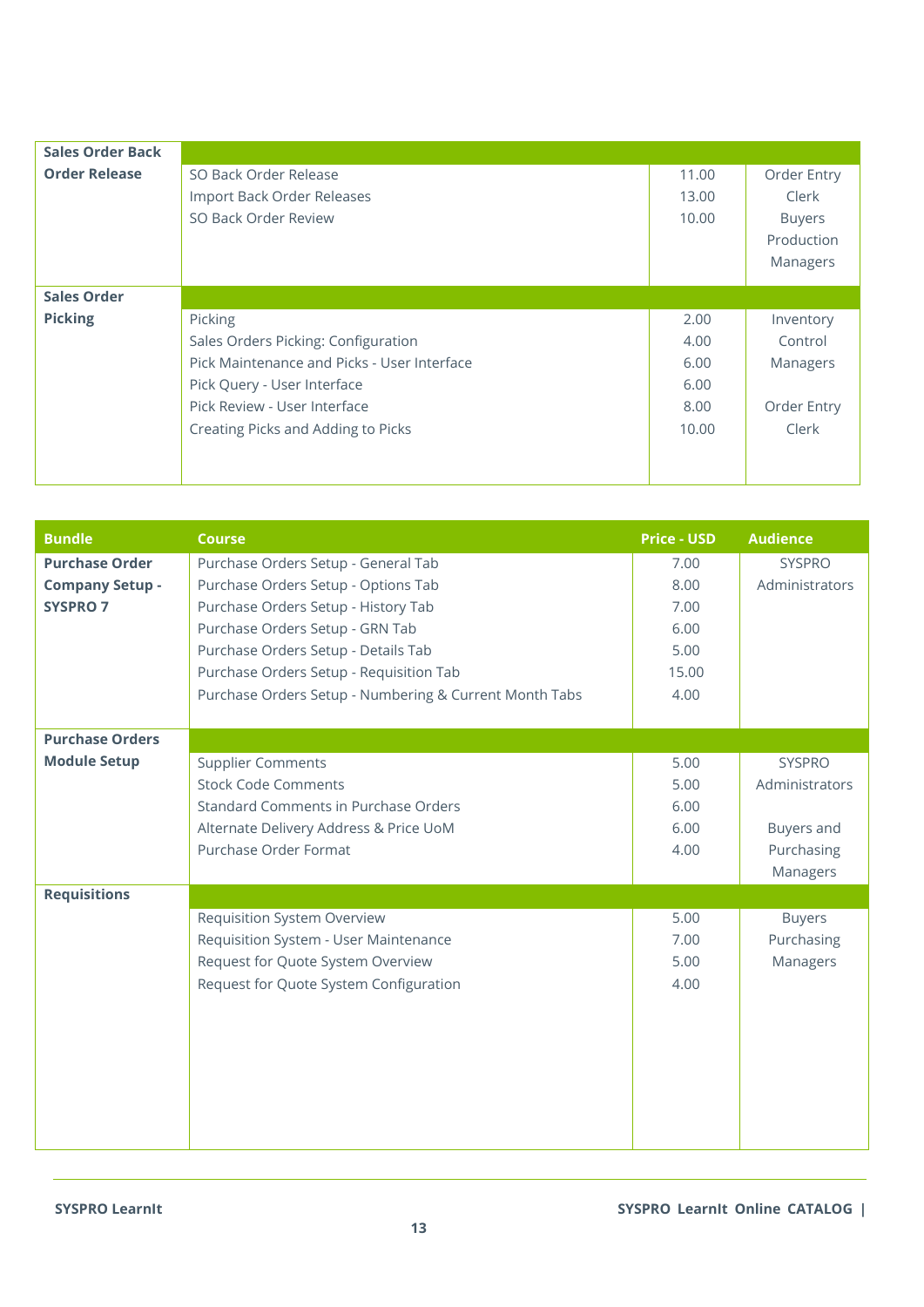| <b>Purchase Order</b>  |                                                           |       |               |
|------------------------|-----------------------------------------------------------|-------|---------------|
| <b>Processing</b>      | Purchase Order Entry - Overview and Header Information    | 6.00  | <b>Buyers</b> |
|                        | Purchase Order Entry - Preferences                        | 6.00  | Purchasing    |
|                        | Purchase Order Entry - Menu and Toolbar                   | 9.00  | Managers      |
|                        | Purchase Order Entry - Order Header Panes                 | 3.00  |               |
|                        | Purchase Order Entry - Stocked Lines                      | 11.00 |               |
|                        | Purchase Order Entry - Non-stocked Lines                  | 8.00  |               |
|                        | Purchase Order Entry - Freight, Miscellaneous and Comment | 5.00  |               |
|                        | Lines                                                     |       |               |
|                        | Purchase Order Entry - End Purchase Order Options         | 4.00  |               |
|                        | Purchase Order Entry - Copy, Cancel and Graph Functions   | 5.00  |               |
|                        |                                                           |       |               |
| <b>Purchase Order</b>  |                                                           |       |               |
| <b>Receipts</b>        | Purchase Order Receipts and Inspection Overview           | 5.00  | Inventory     |
|                        | Goods Received Notes (PO) Overview                        | 4.00  | Control       |
|                        | Purchase Order Receipts and Inspection Preferences        | 11.00 | Managers      |
|                        | Purchase Order Receipts - Receipt Order                   | 19.00 |               |
|                        | Purchase Order Receipts - Receipt Line and Cancel Line    | 15.00 |               |
|                        | Purchase Order Receipts - Apportion Order                 | 15.00 |               |
|                        | Purchase Order Receipts - Negative and Reverse Receipts   | 14.00 |               |
|                        | Supply Chain Portal for Suppliers                         | 8.00  |               |
|                        | Request for Quote System Transaction Processing           | 13.00 |               |
|                        |                                                           |       |               |
| <b>Purchase Order</b>  |                                                           |       |               |
| Inspection             | Purchase Order Inspection Overview                        | 10.00 | Inventory     |
|                        | Purchase Order Inspection - Transaction Processing        | 12.00 | Control       |
|                        |                                                           |       | Managers      |
| <b>Purchase Orders</b> |                                                           |       |               |
| <b>Reports and</b>     | Purchase Order Query                                      | 12.00 | Buyers and    |
| Queries                | Purchase Orders Reports                                   | 12.00 | Purchasing    |
|                        |                                                           |       | Managers      |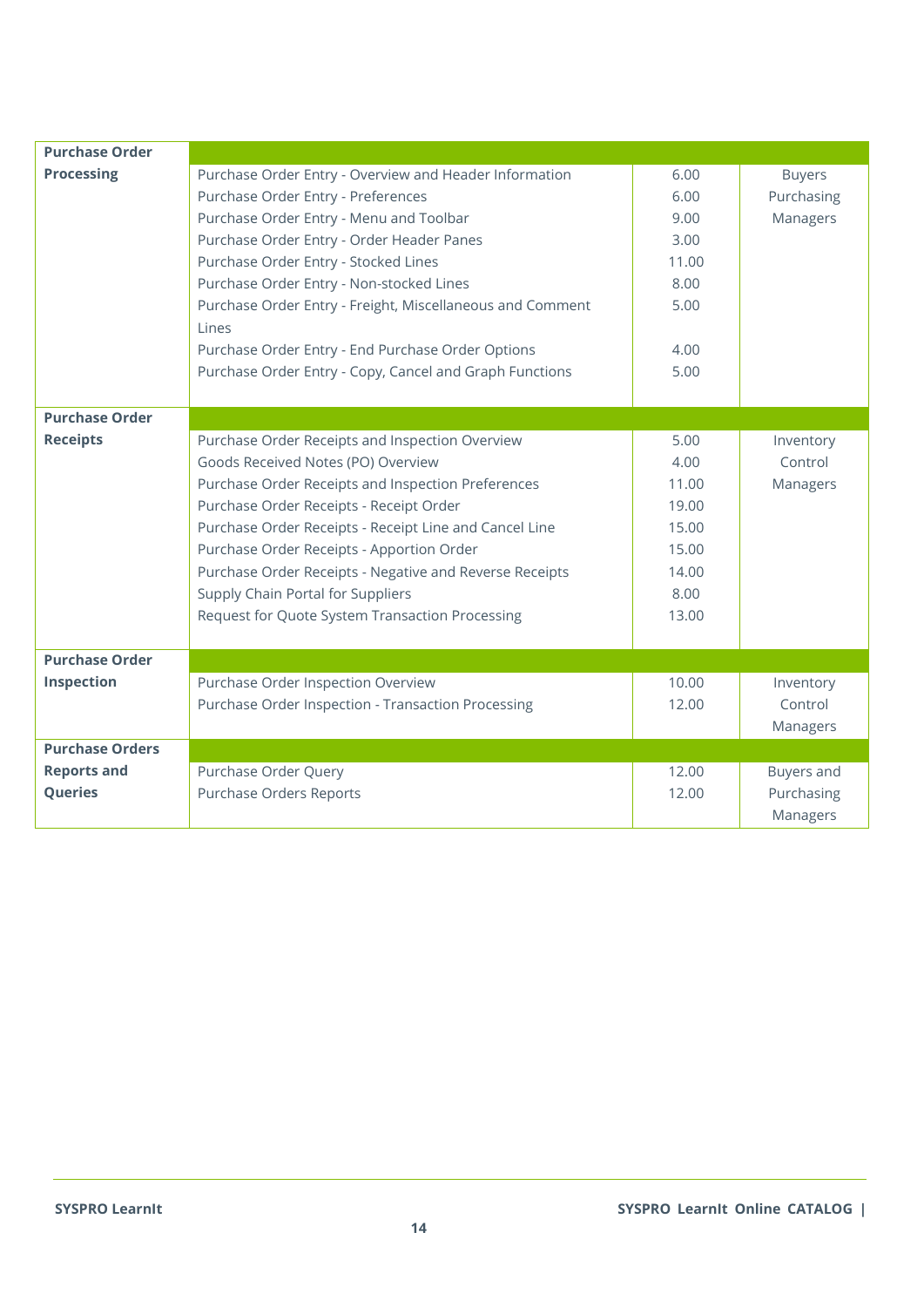| <b>Bundle</b>            | <b>Course</b>                                                                         | <b>Price - USD</b> | <b>Audience</b> |
|--------------------------|---------------------------------------------------------------------------------------|--------------------|-----------------|
| Inventory                | Inventory Setup - General Tab - Overview                                              | 3.00               | <b>SYSPRO</b>   |
| <b>Company Setup -</b>   | Inventory Setup - General Tab - Average Costing                                       | 12.00              | Administrators  |
| <b>SYSPRO 7</b>          | Inventory Setup - General Tab - Standard Costing                                      | 9.00               |                 |
|                          | Inventory Setup - General Tab - FIFO Costing                                          | 9.00               |                 |
|                          | Inventory Setup - General Tab - LIFO Costing                                          | 7.00               |                 |
|                          | Inventory Setup - General Tab - Last Cost                                             | 8.00               |                 |
|                          | Inventory Setup - General Tab - Costing per Warehouse                                 | 7.00               |                 |
|                          | Inventory Setup - General Tab - Multiple Bins                                         | 9.00               |                 |
|                          | Inventory Setup - General Tab - Amendment Journals and Rounding<br>of WIP Allocations | 8.00               |                 |
|                          | Inventory Setup - General Tab - Percentage Breaks for ABC Analysis                    | 6.00               |                 |
|                          | Inventory Setup - General Tab - Acceptable Cost Variance and GIT<br>Setup             | 7.00               |                 |
|                          | Inventory Setup - General Tab - Negative Inventory                                    | 7.00               |                 |
|                          | Inventory Setup - Options Tab Part 1                                                  | 12.00              |                 |
|                          | Inventory Setup - Options Tab Part 2                                                  | 10.00              |                 |
|                          | Inventory Setup - Options Tab Part 3                                                  | 11.00              |                 |
|                          | Inventory Setup - Options Tab Part 4                                                  | 9.00               |                 |
|                          | Inventory Setup - Options Tab Part 5                                                  | 7.00               |                 |
|                          | Inventory Setup - History Tab                                                         | 8.00               |                 |
|                          | Inventory Setup: Periods and User Defined Tabs                                        | 6.00               |                 |
|                          | Inventory Setup: Documents, Current Month and Depletion Tabs                          | 8.00               |                 |
|                          | Inventory Setup: Browse and Numbering Tabs                                            | 11.00              |                 |
|                          |                                                                                       |                    |                 |
| Inventory                |                                                                                       |                    |                 |
| <b>Module Setup</b>      | Warehouse Maintenance                                                                 | 11.00              | Inventory       |
|                          | Browse on Stock Codes                                                                 | 5.00               | Control         |
|                          | Alternate Stock Codes                                                                 | 7.00               | Managers        |
|                          | Cost Unit of Measure                                                                  | 9.00               |                 |
|                          | <b>Stocking Unit of Measure</b>                                                       | 6.00               |                 |
|                          |                                                                                       |                    |                 |
| <b>Inventory - Stock</b> |                                                                                       |                    |                 |
| Code                     | Stock Code Maintenance - Overview                                                     | 12.00              | Inventory       |
| <b>Maintenance</b>       | Stock Code Maintenance - Stock Code Details Pane                                      | 10.00              | Control         |
|                          | Stock Code Maintenance - Replenishment Pane                                           | 19.00              | Managers        |
|                          | Stock Code Maintenance - Tracking Tab                                                 | 11.00              |                 |
|                          | Stock Code Maintenance - Sales Details Pane                                           | 16.00              |                 |
|                          | Stock Code Maintenance - Other Tab                                                    | 4.00               |                 |
|                          | Copy Stock Code                                                                       | 8.00               |                 |
|                          | Copy Stock Codes to New Warehouses                                                    | 7.00               |                 |
|                          | Stock Code Maintenance - Production Details Pane                                      | 8.00               |                 |
|                          |                                                                                       |                    |                 |
|                          |                                                                                       |                    |                 |
|                          |                                                                                       |                    |                 |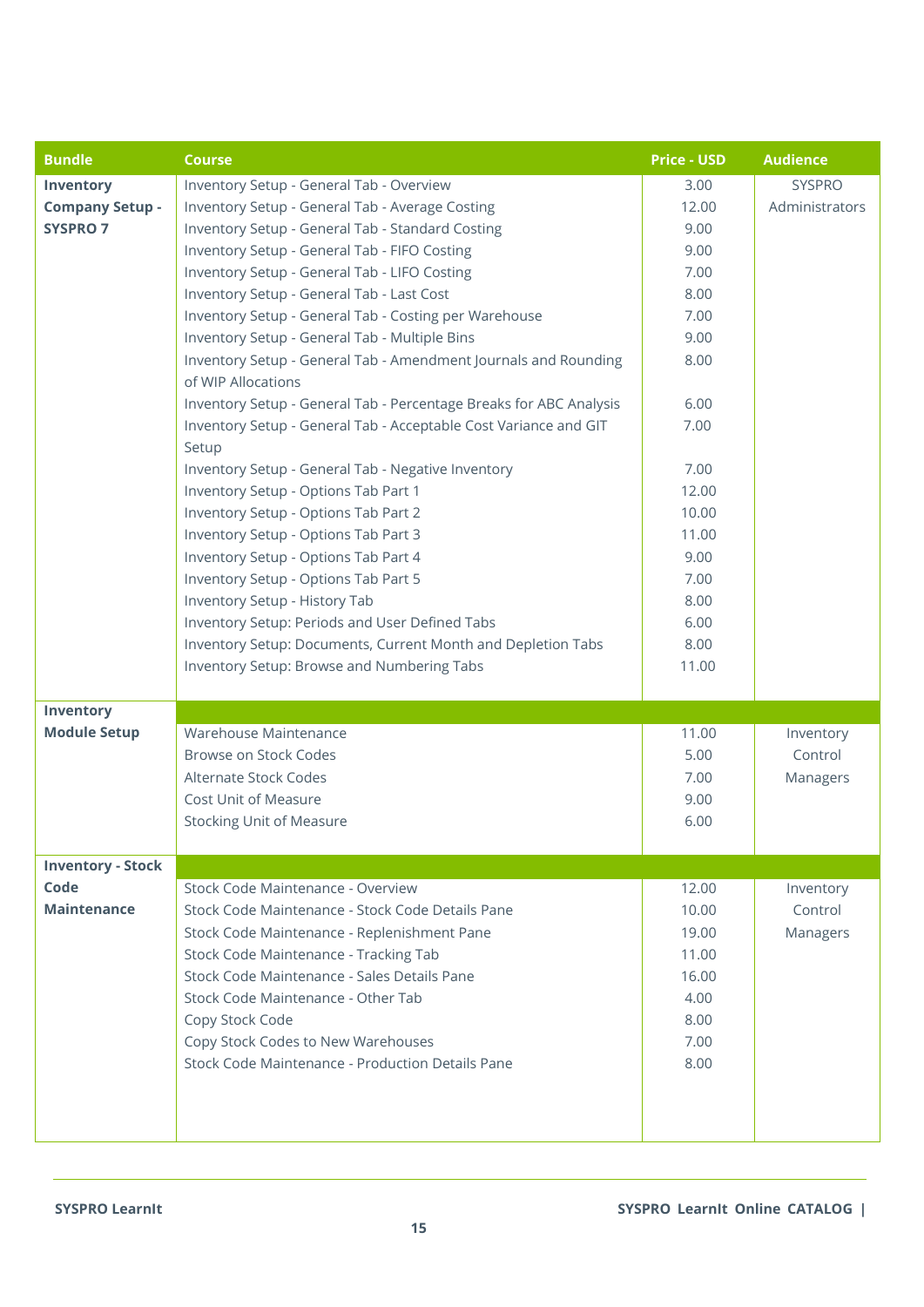| <b>Inventory Pricing</b> |                                                                    |       |               |
|--------------------------|--------------------------------------------------------------------|-------|---------------|
|                          | <b>Inventory Quantity Discounts</b>                                | 6.00  | Inventory     |
|                          | <b>Stock Code Price Maintenance</b>                                | 6.00  | Control       |
|                          | Price Code Price Maintenance                                       | 5.00  | Managers      |
|                          | Foreign Currency Price Codes                                       | 4.00  |               |
|                          | Foreign Prices                                                     | 4.00  | Sales Mangers |
|                          |                                                                    |       | Salespersons  |
| <b>Preferred</b>         |                                                                    |       |               |
| <b>Suppliers</b>         | <b>Preferred Suppliers</b>                                         | 17.00 | Inventory     |
|                          | Sourcing Policy Maintenance 1: Program Overview and Header         | 12.00 | Control       |
|                          | Sourcing Policy Maintenance 4: Supplier by Stock Code vs. Supplier | 7.00  | Managers      |
|                          | by Warehouse                                                       |       |               |
|                          | Sourcing Policy Maintenance 2: Multi-Sourcing Policy               | 14.00 | Buyers and    |
|                          | Sourcing Policy Maintenance 3: Lowest Cost and Lowest Cost Within  | 16.00 | Purchasing    |
|                          | Due Date                                                           |       | Managers      |
|                          |                                                                    |       |               |
| Inventory                |                                                                    |       |               |
| <b>Movements</b>         | Inventory Movements - Preferences and Options                      | 10.00 | Inventory     |
|                          | <b>Inventory Movements - Bin Transfers</b>                         | 11.00 | Control       |
|                          | Inventory Movements - Expense Issues                               | 12.00 | Managers      |
|                          | Inventory Movements - Transfers OUT                                | 15.00 |               |
|                          | Inventory Movements - Transfers IN (Non-GIT)                       | 12.00 |               |
|                          | Inventory Movements - Immediate Transfers                          | 15.00 |               |
|                          | Inventory Movements - No Destination Transfers                     | 12.00 |               |
|                          | <b>Inventory Movements - Receipts</b>                              | 23.00 |               |
|                          |                                                                    |       |               |
| Inventory                |                                                                    |       |               |
| <b>Management</b>        | <b>Inventory Movements - Adjustments</b>                           | 13.00 | Cost          |
|                          | <b>Inventory Movements - Cost Changes</b>                          | 12.00 | Accountants   |
|                          | <b>Inventory Movements - Cost Modifications</b>                    | 13.00 |               |
|                          | Inventory Movements - Physical Counts                              | 10.00 | Inventory     |
|                          | Minimum Quantity Calculation                                       | 5.00  | Control       |
|                          | Price/Cost Percentage Change                                       | 13.00 | Managers      |
|                          |                                                                    |       |               |
|                          |                                                                    |       |               |
|                          |                                                                    |       |               |
|                          |                                                                    |       |               |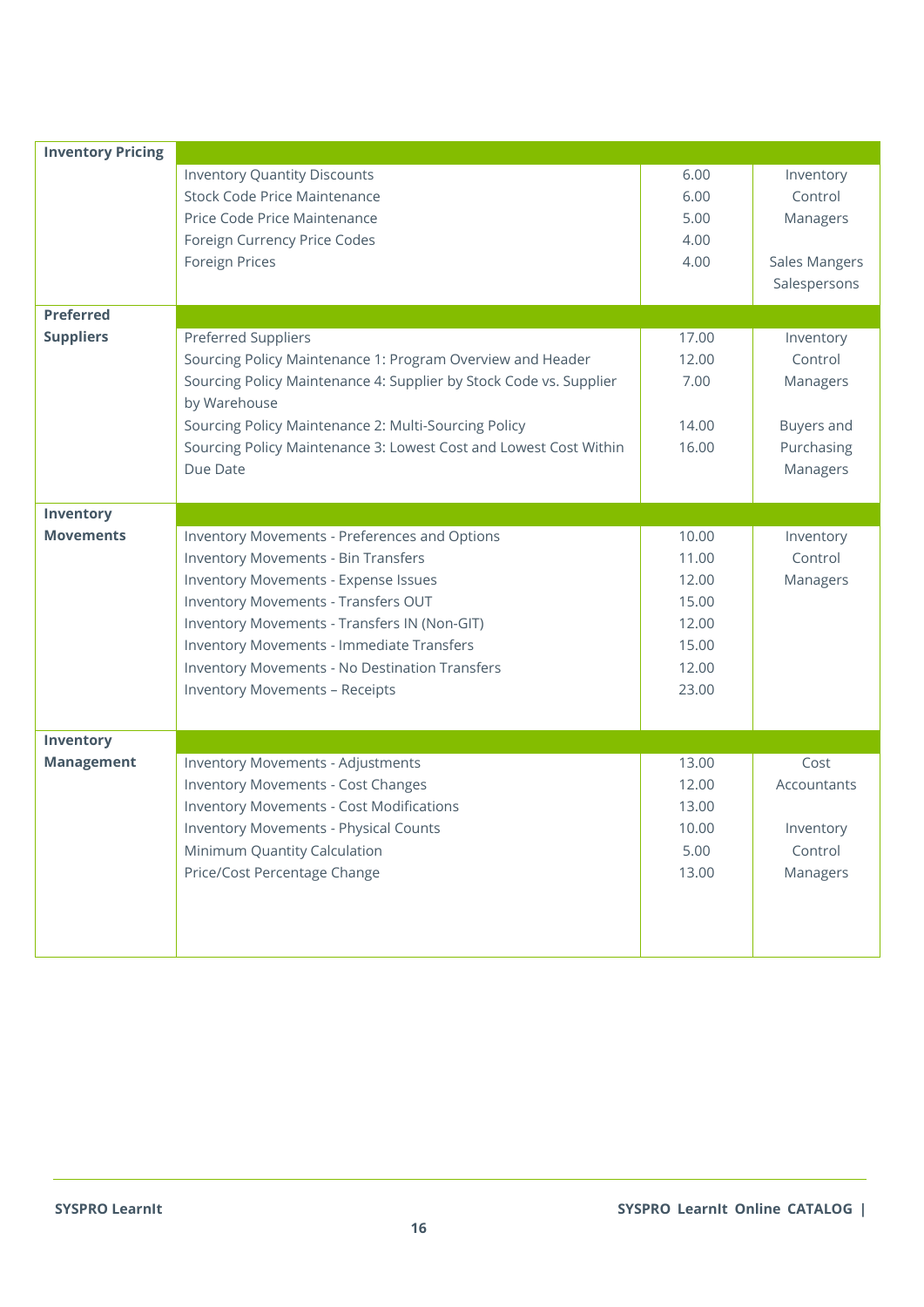| <b>Bundle</b>             | <b>Course</b>                                                                                                                                                                                                                                                             | <b>Price - USD</b>                                       | <b>Audience</b>                         |
|---------------------------|---------------------------------------------------------------------------------------------------------------------------------------------------------------------------------------------------------------------------------------------------------------------------|----------------------------------------------------------|-----------------------------------------|
| <b>Good In Transit</b>    | Goods in Transit Setup and Configuration<br>GIT Warehouse Supply Chain Setup and Validation<br>Viewing the GIT Supply Chain<br>Inventory Movements - Transfers IN with GIT<br>GIT Receipt with Apportionment<br><b>Viewing GIT References</b><br><b>GIT Trial Balance</b> | 11.00<br>11.00<br>5.00<br>15.00<br>17.00<br>8.00<br>6.00 | Dispatchers                             |
| <b>Cycle Counting</b>     |                                                                                                                                                                                                                                                                           |                                                          |                                         |
|                           | Cycle Counting System Configuration<br><b>Cycle Counting System Processing</b><br>SYSPRO Scheduler<br>Inventory Lost and Found Warehouse Review                                                                                                                           | 6.00<br>15.00<br>6.00<br>5.00                            | Inventory<br>Control<br>Managers        |
| <b>Stock Take System</b>  |                                                                                                                                                                                                                                                                           |                                                          |                                         |
|                           | <b>Stock Take Overview</b><br><b>Stock Take Selection</b><br>Stock Take Tickets and Stock Take Forms<br><b>Stock Take Capture</b><br>Stock Take Capture by Stock Code<br>Uncaptured Stock Quantities and Stock Take Variance Reports<br><b>Stock Take Confirmation</b>    | 5.00<br>6.00<br>6.00<br>13.00<br>8.00<br>7.00<br>10.00   | Inventory<br>Control<br>Managers        |
| <b>Missions and Tasks</b> |                                                                                                                                                                                                                                                                           |                                                          |                                         |
|                           | SYSPRO Avanti WMS Missions and Tasks Overview<br>Missions and Tasks: Configuration<br>Missions and Tasks: Transaction Processing                                                                                                                                          | 8.00<br>5.00<br>5.00                                     | Inventory<br>Control<br>Managers        |
| <b>Inventory Period</b>   |                                                                                                                                                                                                                                                                           |                                                          |                                         |
| <b>End Processing</b>     | Inventory Period End - Balance Function<br>Inventory Period End - Month End and Purge Function                                                                                                                                                                            | 13.00<br>14.00                                           | SYSPRO<br>Administrators<br>Accountants |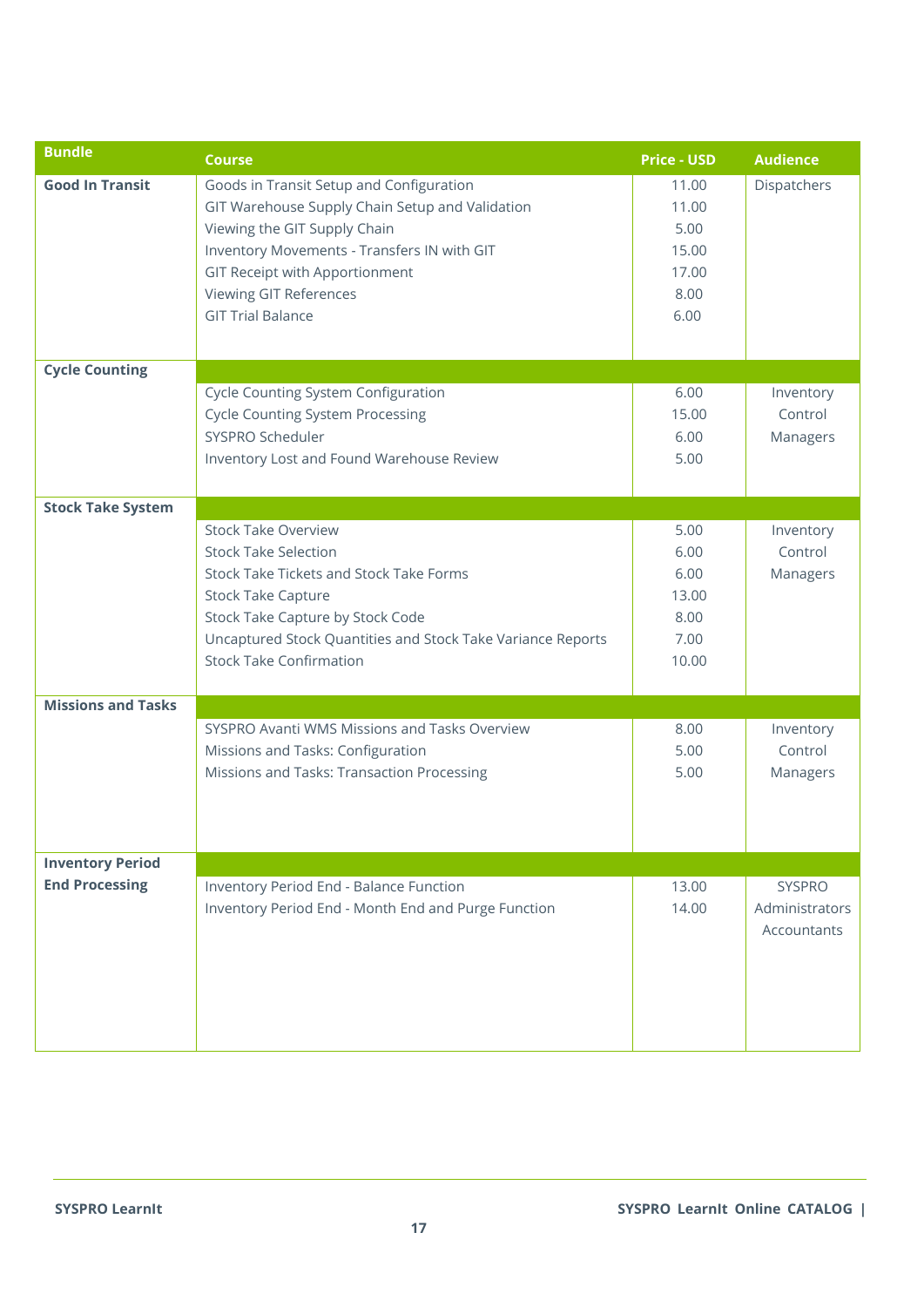

**Return to Supplier**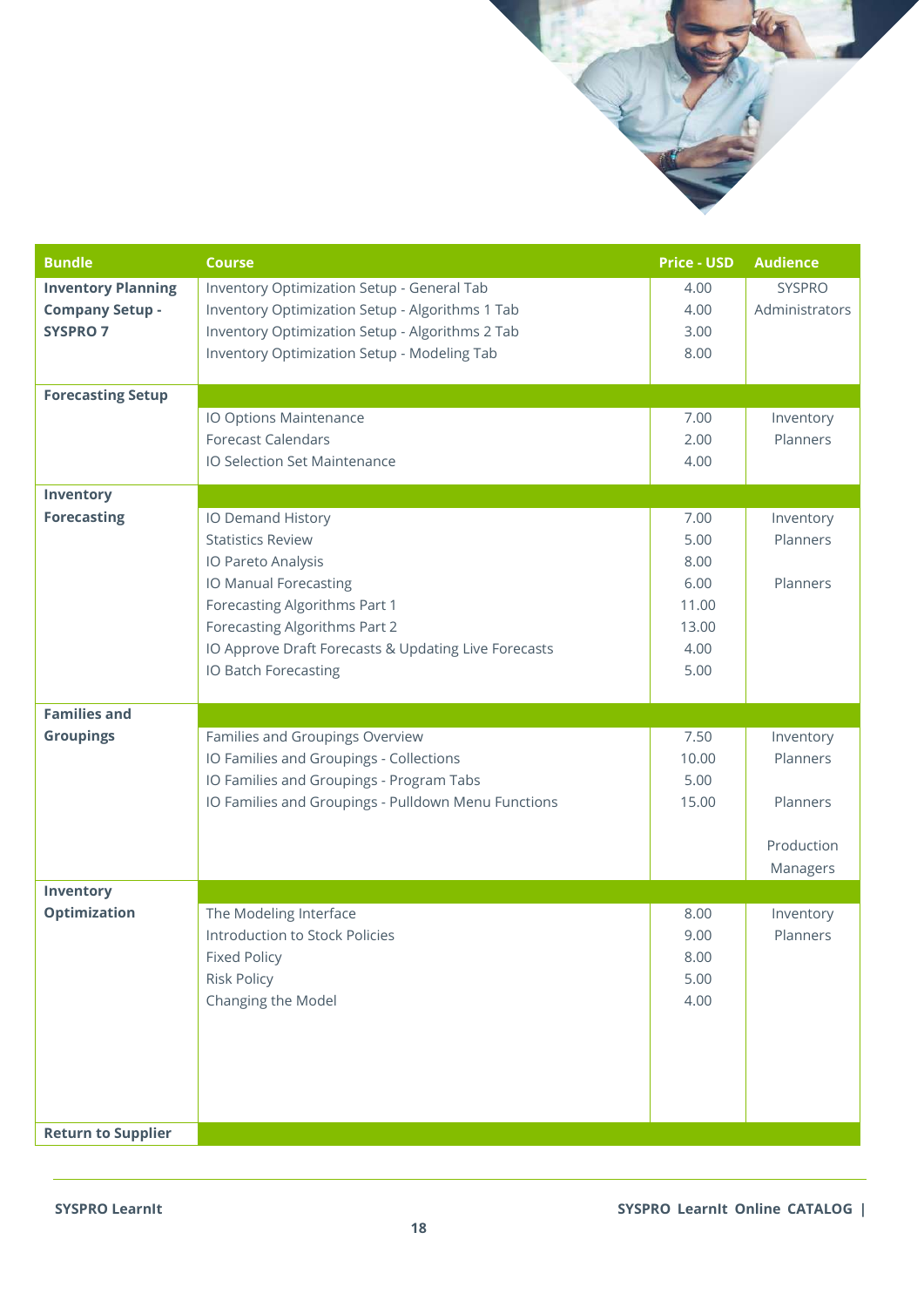| Return to Supplier (RTS): Review                             | 11.00 | Inventory |
|--------------------------------------------------------------|-------|-----------|
| Creating Returns from Inventory Movements                    | 5.00  | Control   |
| Creating Returns from Return Merchandise Authorization (RMA) | 7.00  | Managers  |
| Receipts                                                     | 5.00  |           |
| Return to Supplier Reports and Purge                         |       |           |
|                                                              |       |           |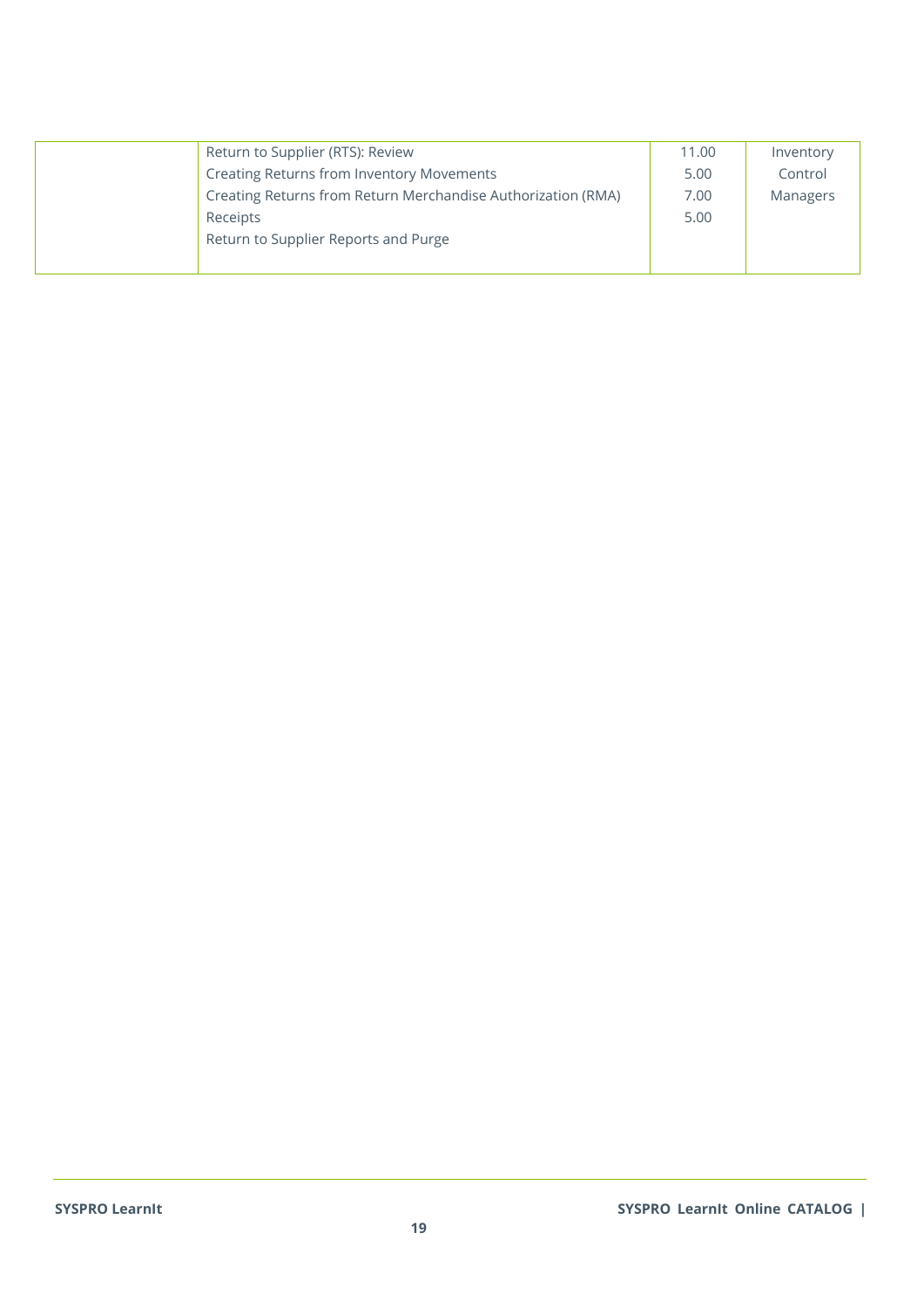

| <b>Bundle</b>                      | <b>Course</b>                                                                                                                                                                                                                                                                                                                                                                                                             | <b>Price - USD</b>                                   | <b>Audience</b>                                                                 |
|------------------------------------|---------------------------------------------------------------------------------------------------------------------------------------------------------------------------------------------------------------------------------------------------------------------------------------------------------------------------------------------------------------------------------------------------------------------------|------------------------------------------------------|---------------------------------------------------------------------------------|
| <b>Sales Order Entry</b><br>Web UI | SYSPRO Avanti: Sales Order Entry - Overview and General<br><b>Application Layout</b><br>SYSPRO Avanti: Sales Order Entry - Preferences<br>SYSPRO Avanti: Sales Orders - Change Order Status Application<br>SYSPRO Avanti: Sales Order Entry - Stocked Lines<br>SYSPRO Avanti: Sales Order Entry - Miscellaneous and Freight Lines<br>SYSPRO Avanti: Sale Order Entry - Non-stocked Lines<br>SYSPRO Avanti: Document Print | 6.00<br>6.00<br>4.00<br>6.00<br>6.00<br>6.00<br>6.50 | Order Entry<br>Clerk using<br>the Web UI                                        |
| <b>Back Orders Web UI</b>          |                                                                                                                                                                                                                                                                                                                                                                                                                           |                                                      |                                                                                 |
|                                    | SYSPRO Avanti: Sales Orders - Back Order Release<br>SYSPRO Avanti: Sales Orders Back Order Review                                                                                                                                                                                                                                                                                                                         | 5.00<br>6.50                                         | Order Entry<br>Clerk using<br>the Web UI                                        |
| <b>Dispatch Notes Web</b>          |                                                                                                                                                                                                                                                                                                                                                                                                                           |                                                      |                                                                                 |
| UI                                 | SYSPRO Avanti: Dispatch Notes Transaction Processing Part 1<br>SYSPRO Avanti: Dispatch Notes Transaction Processing Part 2                                                                                                                                                                                                                                                                                                | 6.50<br>6.50                                         | Dispatcher<br>using the<br>Web UI                                               |
| <b>Picking Web UI</b>              |                                                                                                                                                                                                                                                                                                                                                                                                                           |                                                      |                                                                                 |
|                                    | SYSPRO Avanti: Pick Review and Pick Maintenance<br>SYSPRO Avanti: Creating Picks and Adding to Picks in Sales Order<br>Entry<br>SYSPRO Avanti: Picking                                                                                                                                                                                                                                                                    | 7.00<br>7.00<br>4.00                                 | Inventory<br>Control<br>Managers<br>Order Entry<br>Clerk<br>using the<br>Web UI |
| <b>Stock Take System</b><br>Web UI | <b>Stock Take Overview</b>                                                                                                                                                                                                                                                                                                                                                                                                | 10.00                                                |                                                                                 |
|                                    | Stock Take Selection and Stock Take Forms                                                                                                                                                                                                                                                                                                                                                                                 | 8.00                                                 | Inventory<br>Control<br>Managers<br>using the<br>Web UI                         |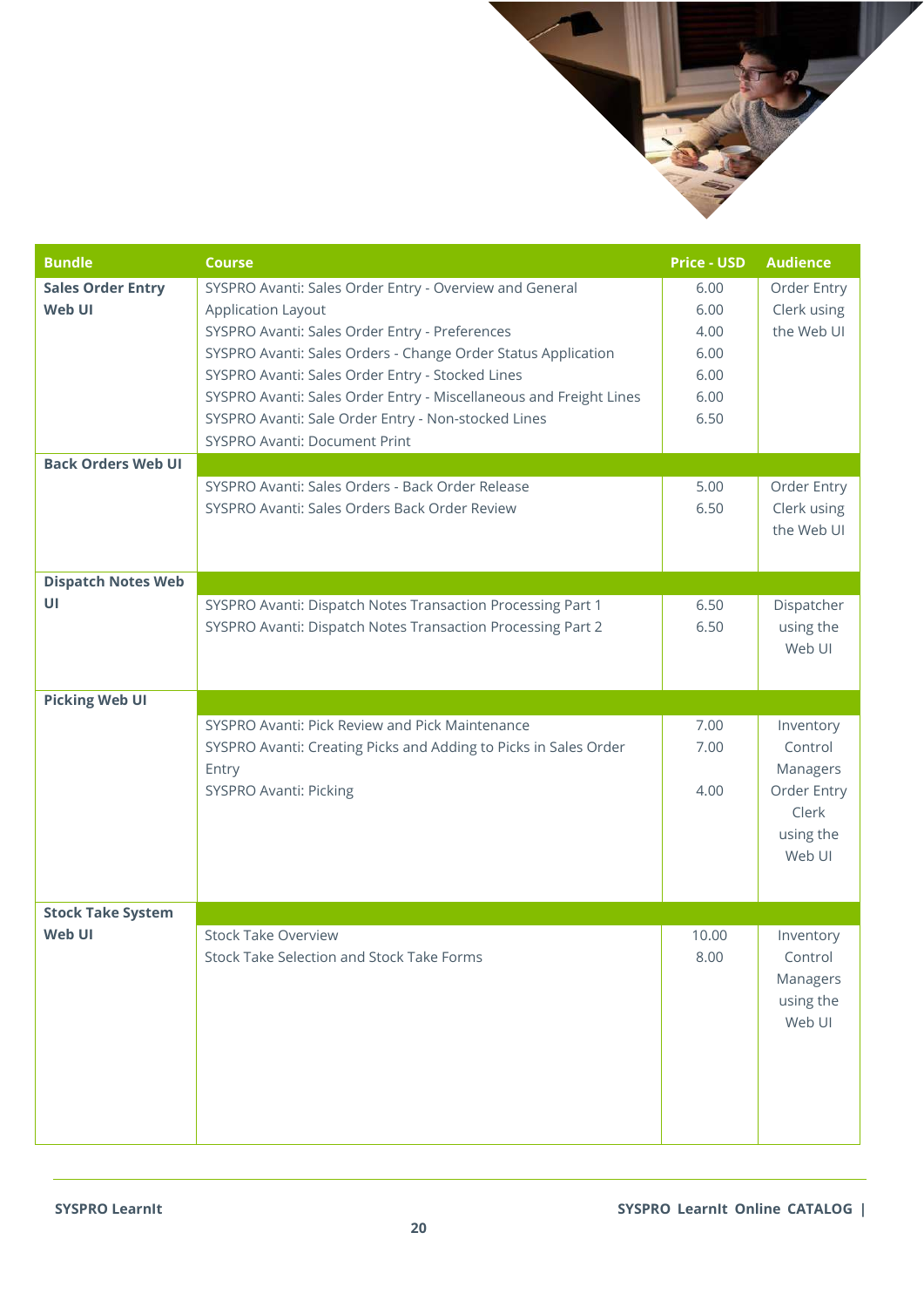| Inventory                |                                                                    |       |            |
|--------------------------|--------------------------------------------------------------------|-------|------------|
| <b>Movements Web UI</b>  | SYSPRO Avanti: Inventory - Expense Issues                          | 6.00  | Inventory  |
|                          | SYSPRO Avanti: Inventory - Transfers Out                           | 8.00  | Control    |
|                          | SYSPRO Avanti: Inventory - Transfers In (Non-GIT)                  | 8.00  | Managers   |
|                          | SYSPRO Avanti: Inventory - Immediate Transfers                     | 6.00  | using the  |
|                          | SYSPRO Avanti: Inventory - Transfers No Destination                | 6.00  | Web UI     |
|                          | SYSPRO Avanti: Inventory - Transfers In with GIT                   | 6.00  |            |
|                          | SYSPRO Avanti: Inventory - Receipts                                | 10.00 |            |
|                          | SYSPRO Avanti: Minimum Quantity Calculation                        | 8.00  |            |
|                          | SYSPRO Avanti: Inventory Movements - General Preferences and       | 8.00  |            |
|                          | Options                                                            |       |            |
|                          | SYSPRO Avanti: Inventory Movements - Preferences for GIT Transfers | 5.50  |            |
|                          | SYSPRO Avanti: Inventory - Bin Transfers                           | 6.00  |            |
|                          |                                                                    |       |            |
| Inventory                |                                                                    |       |            |
| <b>Management Web</b>    | SYSPRO Avanti: Inventory - Cost Modifications                      | 10.00 | Inventory  |
| UI                       | SYSPRO Avanti: Inventory - Adjustments                             | 6.00  | Control    |
|                          | SYSPRO Avanti: Inventory - Cost Changes                            | 6.00  | Managers   |
|                          | SYSPRO Avanti: Inventory - Physical Counts                         | 8.00  |            |
|                          |                                                                    |       | Cost       |
|                          |                                                                    |       | Accountant |
|                          |                                                                    |       | using the  |
|                          |                                                                    |       | Web UI     |
|                          |                                                                    |       |            |
| <b>Request for Quote</b> |                                                                    |       |            |
| Web UI                   | Request for Quote System Overview                                  | 8.00  | Buyers and |
|                          | Request for Quote Review                                           | 7.00  | Purchasing |
|                          | Request for Quote Maintenance                                      | 8.00  | Managers   |
|                          | <b>Supplier Quote Entry</b>                                        | 7.00  | using the  |
|                          |                                                                    |       | Web UI     |
|                          |                                                                    |       |            |
|                          |                                                                    |       |            |
| <b>Purchase Order</b>    | SYSPRO Avanti: Purchase Order Entry - Overview and Program         | 5.00  | Buyers and |
| <b>Entry Web UI</b>      | Layout                                                             |       | Purchasing |
|                          | SYSPRO Avanti: Purchase Order Entry - Preferences                  | 6.00  | Managers   |
|                          | SYSPRO Avanti: Purchase Order Entry - Stocked Lines                | 6.00  | using the  |
|                          | SYSPRO Avanti: Purchase Order Entry - Non-stocked Line             | 4.50  | Web UI     |
|                          | SYSPRO Avanti: Purchase Order Entry - Freight, Miscellaneous and   | 5.00  |            |
|                          | <b>Comment Lines</b>                                               |       |            |
|                          | SYSPRO Avanti: Purchase Order Entry - End Order Options            | 4.00  |            |
|                          | SYSPRO Avanti: Purchase Order Entry - Copy, Cancel and Graph       | 6.50  |            |
|                          | Functions                                                          |       |            |
|                          |                                                                    |       |            |
|                          |                                                                    |       |            |
|                          |                                                                    |       |            |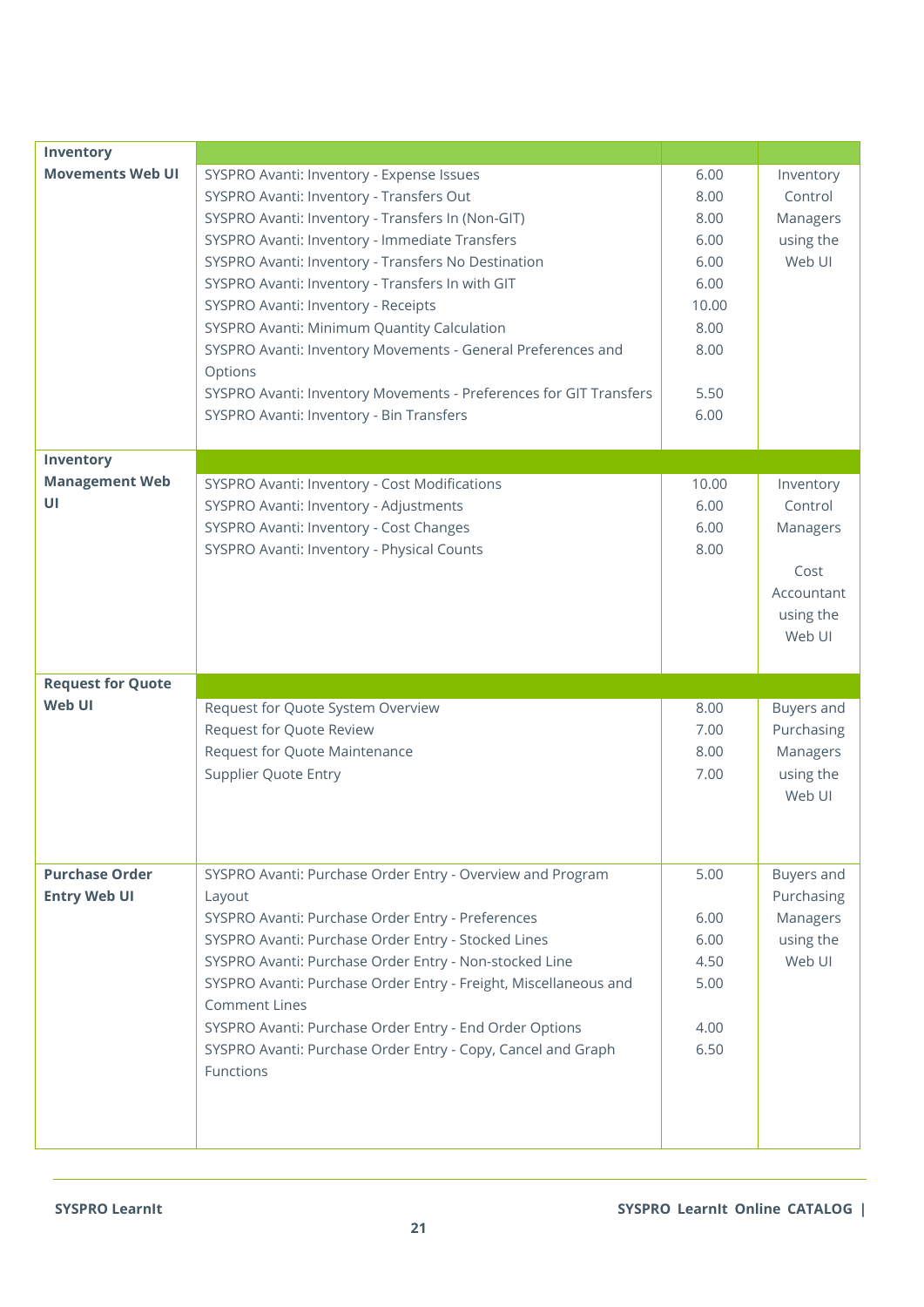| <b>Return to Supplier</b> |                                                                                                                                                                                                                                                                                                                                     |                                      |                                                         |
|---------------------------|-------------------------------------------------------------------------------------------------------------------------------------------------------------------------------------------------------------------------------------------------------------------------------------------------------------------------------------|--------------------------------------|---------------------------------------------------------|
| Web UI                    | <b>SYSPRO Avanti: RTS Review</b><br>SYSPRO Avanti: Creating Returns from RMA Receipts<br>SYSPRO Avanti: Creating Returns from the Receipts Application                                                                                                                                                                              | 16.00<br>8.00<br>7.00                | Inventory<br>Control<br>Managers<br>using the<br>Web UI |
| <b>Purchase Order</b>     |                                                                                                                                                                                                                                                                                                                                     |                                      |                                                         |
| <b>Receipts Web UI</b>    | SYSPRO Avanti: Purchase Order Receipts - Receipt Order<br>SYSPRO Avanti: Purchase Order Receipts - Receipt Line and Cancel<br>Line<br>SYSPRO Avanti: Purchase Order Receipts - Apportion Order<br>SYSPRO Avanti: Purchase Order Receipts - Negative and Reverse<br>Receipts<br>SYSPRO Avanti: Purchase Order Receipts - Preferences | 8.00<br>8.00<br>8.00<br>8.00<br>8.00 | Inventory<br>Control<br>Managers<br>using the<br>Web UI |
| <b>Purchase Order</b>     |                                                                                                                                                                                                                                                                                                                                     |                                      |                                                         |
| <b>Inspection Web UI</b>  | SYSPRO Avanti: Purchase Order Inspection Overview<br>SYSPRO Avanti: Purchase Order Inspection - Transaction Processing                                                                                                                                                                                                              | 6.00<br>8.00                         | Inventory<br>Control<br>Managers<br>using the<br>Web UI |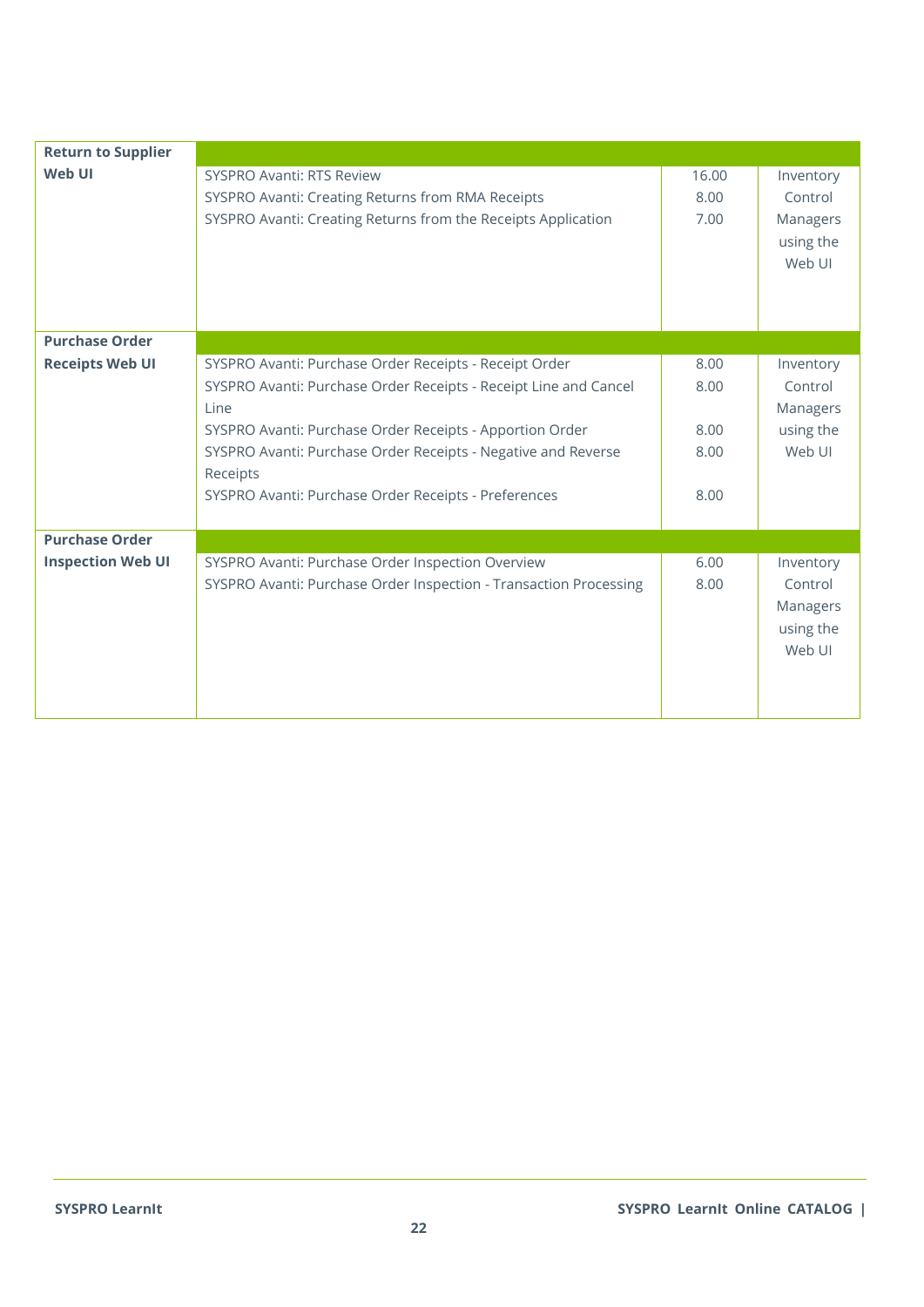# <span id="page-22-0"></span>Financial

| <b>Bundle</b>           | <b>Course</b>                                          | <b>Price - USD</b> | <b>Audience</b> |
|-------------------------|--------------------------------------------------------|--------------------|-----------------|
| <b>Financial Setup</b>  | <b>Bank Maintenance</b>                                | 5.00               | <b>SYSPRO</b>   |
|                         | <b>Currency Maintenance</b>                            | 4.00               | Administrators  |
|                         | Nationality Maintenance                                | 2.00               |                 |
|                         | Geographic Area Maintenance                            | 6.00               | Accountant      |
|                         |                                                        |                    | Bookkeeper      |
| <b>Accounts Payable</b> |                                                        |                    |                 |
| <b>Company Setup -</b>  | Accounts Payable Setup - General Tab                   | 9.00               | <b>SYSPRO</b>   |
| <b>SYSPRO 7</b>         | Accounts Payable Setup - Tax Tab                       | 10.00              | Administrators  |
|                         | Accounts Payable Setup - History Tab                   | 6.00               |                 |
|                         | Accounts Payable Setup - Numbering Tab                 | 3.00               |                 |
|                         | Accounts Payable Setup - Integration Tab               | 2.00               |                 |
|                         | Accounts Payable Setup - User Defined Tab              | 1.00               |                 |
|                         | Accounts Payable Setup - Periods Tab                   | 3.00               |                 |
|                         | Accounts Payable Setup - Current Month Tab             | 2.00               |                 |
|                         | Accounts Payable Setup - Information Tab               | 1.00               |                 |
|                         | Accounts Payable Setup - GRN Tab                       | 2.00               |                 |
|                         | Accounts Payable Setup - Auto Vouchering Tab           | 3.00               |                 |
|                         |                                                        |                    |                 |
| <b>Supplier</b>         |                                                        |                    |                 |
| <b>Maintenance</b>      | AP Supplier Maintenance - Overview                     | 20.00              | <b>SYSPRO</b>   |
|                         | AP Supplier Maintenance - Supplier & Contact Details   | 10.00              | Administrators  |
|                         | AP Supplier Maintenance - General & Purchasing Details | 18.00              |                 |
|                         |                                                        |                    | Accounts        |
|                         |                                                        |                    | Payable Clerk   |
|                         |                                                        |                    | and Managers    |
|                         |                                                        |                    |                 |
|                         |                                                        |                    | Buyers and      |
|                         |                                                        |                    | Purchasing      |
|                         |                                                        |                    | Managers        |
|                         |                                                        |                    |                 |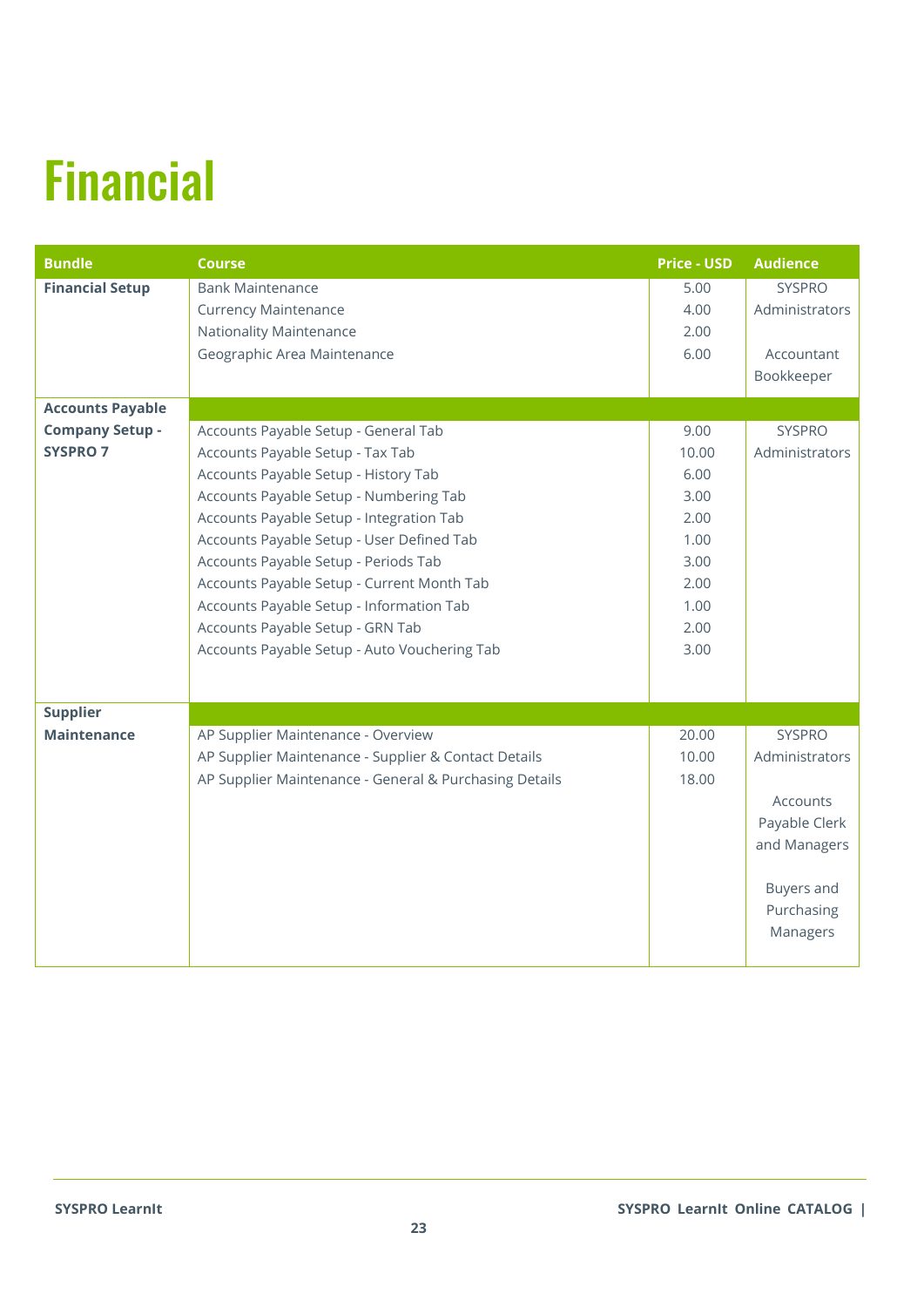| <b>Bundle</b>             | <b>Course</b>                                                  | <b>Price - USD</b> | <b>Audience</b> |
|---------------------------|----------------------------------------------------------------|--------------------|-----------------|
| <b>Accounts Payable</b>   | AP Branch Maintenance                                          | 6.00               | <b>SYSPRO</b>   |
| <b>Module Setup -</b>     | AP Supplier Class Maintenance                                  | 2.00               | Administrators  |
| <b>SYSPRO 7</b>           | AP Invoice Terms Maintenance                                   | 5.00               |                 |
|                           |                                                                |                    | Accountant      |
|                           |                                                                |                    | Bookkeeper      |
| <b>AP Invoice Posting</b> |                                                                |                    |                 |
|                           | Invoice Processing Overview                                    | 16.00              | Accounts        |
|                           | AP Invoice Registration - Processing without LCT Apportionment | 15.00              | Payable Clerk   |
|                           | AP Invoice Posting - Overview                                  | 24.00              | and Managers    |
|                           | AP Invoice Posting without GRN Matching                        | 19.00              |                 |
|                           | AP Invoice Posting with GRN Matching                           | 25.00              |                 |
|                           | AP Invoice Posting - Issue to Job                              | 23.00              |                 |
|                           | AP Invoice Posting - Approve Registered Invoice                | 20.00              |                 |
|                           | AP Invoice Posting - Adjustments                               | 19.00              |                 |
|                           | AP Invoice Posting - Credit Notes & Debit Notes                | 16.00              |                 |
|                           |                                                                |                    |                 |
| <b>AP Contra</b>          |                                                                |                    |                 |
|                           | AP Supplier-Customer Link & Contra                             | 11.00              | Accounts        |
|                           | AP Invoice Contra                                              | 11.00              | Payable Clerk   |
|                           |                                                                |                    | and Managers    |
|                           |                                                                |                    |                 |
| <b>AP Payment Cycle</b>   |                                                                |                    |                 |
|                           | AP Payments                                                    | 8.00               | Accounts        |
|                           | AP Payment Cycle Maintenance - Overview                        | 11.00              | Payable Clerk   |
|                           | AP Payment Cycle Maintenance - Program Layout                  | 20.00              | and Managers    |
|                           | AP Payment Cycle Maintenance - System Checks                   | 19.00              |                 |
|                           | AP Payment Cycle Maintenance - Manual Checks                   | 14.00              |                 |
|                           | AP Payment Cycle Maintenance - EFT Payments                    | 18.00              |                 |
|                           | AP Cash Requirements Report                                    | 6.00               |                 |
|                           | AP Released Payments Report                                    | 4.00               |                 |
|                           | AP Release Schedule Report                                     | 4.00               |                 |
|                           | AP Check and Remittance Print                                  | 18.00              |                 |
|                           | AP Tax on Settlement Discount                                  | 19.00              |                 |
|                           |                                                                |                    |                 |
| <b>Accounts Payable</b>   |                                                                |                    |                 |
| <b>Reports and</b>        | <b>AP Trial Balance</b>                                        | 6.00               | Accounts        |
| Queries                   | AP Invoice Registration Report                                 | 4.00               | Payable         |
|                           | AP Aged Analysis Report                                        | 5.00               | Managers        |
|                           | AP Purchase Analysis                                           | 5.00               |                 |
|                           | AP Purchase Analysis History Report                            | 2.00               |                 |
|                           | AP Supplier Query                                              | 9.00               |                 |
|                           |                                                                |                    |                 |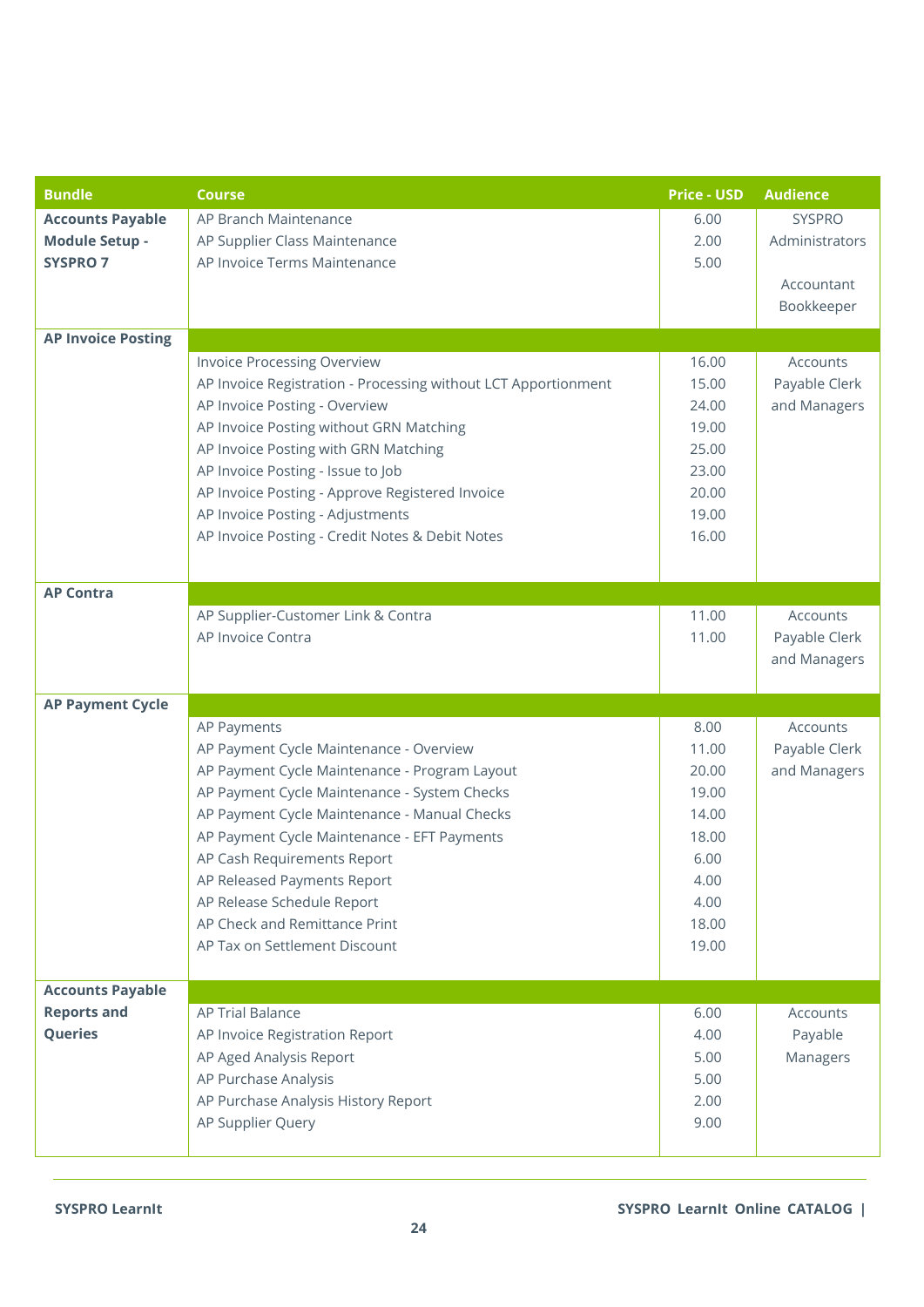| <b>Accounts Payable</b> |                                                 |      |                |
|-------------------------|-------------------------------------------------|------|----------------|
| <b>Period End</b>       | AP Period End - Balance Function                | 6.00 | <b>SYSPRO</b>  |
|                         | AP Period End - Purge Function                  | 6.00 | Administrators |
|                         | AP Period End - Month End & Month End and Purge | 7.00 |                |
|                         |                                                 |      | Accounts       |
|                         |                                                 |      | Payable        |
|                         |                                                 |      | Managers       |
|                         |                                                 |      |                |

| <b>Bundle</b>             | <b>Course</b>                                                   | <b>Price - USD</b> | <b>Audience</b> |
|---------------------------|-----------------------------------------------------------------|--------------------|-----------------|
| <b>AP Invoice Posting</b> | SYSPRO Avanti: Supplier Document Processing Overview            | 8.00               | Accounts        |
| Web UI                    | SYSPRO Avanti: AP Invoice Posting Overview                      | 5.00               | Payable Clerk   |
|                           | SYSPRO Avanti: AP Invoice Posting with GRN Matching             | 6.00               | and Managers    |
|                           | SYSPRO Avanti: AP Invoice Posting without GRN Matching          | 5.00               | using the web   |
|                           | SYSPRO Avanti: AP Invoice Posting Adjustments                   | 8.00               | user interface  |
|                           | SYSPRO Avanti: AP Invoice Posting - Approve Registered Invoices | 8.00               |                 |
|                           | SYSPRO Avanti: AP Invoice Posting - Issue to Job                | 10.00              |                 |
|                           | SYSPRO Avanti: AP Invoice Posting Credit and Debit Notes        | 8.00               |                 |
|                           |                                                                 |                    |                 |
|                           |                                                                 |                    |                 |
| <b>AP Payments Web</b>    |                                                                 |                    |                 |
| UI                        | SYSPRO Avanti: AP Group Payments Configuration                  | 8.00               | Accounts        |
|                           | SYSPRO Avanti: AP Registered Invoices                           | 8.00               | Payable Clerk   |
|                           | SYSPRO Avanti: AP Group Payments Processing                     | 8.00               | and Managers    |
|                           | SYSPRO Avanti: AP Payment Cycle Maintenance - EFT Payments      | 5.00               | using the web   |
|                           | SYSPRO Avanti: AP Payment Cycle Maintenance - Manual Checks     | 8.00               | user interface  |
|                           | SYSPRO Avanti: AP Payment Cycle Maintenance Overview and        | 11.50              |                 |
|                           | Application Layout                                              |                    |                 |
|                           | SYSPRO Avanti: AP Payment Cycle Reports                         | 8.00               |                 |
|                           |                                                                 |                    |                 |

| <b>Bundle</b>          | <b>Course</b>                                  | <b>Price - USD</b> | <b>Audience</b> |
|------------------------|------------------------------------------------|--------------------|-----------------|
| <b>Accounts</b>        | Accounts Receivable Setup - General Tab        | 6.00               | <b>SYSPRO</b>   |
| <b>Receivable</b>      | Accounts Receivable Setup - Terms Discount Tab | 5.00               | Administrators  |
| <b>Company Setup -</b> | Accounts Receivable Setup - Tax Tab            | 4.00               |                 |
| <b>SYSPRO 7</b>        | Accounts Receivable Setup - History Tab        | 5.00               |                 |
|                        | Accounts Receivable Setup - Numbering Tab      | 5.00               |                 |
|                        | Accounts Receivable Setup - Integration Tab    | 5.00               |                 |
|                        | Accounts Receivable Setup - User Defined Tab   | 2.00               |                 |
|                        | Accounts Receivable Setup - Periods Tab        | 4.00               |                 |
|                        | Accounts Receivable Setup - Current Month Tab  | 2.00               |                 |
|                        | Accounts Receivable Setup - Information Tab    | 2.00               |                 |
|                        | Accounts Receivable Setup - Payment Run Tab    | 2.00               |                 |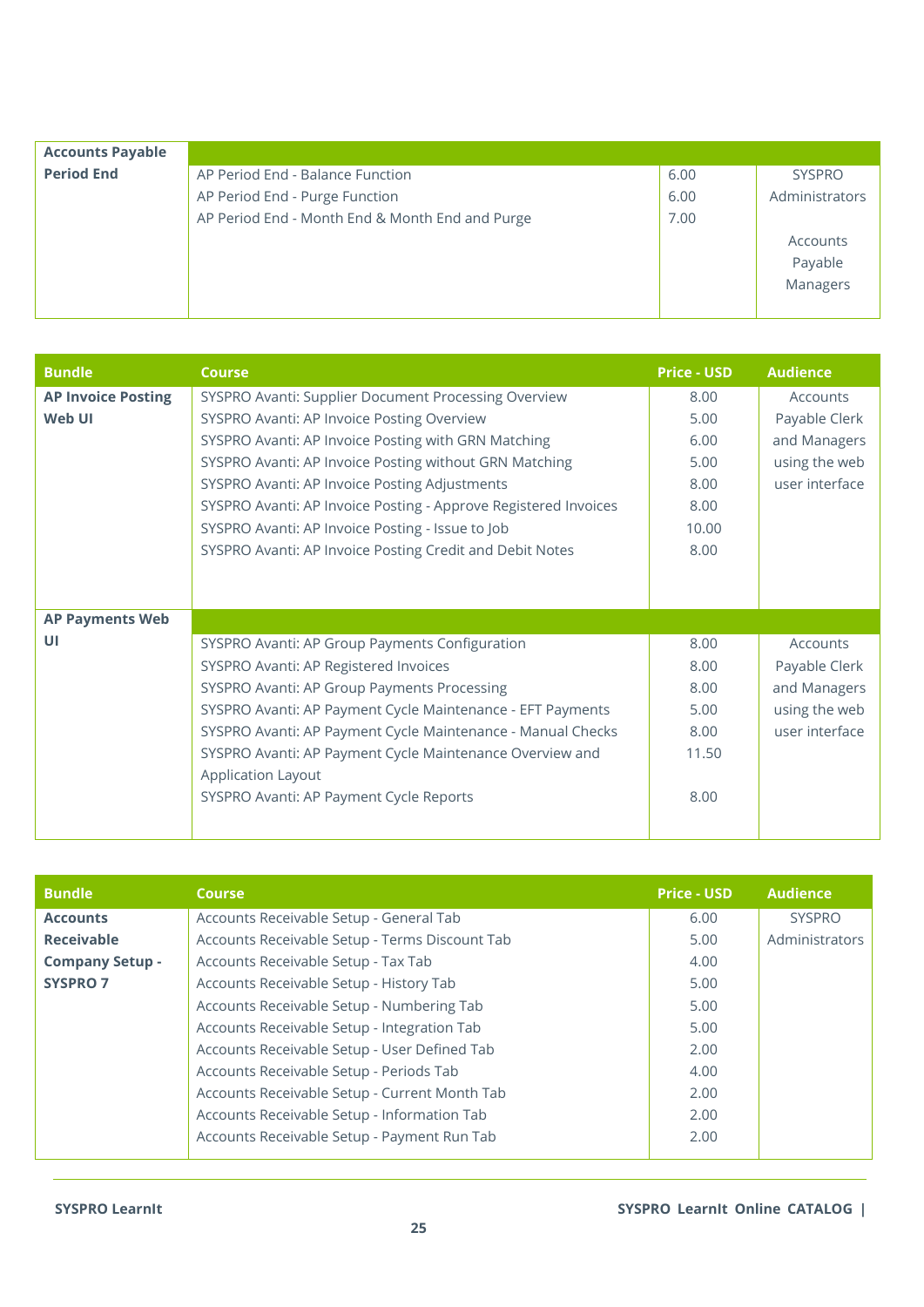| <b>Accounts</b>          |                                                                  |       |                |
|--------------------------|------------------------------------------------------------------|-------|----------------|
| <b>Receivable Module</b> | AR Customer Class Maintenance                                    | 2.00  | SYSPRO         |
| <b>Setup</b>             | Multiple Ship to Address Maintenance                             | 8.00  | Administrators |
|                          | AR Master Sub-accounts                                           | 6.00  |                |
|                          |                                                                  |       |                |
|                          | AR Customer Stock Codes                                          | 8.00  |                |
|                          | Customer Stock Code Cross-Reference                              | 6.00  |                |
|                          | AR Branch Maintenance                                            | 14.00 |                |
|                          | Salespersons Maintenance                                         | 8.00  |                |
|                          | Product Class Maintenance                                        | 10.00 |                |
|                          | <b>Buyers</b>                                                    | 5.00  |                |
|                          | Planners                                                         | 4.00  |                |
|                          |                                                                  |       |                |
| <b>Customer</b>          |                                                                  |       |                |
| <b>Maintenance</b>       | AR Customer Maintenance - Overview                               |       | <b>SYSPRO</b>  |
|                          |                                                                  | 7.00  |                |
|                          | AR Customer Maintenance - Customer Details Pane                  | 6.00  | Administrators |
|                          | AR Customer Maintenance - Contact Details Pane                   | 10.00 |                |
|                          | AR Customer Maintenance - General Details Pane & Additional Tabs | 19.00 | Accounts       |
|                          |                                                                  |       | Receivable     |
|                          |                                                                  |       | Clerk and      |
|                          |                                                                  |       | Managers       |
|                          |                                                                  |       |                |
|                          |                                                                  |       | Salespersons   |
|                          |                                                                  |       | Sales          |
|                          |                                                                  |       |                |
|                          |                                                                  |       | Managers       |
|                          |                                                                  |       |                |
|                          |                                                                  |       |                |
|                          |                                                                  |       |                |
|                          |                                                                  |       |                |
|                          |                                                                  |       |                |
|                          |                                                                  |       |                |
|                          |                                                                  |       |                |
|                          |                                                                  |       |                |
|                          |                                                                  |       |                |
|                          |                                                                  |       |                |
| <b>AR Invoice Terms</b>  |                                                                  |       |                |
| and Discounts            | AR Invoice Terms - Overview                                      | 5.00  | <b>SYSPRO</b>  |
|                          | AR Invoice Terms - Ageing Method: Aged Statement & Invoice Date  | 10.00 | Administrators |
|                          | AR Invoice Terms - Ageing Method: Invoice Due Date               | 11.00 |                |
|                          | AR Invoice Terms - Ageing Method: By Statement                   | 11.00 | Accounts       |
|                          | AR Terms Ageing Headings Maintenance                             | 3.00  | Payable Clerk  |
|                          | <b>AR Terms Due Dates</b>                                        | 9.00  | and Managers   |
|                          | AR Invoice Discount Maintenance                                  | 5.00  |                |
|                          |                                                                  |       |                |
|                          | <b>Order Discount Breaks</b>                                     | 8.00  |                |
|                          |                                                                  |       |                |
|                          |                                                                  |       |                |
|                          |                                                                  |       |                |
|                          |                                                                  |       |                |
|                          |                                                                  |       |                |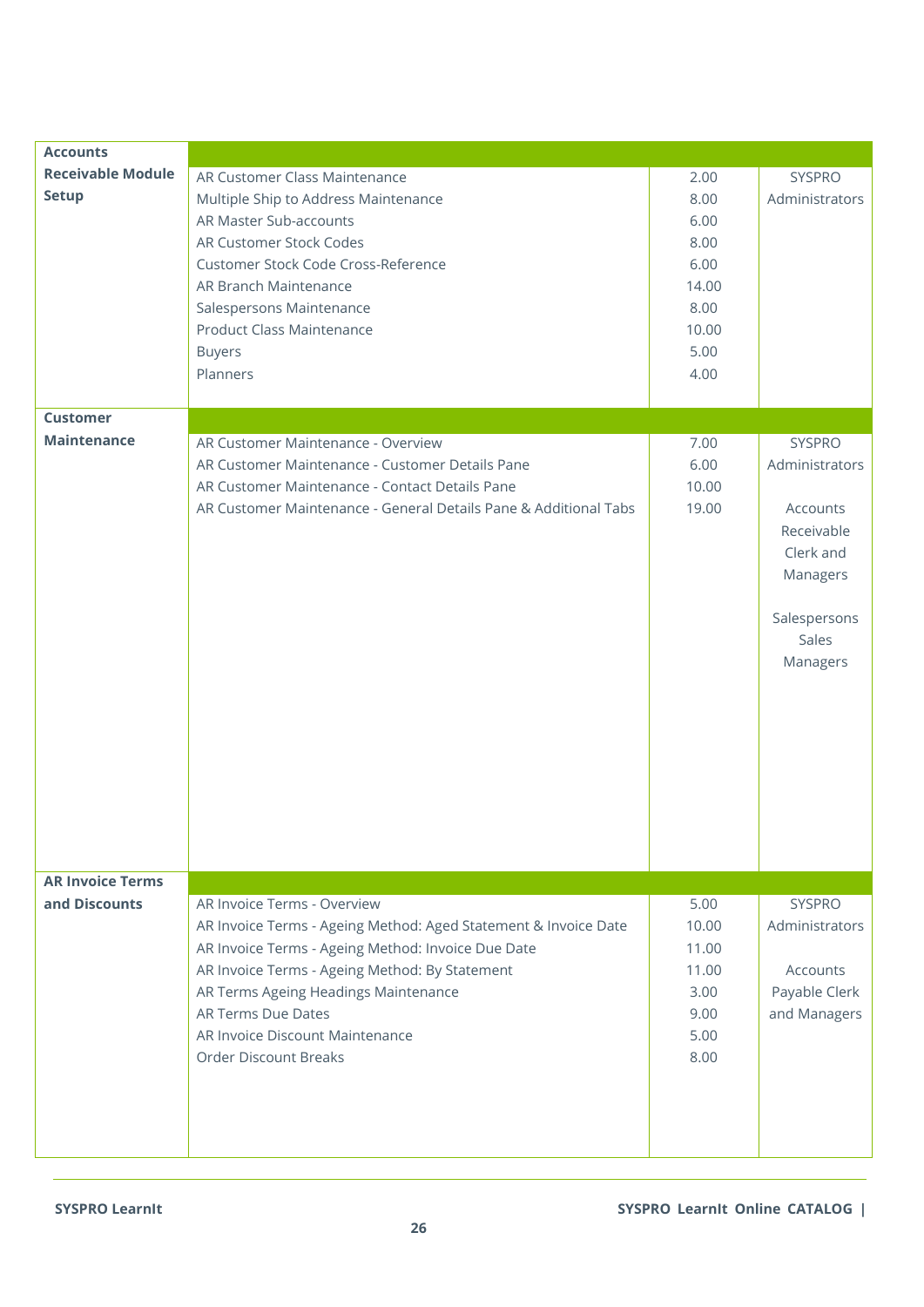| <b>AR Invoice Posting</b> |                                                          |       |                |
|---------------------------|----------------------------------------------------------|-------|----------------|
|                           | AR Invoice Posting                                       | 14.00 | Accounts       |
|                           |                                                          |       | Receivable     |
|                           |                                                          |       | Clerk          |
|                           |                                                          |       |                |
| <b>AR Payments and</b>    |                                                          |       |                |
| <b>Adjustments</b>        | AR Payments and Adjustments - Overview                   | 19.00 | Accounts       |
|                           | AR Payments and Adjustments - Payments                   | 23.00 | Payable Clerk  |
|                           | AR Payments and Adjustments - Processing and Reconciling | 4.00  | and Managers   |
|                           | <b>Unapplied Payments</b>                                |       |                |
|                           | AR Payments and Adjustments - Adjustments                | 8.00  |                |
|                           | AR Payments and Adjustments - Miscellaneous Receipts     | 4.00  |                |
|                           |                                                          |       |                |
| <b>AR Collector and</b>   |                                                          |       |                |
| <b>Payment Run</b>        | AR Collector Run Setup and AR Collector Maintenance      | 4.00  | Accounts       |
|                           | AR Collector Run Maintenance                             | 10.00 | Receivable     |
|                           | AR Payment Run - Overview                                | 23.00 | Clerk and      |
|                           | AR Payment Run - By AR Invoice Release                   | 6.00  | Managers       |
|                           | AR Payment Run - By Collector Run                        | 6.00  |                |
|                           |                                                          |       |                |
| <b>Accounts</b>           |                                                          |       |                |
| <b>Receivable Reports</b> | <b>AR Trial Balance</b>                                  | 12.00 | Accounts       |
| and Queries               | <b>Credit Management Report</b>                          | 14.00 | Receivable     |
|                           | AR Summary Credit Management Report                      | 12.00 | Managers       |
|                           | <b>AR Statement Print</b>                                | 13.00 |                |
|                           | AR Customer Movement Report                              | 6.00  |                |
|                           | <b>Credit Letter Extract</b>                             | 2.00  |                |
|                           | AR Customer Query                                        | 19.00 |                |
|                           |                                                          |       |                |
| <b>Accounts</b>           |                                                          |       |                |
| <b>Receivable Day and</b> | AR Bank Deposit Slip                                     | 4.00  | <b>SYSPRO</b>  |
| <b>Month End</b>          | AR Period End - Balance                                  | 9.00  | Administrators |
|                           | AR Finance Charge Calculation                            | 12.00 |                |
|                           | AR Exchange Rate Revaluation                             | 7.00  | Accounts       |
|                           | AR Period End - Purge                                    | 8.00  | Receivable     |
|                           | AR Period End - Month End & Month End and Purge          | 11.00 | Managers       |
|                           | AR Payment Run Purge                                     | 3.00  |                |
|                           | AR Customer Query Menu and Toolbar                       | 5.00  |                |
|                           | AR Customer Query Panes                                  | 14.00 |                |
|                           | AR Customer Query Listviews                              | 4.00  |                |
|                           | AR Period End Balances                                   | 5.00  |                |
|                           |                                                          |       |                |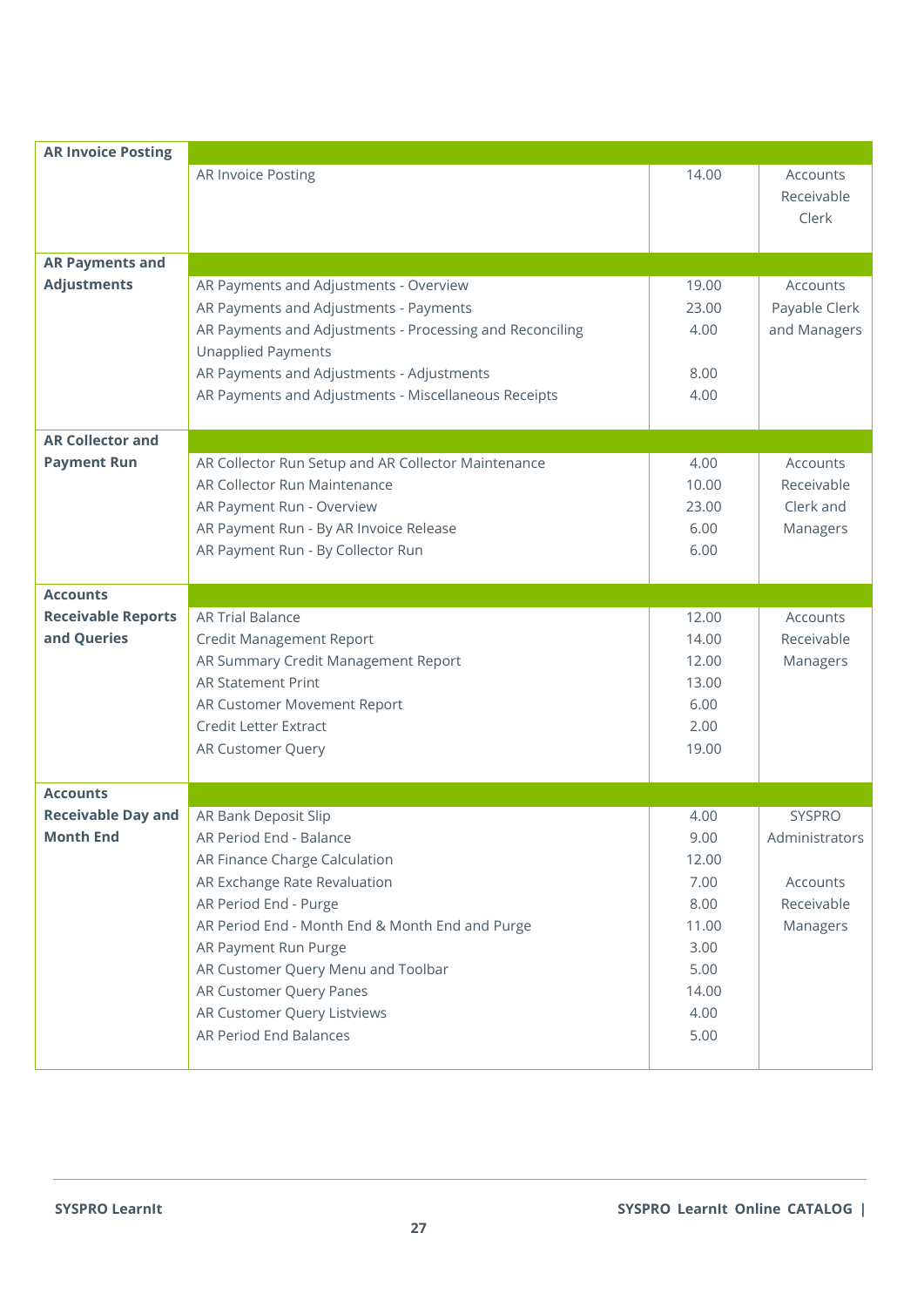| <b>Bundle</b>             | <b>Course</b>                                               | <b>Price - USD</b> | <b>Audience</b> |
|---------------------------|-------------------------------------------------------------|--------------------|-----------------|
| <b>AR Payments and</b>    | SYSPRO Avanti: Payments Overview                            | 4.00               | Accounts        |
| <b>Adjustments Web</b>    | SYSPRO Avanti: AR Payment Run Overview                      | 5.00               | Payable Clerk   |
| UI                        | SYSPRO Avanti: Payments                                     | 6.00               | and Managers    |
|                           | SYSPRO Avanti: Capturing and Reconciling Unapplied Payments | 5.00               | using the web   |
|                           | SYSPRO Avanti: Customer Adjustments                         | 8.00               | user interface  |
|                           | SYSPRO Avanti: AR Collector Run Maintenance                 | 5.00               |                 |
|                           | SYSPRO Avanti: AR Payment Run by Collector Run              | 5.00               |                 |
|                           | SYSPRO Avanti: AR Payment Run by AR Invoice Release         | 5.00               |                 |
|                           | SYSPRO Avanti: AR Post Dated Checks                         | 6.50               |                 |
|                           | SYSPRO Avanti: AR Group Payments Configuration              | 8.00               |                 |
|                           | SYSPRO Avanti: AR Group Payments Processing                 | 8.00               |                 |
|                           |                                                             |                    |                 |
|                           |                                                             |                    |                 |
| <b>AR Invoice Posting</b> |                                                             |                    |                 |
| Web UI                    | SYSPRO Avanti: AR Invoice Posting                           | 8.00               | Accounts        |
|                           | SYSPRO Avanti: AR Bank Deposit Slip                         | 4.00               | Receivable      |
|                           |                                                             |                    | Clerk and       |
|                           |                                                             |                    | Managers        |
|                           |                                                             |                    | using the web   |
|                           |                                                             |                    | user interface  |

| <b>Bundle</b>        | <b>Course</b>                                              | <b>Price -USD</b> | <b>Audience</b>  |
|----------------------|------------------------------------------------------------|-------------------|------------------|
| <b>Contact</b>       | Account Maintenance: Overview                              | 8.00              |                  |
| <b>Management</b>    | Account Maintenance: Basic Information Pane                | 7.00              |                  |
| <b>System Module</b> | Account Maintenance: Address Information and Contact       | 6.00              |                  |
| <b>Setup</b>         | Information Panes                                          | 5.00              |                  |
|                      | Account Maintenance: General 1 and General 2 Panes         | 8.00              | Accounts Payable |
|                      | Account Maintenance: Tax Pane                              | 5.00              | Clerk and        |
|                      | Contact Maintenance - Overview                             | 3.00              | Managers         |
|                      | Contact Maintenance - Contact Information and Personal     | 3.00              |                  |
|                      | Information Panes                                          |                   | Accounts Payable |
|                      | Contact Maintenance - Organization Information and Address | 6.00              | Clerk and        |
|                      | <b>Information Panes</b>                                   | 6.00              | Managers         |
|                      | Contact Maintenance - Additional Panes                     |                   |                  |
|                      | <b>Organization Lists</b>                                  |                   | Salespersons     |
|                      |                                                            |                   |                  |
|                      |                                                            |                   | Sales Managers   |
| Contact              |                                                            |                   |                  |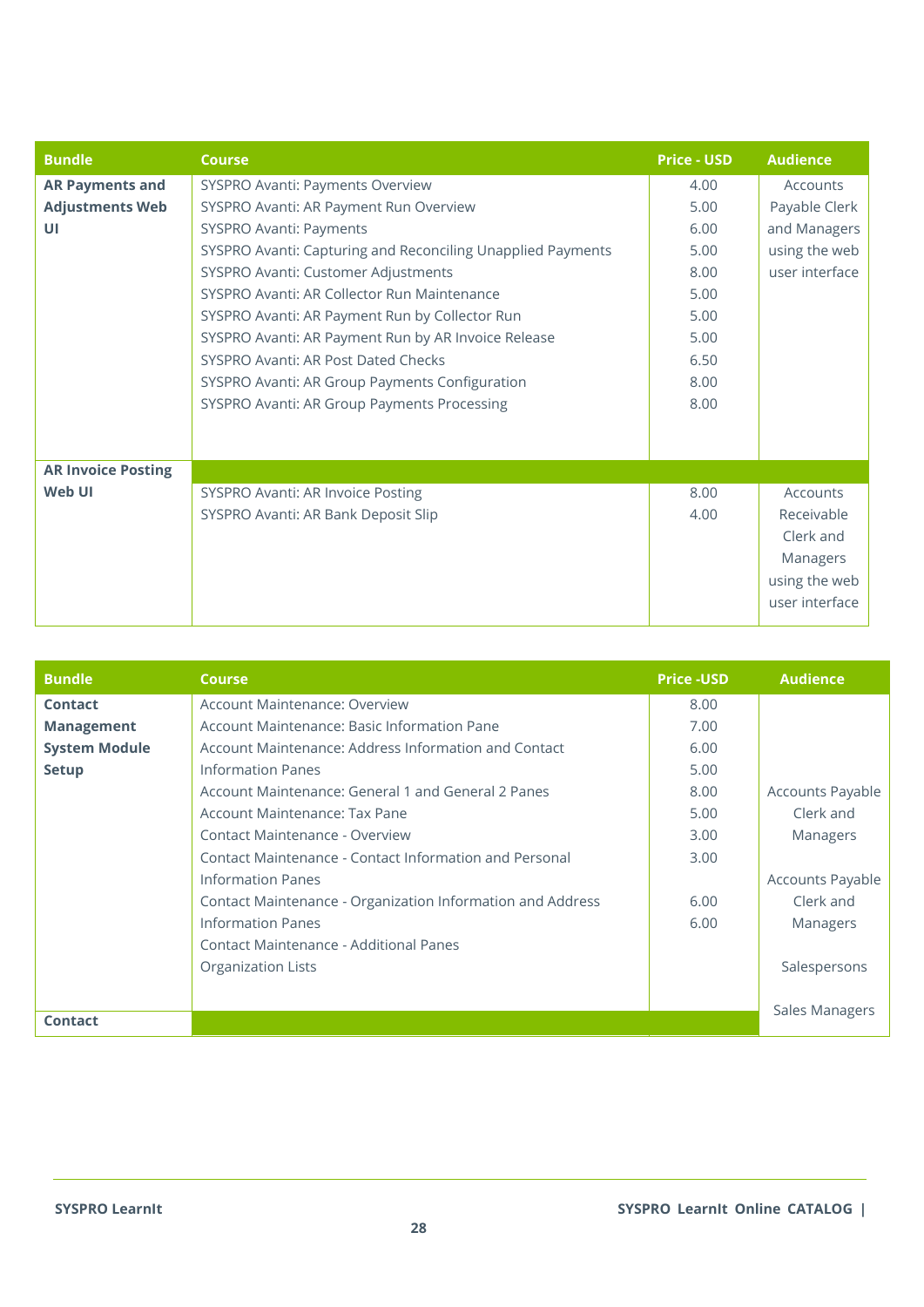| <b>Management</b>       | <b>Contact Management Query</b>                     | 4.00  |                   |
|-------------------------|-----------------------------------------------------|-------|-------------------|
| <b>System Query and</b> | <b>Contact Query</b>                                | 6.00  | Order Entry Clerk |
| <b>Searches</b>         | <b>Activity Search</b>                              | 4.00  |                   |
|                         | Account Query                                       | 2.00  | <b>Buyers</b>     |
|                         | Organization Search                                 | 6.00  |                   |
|                         |                                                     |       | Purchasing        |
|                         |                                                     |       | Managers          |
| <b>CMS Setup Web UI</b> |                                                     |       |                   |
|                         |                                                     | 5.00  |                   |
|                         | SYSPRO Avanti: Contact Management Accounts          |       |                   |
|                         | SYSPRO Avanti: Contact Management Contacts          | 3.00  |                   |
|                         | SYSPRO Avanti: Contact Management Organization List | 5.00  |                   |
|                         | Maintenance                                         | 8.00  |                   |
|                         | SYSPRO Avanti: Contact Management Activities        |       |                   |
|                         |                                                     |       |                   |
|                         |                                                     |       |                   |
|                         |                                                     |       |                   |
| <b>CMS Searches and</b> |                                                     |       |                   |
| <b>Queries Web UI</b>   | SYSPRO Avanti: Contact Query                        | 10.00 |                   |
|                         | SYSPRO Avanti: Activity Search                      | 4.00  |                   |
|                         | SYSPRO Avanti: Organization Search                  | 4.00  |                   |
|                         |                                                     |       |                   |
|                         |                                                     |       |                   |
|                         |                                                     |       |                   |
|                         |                                                     |       |                   |
|                         |                                                     |       |                   |

| <b>Bundle</b>          | <b>Course</b>                                             | <b>Price - USD</b> | <b>Audience</b> |
|------------------------|-----------------------------------------------------------|--------------------|-----------------|
| <b>Cash Book</b>       | Cash Book Deposits and Withdrawals - Deposits             | 7.00               | Bookkeeper      |
| <b>Deposits and</b>    | Cash Book Deposits and Withdrawals - Withdrawals          | 10.00              | Accountant      |
| <b>Withdrawals</b>     | Cash Book Deposits and Withdrawals - Adjustments          | 6.00               |                 |
|                        | Cash Book Deposits and Withdrawals - Inter-Bank Transfers | 9.00               |                 |
|                        | Cash Book Deposits and Withdrawals - Reconciliations      | 6.00               |                 |
|                        | Cash Book Transactions by Tax Code                        | 11.00              |                 |
|                        | Cash Book Automatic Bank Reconciliation                   | 6.00               |                 |
|                        |                                                           |                    |                 |
| <b>General Ledger</b>  |                                                           |                    |                 |
| <b>Company Setup -</b> | General Ledger Setup - General Tab                        | 5.00               | <b>SYSPRO</b>   |
| <b>SYSPRO 7</b>        | General Ledger Setup - Budget Tab                         | 4.00               | Administrators  |
|                        | General Ledger Setup - History Tab                        | 3.00               |                 |
|                        | General Ledger Setup - Periods Tab                        | 5.00               |                 |
|                        | General Ledger Setup - Balances Tab                       | 2.00               |                 |
|                        | General Ledger Setup - Information Tab                    | 3.00               |                 |
|                        | General Ledger Setup - Current Period Tab                 | 2.00               |                 |
|                        | General Ledger Setup - Commitments Tab                    | 5.00               |                 |
|                        | General Ledger Setup - Journals Tab                       | 6.00               |                 |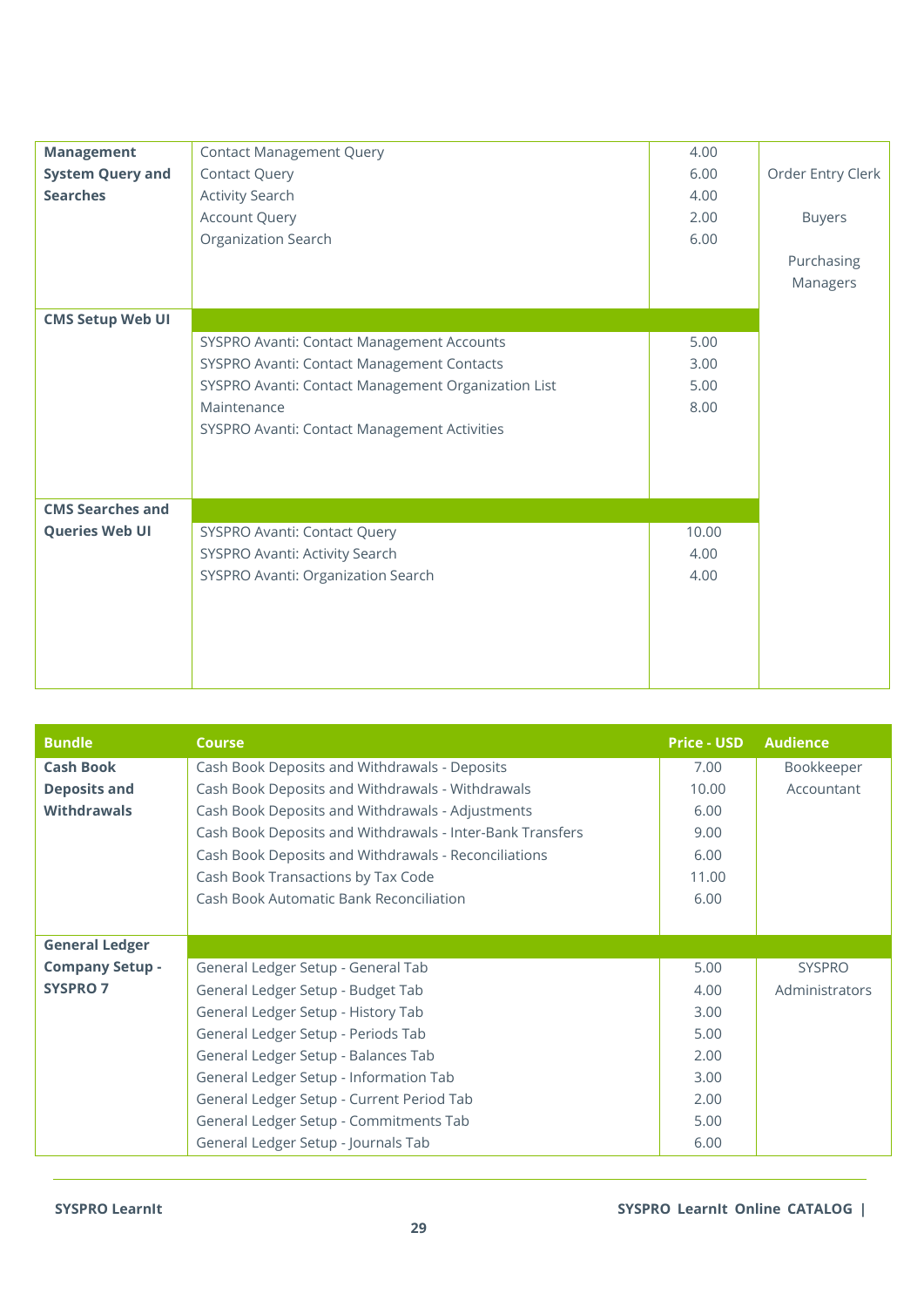<span id="page-29-0"></span>

| <b>General Ledger</b> |                                      |       |                |
|-----------------------|--------------------------------------|-------|----------------|
| <b>Module Setup</b>   | Ledger Code Maintenance              | 16.00 | Bookkeeper     |
|                       | <b>General Ledger Groups</b>         | 8.00  | Accountant     |
|                       | <b>General Ledger Account Copy</b>   | 8.00  | <b>SYSPRO</b>  |
|                       | <b>GL Recurring Journals</b>         | 15.00 | Administrators |
|                       | <b>GL Standard Journals</b>          | 8.00  |                |
|                       | General Ledger Journal Source Codes  | 8.00  |                |
|                       | GL Analysis Categories and Codes     | 11.00 |                |
|                       |                                      |       |                |
|                       |                                      |       |                |
| <b>General Ledger</b> |                                      |       |                |
| <b>Transaction</b>    | GL Journal Entry - Overview          | 16.00 | Bookkeeper     |
| <b>Processing</b>     | <b>GL Journal Entry Normal Entry</b> | 11.00 | Accountant     |
|                       | <b>GL</b> Journal Authorization      | 4.00  |                |
|                       | <b>GL Provisional Journals</b>       | 19.00 |                |
|                       | GL Inter-Company Journals            | 16.00 |                |
|                       | GL User-Defined Journals             | 16.00 |                |
|                       | GL Period End Adjustment Journals    | 16.00 |                |
|                       | GL Auditor's Adjustment Journals     | 16.00 |                |
|                       | <b>GL Statistical Journals</b>       | 16.00 |                |
|                       | GL Alternate Currency Journals       | 16.00 |                |
|                       | GL Post Multiple Normal Journals     | 13.00 |                |
|                       | <b>GL Post Recurring Journals</b>    | 8.00  |                |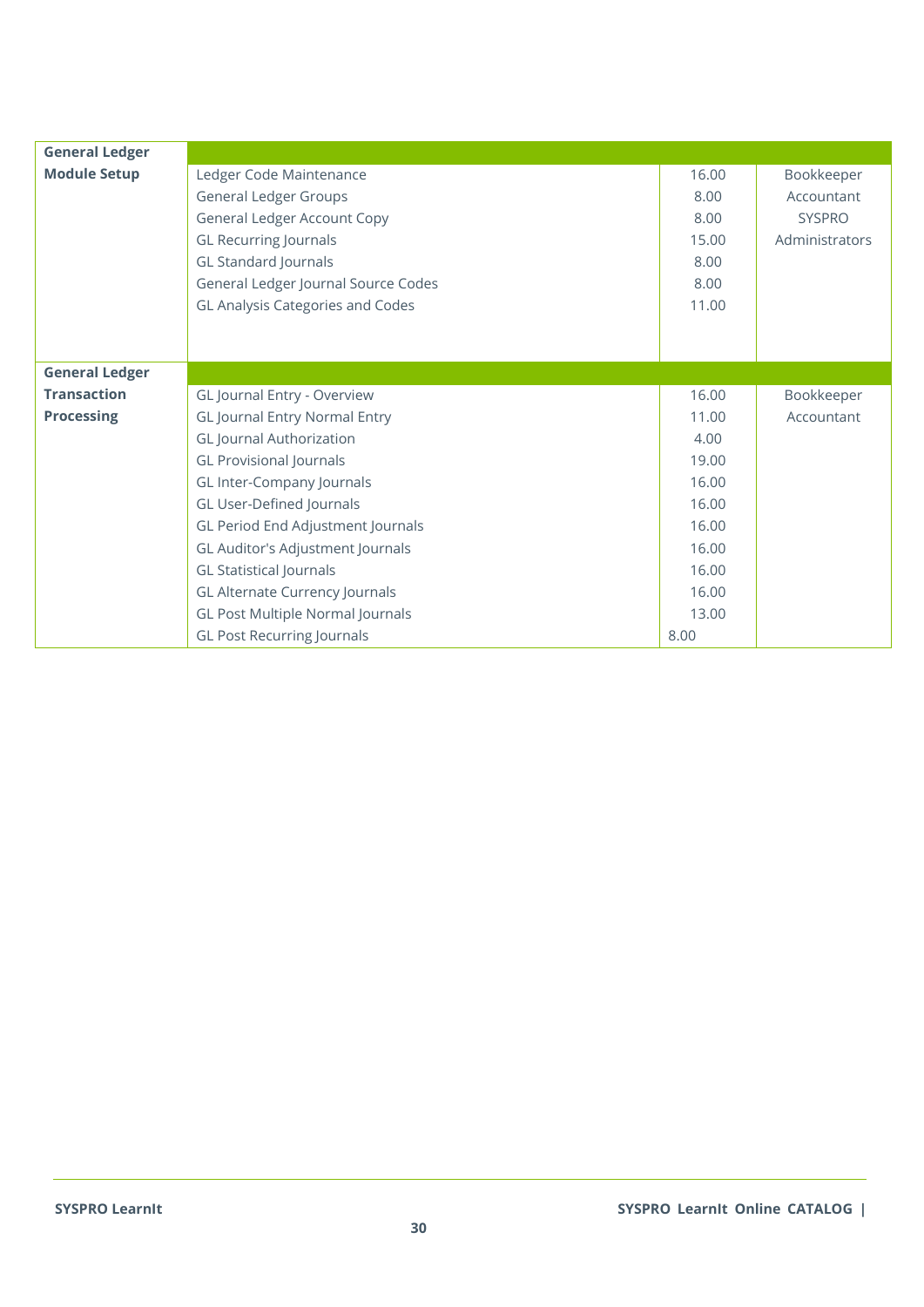# Manufacturing

| <b>Bundle</b>             | <b>Course</b>                                                    | <b>Price - USD</b> | <b>Audience</b> |
|---------------------------|------------------------------------------------------------------|--------------------|-----------------|
| <b>Bill of Materials</b>  | Inventory Setup and Lot Traceability Setup for Manufacturing     | 6.00               | <b>SYSPRO</b>   |
| <b>Company Setup -</b>    | Bill of Materials Setup - General Tab                            | 5.00               | Administrators  |
| <b>SYSPRO 7</b>           | Bill of Materials Setup - Sequencing Tab                         | 2.00               |                 |
|                           | <b>Inventory Setups for Manufacturing</b>                        | 17.00              |                 |
|                           | Bill of Materials Setup - Engineering Change Control Tab         | 6.00               |                 |
|                           | Bill of Materials Setup - AB Costing Tab                         | 2.00               |                 |
|                           | Bill of Materials Setup - Numbering Tab                          | 2.00               |                 |
|                           |                                                                  |                    |                 |
| <b>Bill of Materials</b>  |                                                                  |                    |                 |
| <b>Module Setup</b>       | <b>BOM Cost Center Maintenance</b>                               | 6.00               | Planners - Bill |
|                           | BOM Work Center Maintenance and BOM Work Center Move             | 9.00               | of Material     |
|                           | Matrix Maintenance                                               |                    |                 |
|                           | <b>Capacity Calendar Maintenance</b>                             | 3.00               | <b>SYSPRO</b>   |
|                           | Machine Maintenance, BOM Tool Set Maintenance, and Employee      | 5.00               | Administrators  |
|                           | Maintenance                                                      |                    |                 |
| <b>Bill of Materials</b>  |                                                                  |                    |                 |
| <b>Structures and</b>     | Structures & Routings Overview and Components                    | 14.00              | Planners - Bill |
| <b>Routings</b>           | <b>Structures &amp; Routings - Operations</b>                    | 18.00              | of Material     |
|                           | Structures & Routings - Subcontract Operations                   | 6.00               |                 |
|                           | <b>Batch Bill of Materials</b>                                   | 4.00               |                 |
|                           | BOM Structure Validation, Relationship Validation, and BOM Lead  | 9.00               |                 |
|                           | <b>Time Calculation</b>                                          |                    |                 |
| <b>Bill of Materials</b>  |                                                                  |                    |                 |
| <b>Costing</b>            | BOM Cost Implosion and Transfer BOM Costs to Warehouse Costs     | 11.00              | Planners - Bill |
|                           | <b>What-if Costing Programs</b>                                  |                    | of Material     |
|                           | <b>BOM Costing Query - BOM Costs</b>                             | 13.00              | Cost            |
|                           |                                                                  | 4.00               | Accountant      |
|                           |                                                                  |                    |                 |
| <b>Bill of Materials</b>  |                                                                  |                    |                 |
| <b>Reports</b>            | <b>BOM Reports Part 1</b>                                        | 3.00               | Planners - Bill |
|                           | <b>BOM Reports Part 2</b>                                        | 8.00               | of Material     |
|                           | <b>BOM Reports Part 3</b>                                        | 8.00               | Cost            |
|                           |                                                                  |                    | Accountants     |
| <b>Engineering Change</b> |                                                                  |                    |                 |
| <b>Control Company</b>    | Bill of Materials Setup - Engineering Change Control Tab - Allow | 2.00               | <b>SYSPRO</b>   |
| Setup - SYSPRO 7          | <b>Cosmetic Changes Option</b>                                   |                    | Administrators  |
|                           | Bill of Materials Setup: Engineering Change Control Tab          | 6.00               |                 |
|                           |                                                                  |                    |                 |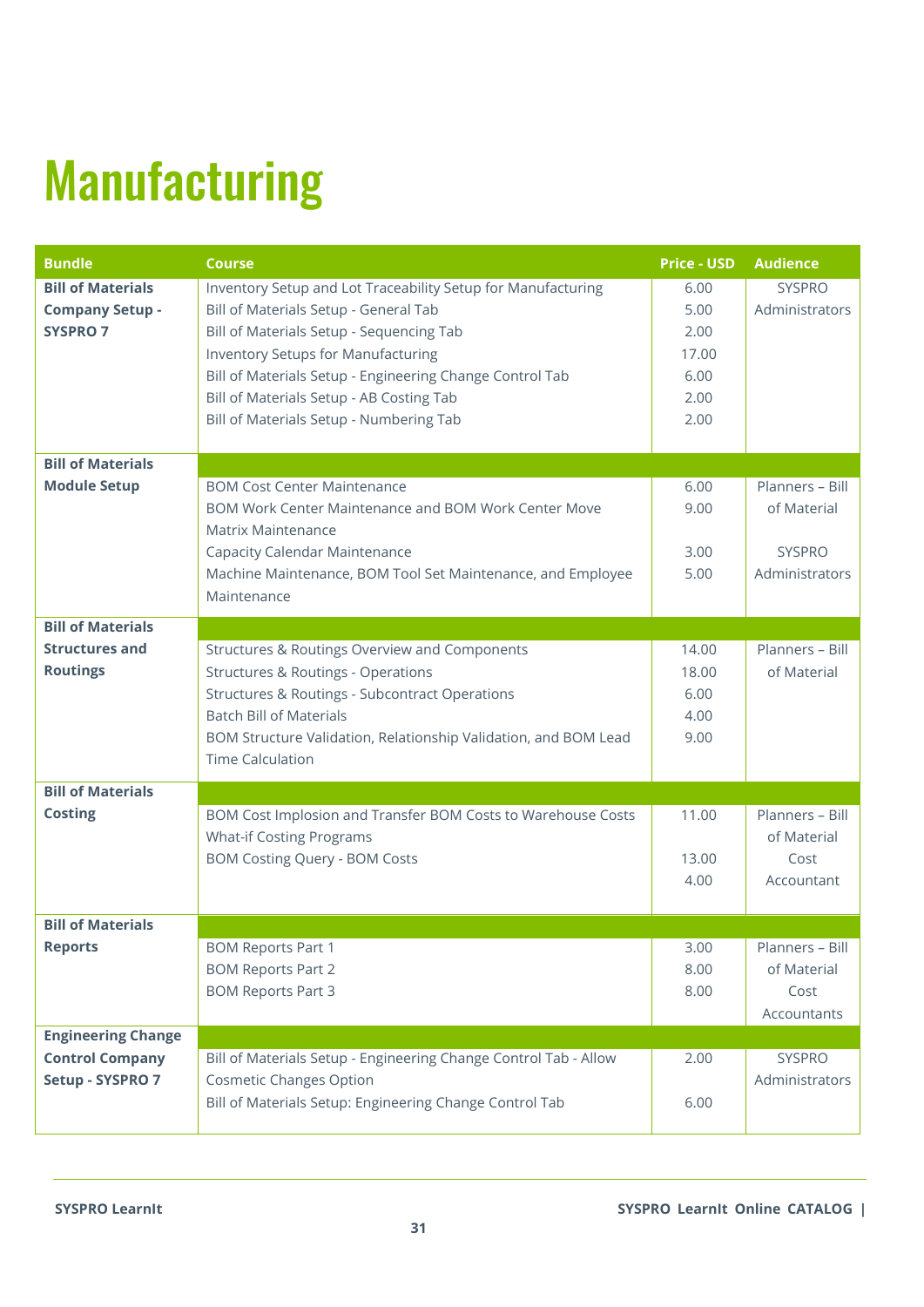| <b>Bundle</b>             | <b>Course</b>                                                           | <b>Price</b> | <b>Audience</b> |
|---------------------------|-------------------------------------------------------------------------|--------------|-----------------|
| <b>Engineering Change</b> | ECC Sample Workflow - ECC Status Code Maintenance, ECC                  | 7.00         | Planners - Bill |
| <b>Orders</b>             | <b>Status Routing Maintenance and Engineering Users</b>                 |              | of Materials    |
|                           | Engineering Change Order Maintenance and Stock Code Where-              | 6.00         |                 |
|                           | used Query                                                              |              |                 |
|                           | Engineering Change Order Maintenance - Hold Stock<br>Maintenance Hold   | 2.00         |                 |
|                           | Engineering Change Order Maintenance: ECO Statuses and<br>Events Part 1 | 15.00        |                 |
|                           | Engineering Change Order Maintenance - ECO Statuses and                 | 14.00        |                 |
|                           | Events - Part 2                                                         |              |                 |
| <b>Work in Progress</b>   |                                                                         |              |                 |
| <b>Company Setup -</b>    | Work in Progress Setup - General 1 Tab                                  | 7.00         | <b>SYSPRO</b>   |
| <b>SYSPRO 7</b>           | Work in Progress Setup - General 2 Tab                                  | 9.00         | Administrators  |
|                           | Work in Progress Setup - History Tab                                    | 5.00         |                 |
|                           | Work in Progress Setup - Job Creation Tab                               | 8.00         |                 |
|                           | Work in Progress Setup - Labor Posting Tab                              | 4.00         |                 |
|                           | Work in Progress Setup - Periods Tab                                    | 4.00         |                 |
|                           | Work in Progress Setup - Current Month Tab                              | 2.00         |                 |
|                           | Work in Progress Setup - Numbering Tab                                  | 6.00         |                 |
|                           | Work in Progress Setup - Projects and Contracts Tab                     | 4.00         |                 |
|                           | Work in Progress Setup - Lots and Serials Tab                           | 6.00         |                 |
| <b>Work in Progress</b>   |                                                                         |              |                 |
| <b>Module Setup</b>       | <b>WIP Labor Posting Formats</b>                                        | 6.00         | <b>SYSPRO</b>   |
|                           | Master/Sub Job Maintenance                                              | 8.00         | Administrators  |
|                           | Scrap Reason Maintenance                                                | 4.00         |                 |
|                           | Non-productive Code Maintenance                                         | 5.00         | Planner and     |
|                           | Job Classification Maintenance                                          | 6.00         | Production      |
|                           |                                                                         |              | Managers        |
| <b>WIP Job Nesting</b>    |                                                                         |              |                 |
|                           | Job Nest Capture                                                        | 13.00        | Planner and     |
|                           | WIP Nest Mapping Format Maintenance - Exporting                         | 6.00         | Production      |
|                           | Job Nesting Overview                                                    | 21.00        | Managers        |
|                           | <b>WIP Nest Processing</b>                                              | 15.00        |                 |
|                           | WIP Job Nest Cost History                                               | 3.00         |                 |
|                           |                                                                         |              |                 |
|                           |                                                                         |              |                 |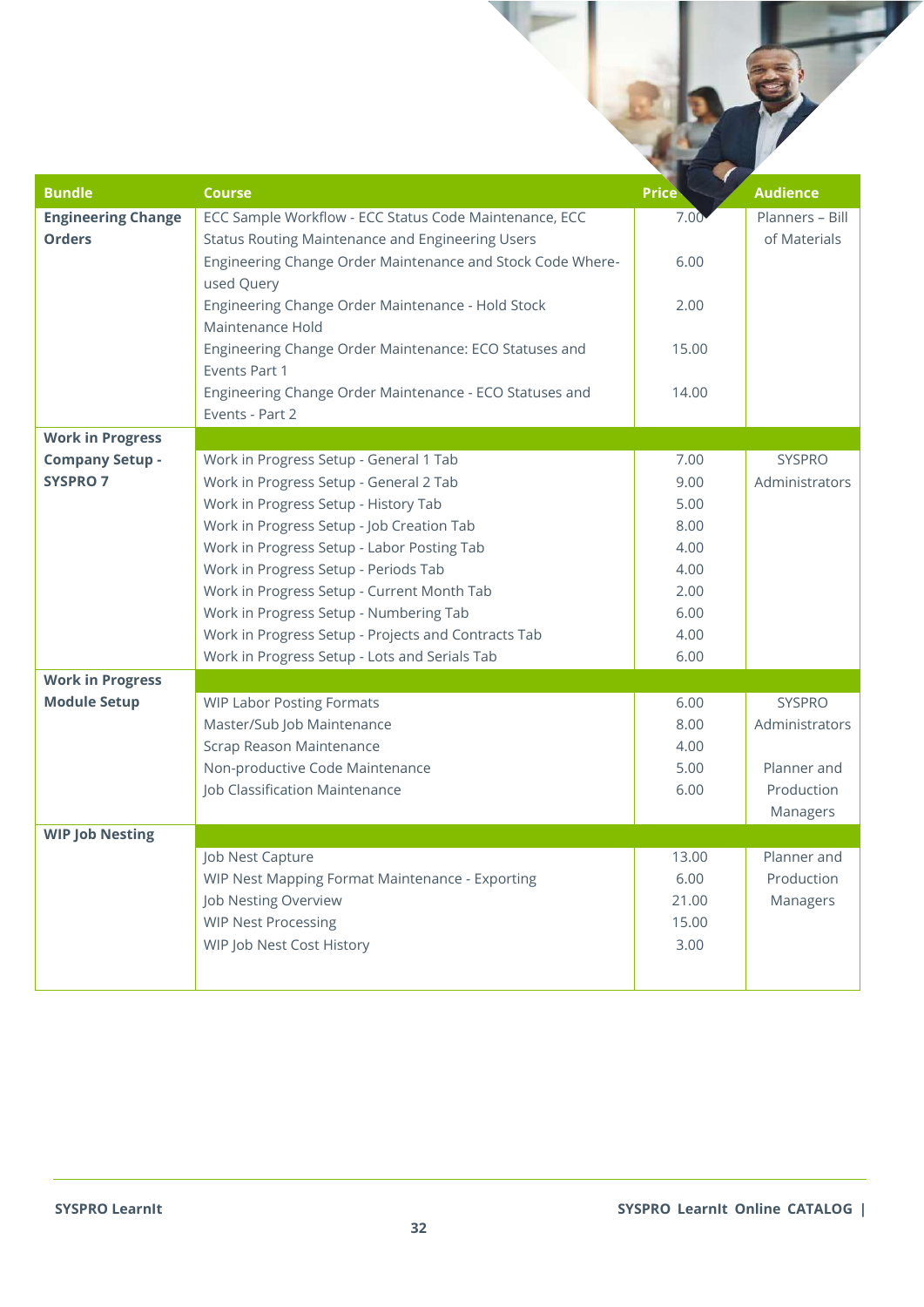| <b>Bundle</b>               | <b>Course</b>                                               | <b>Price - USD</b> | <b>Audience</b> |
|-----------------------------|-------------------------------------------------------------|--------------------|-----------------|
| <b>Work in Progress Job</b> | Job Entry, Trial Loading, and ATP Query                     | 15.00              | Planner and     |
| <b>Posting</b>              | <b>Material Allocations</b>                                 | 14.00              | Production      |
|                             | <b>Operation Allocations - Internal</b>                     | 19.00              | Managers        |
|                             | <b>Operation Allocations - Subcontract</b>                  | 6.00               |                 |
|                             | <b>WIP Reservations Review</b>                              | 5.00               |                 |
|                             | WIP Job Confirmations                                       | 5.00               |                 |
|                             | WIP Job Issues                                              | 7.00               |                 |
|                             | WIP Job Issues - Kit Issue                                  | 5.00               |                 |
|                             | WIP Job Issue - Specific Issue                              | 6.00               |                 |
|                             | <b>WIP Labor Posting</b>                                    | 8.00               |                 |
|                             | Job Receipts                                                | 13.00              |                 |
|                             | Job Closure                                                 | 5.00               |                 |
|                             | <b>Expected Job Cost Recalculation Program</b>              | 5.00               |                 |
|                             | <b>Transfer Work in Progress</b>                            | 5.00               |                 |
|                             | Reserving, Tracking, and Cross-Referencing Lots and Serials | 10.00              |                 |
|                             | WIP Link Job to Sales Order                                 | 5.00               |                 |
| <b>Work in Progress</b>     |                                                             |                    |                 |
| Inspection                  | WIP Inspection - Overview and Setup                         | 9.00               | Planner and     |
|                             | <b>WIP Inspection</b>                                       | 3.00               | Production      |
|                             | <b>WIP Inspection Variance Review</b>                       | 3.00               | Managers        |
|                             |                                                             |                    |                 |
| <b>Work in Progress</b>     |                                                             |                    |                 |
| <b>Reports and Queries</b>  | <b>Reports and Documents</b>                                | 3.00               | Planner and     |
|                             | WIP Job Query                                               | 4.00               | Production      |
|                             | Multi-level Job Query                                       | 2.00               | Managers        |
|                             | <b>WIP Reports Part 1</b>                                   | 11.00              |                 |
|                             | <b>WIP Reports Part 2</b>                                   | 7.00               |                 |
|                             | <b>WIP Reports Part 3</b>                                   | 11.00              |                 |
|                             | <b>WIP Period End</b>                                       | 6.00               |                 |
| <b>Product Recall</b>       |                                                             |                    |                 |
|                             | <b>Product Recall Overview</b>                              | 7.50               | Planner and     |
|                             | <b>Additional Lot Maintenance</b>                           | 4.00               | Production      |
|                             | Product Recall Selections Review and Quarantine             | 14.00              | Managers        |
|                             | <b>Product Recall Query</b>                                 | 2.00               |                 |
|                             |                                                             |                    | Inventory       |
|                             |                                                             |                    | Control         |
|                             |                                                             |                    |                 |
|                             |                                                             |                    | Managers        |
|                             |                                                             |                    |                 |
|                             |                                                             |                    |                 |
|                             |                                                             |                    |                 |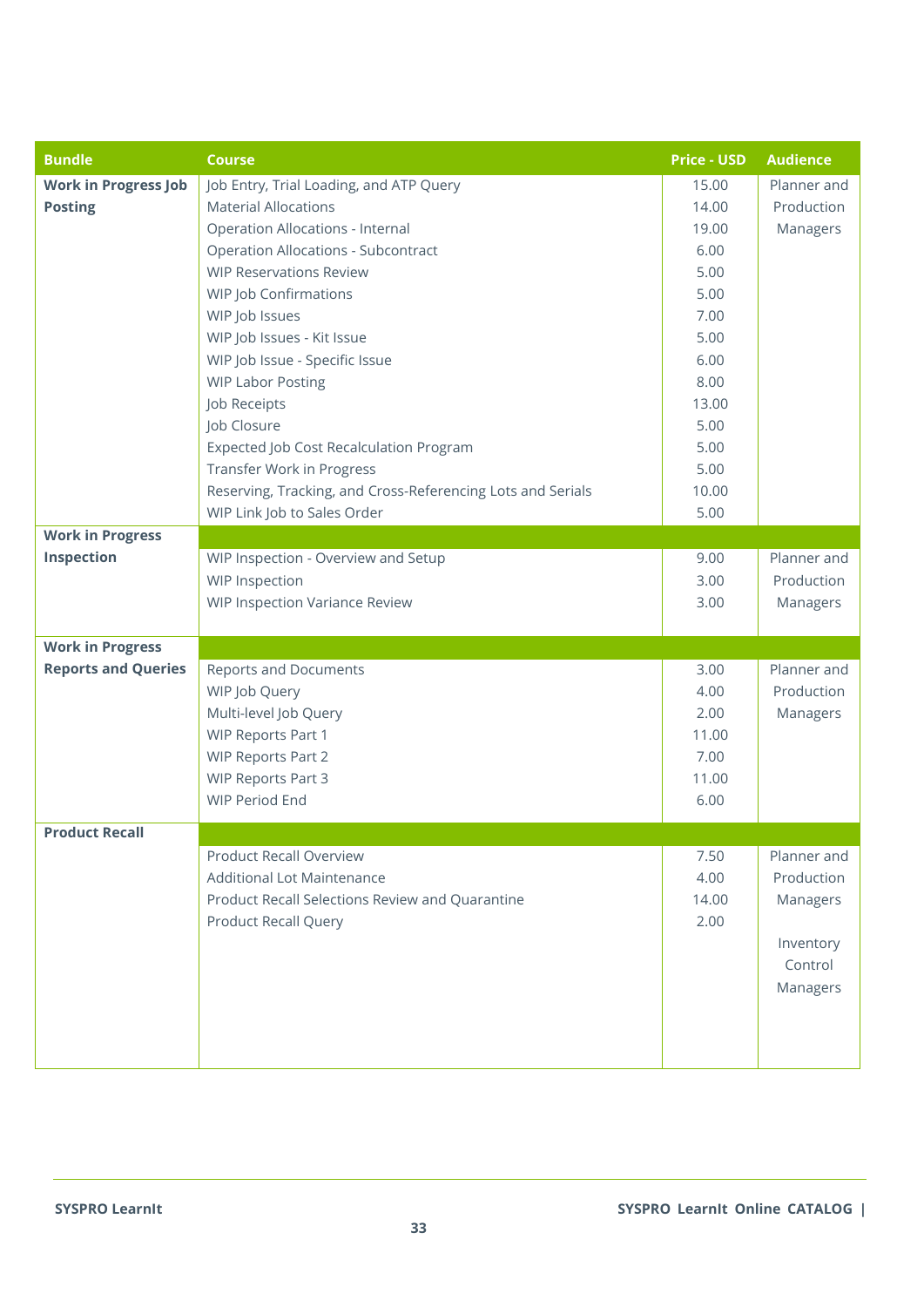| <b>Bundle</b>             | <b>Course</b>                                                 | <b>Price - USD</b> | <b>Audience</b> |
|---------------------------|---------------------------------------------------------------|--------------------|-----------------|
| <b>Requirements</b>       | Requirements Planning Setup - General 1 Tab                   | 4.00               | SYSPRO          |
| <b>Planning Company</b>   | Requirements Planning Setup - General 2 Tab                   | 3.00               | Administrators  |
| Setup - SYSPRO 7          | Requirements Planning Setup - Planning 1 Tab                  | 5.00               |                 |
|                           | Requirements Planning Setup - Planning 2 Tab                  | 6.00               |                 |
|                           | Requirements Planning Setup - Scheduling Tab                  | 5.00               |                 |
|                           | Requirements Planning Setup - Warehouses Tab                  | 2.00               |                 |
|                           | Requirements Planning Setup - Requisition Users Tab           | 2.00               |                 |
|                           | Requirements Planning Setup - Forecast Depletion Tab          | 13.00              |                 |
| <b>Material</b>           |                                                               |                    |                 |
| <b>Requirements</b>       | Material Requirements Planning Overview                       | 5.00               | Planners -      |
| <b>Planning</b>           | MRP First Example Run and Requirements Planning Query         | 7.00               | Requirements    |
|                           | MRP Job Review, MRP Purchase Order Review and MRP Requisition | 11.00              | Planning        |
|                           | Review                                                        |                    |                 |
|                           | MRP Supply Chain Transfer Review and MRP Blanket Purchase     | 6.00               |                 |
|                           | Order Review                                                  |                    |                 |
|                           | MRP Second Example Run - Replanning Supply and Demand Dates   | 17.00              |                 |
|                           | in the Snapshot                                               |                    |                 |
|                           | MRP Second Example Run - MRP Job Review and MRP Purchase      | 6.00               |                 |
|                           | Order Review                                                  |                    |                 |
|                           |                                                               |                    |                 |
| <b>Requirements</b>       |                                                               |                    |                 |
| <b>Planning Reports</b>   | Requirements Planning Reports - Part 1                        | 7.00               | Planners -      |
|                           | Requirements Planning Reports - Part 2                        | 11.00              | Requirements    |
|                           | Requirements Planning Reports - Part 3                        | 9.00               | Planning        |
|                           |                                                               |                    |                 |
| <b>Quotations Company</b> |                                                               |                    |                 |
| Setup - SYSPRO 7          | Quotations Setup - General Tab                                | 3.00               | SYPSRO          |
|                           | Quotations Setup - Pricing Tab                                | 4.00               | Administrators  |
|                           | Quotation Numbering by Branch                                 | 3.00               |                 |
|                           |                                                               |                    |                 |
|                           |                                                               |                    |                 |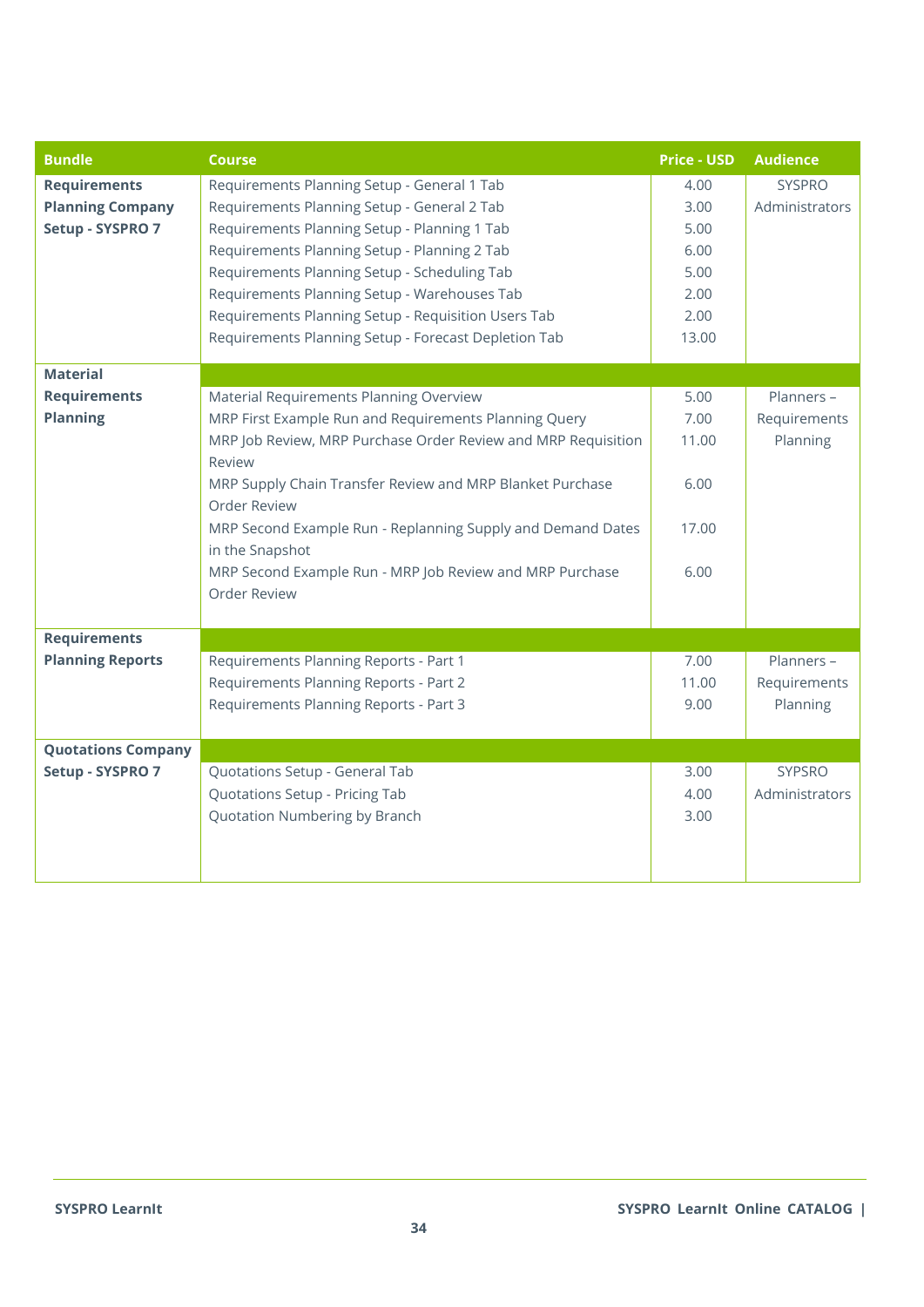| <b>Bundle</b>               | <b>Course</b>                                               | <b>Price - USD</b> | <b>Audience</b> |
|-----------------------------|-------------------------------------------------------------|--------------------|-----------------|
| <b>Quotation Entry</b>      | Quotation Entry - Overview and Quotation Header             | 6.00               | Salespersons    |
|                             | Quotation Entry - Stocked Lines                             | 5.00               | Planners - Bill |
|                             | Quotation Entry - Non-stocked Bought-out                    | 6.00               | of Materials    |
|                             | Quotation Entry - Version Numbering                         | 4.00               |                 |
|                             | Quotation Entry - Non-stocked Made-in and Estimates         | 10.00              |                 |
|                             |                                                             |                    |                 |
| <b>Product Configurator</b> |                                                             |                    |                 |
|                             | <b>Product Configurator Overview</b>                        | 11.50              | Salespersons    |
|                             | Demo Configurator - Example                                 | 5.00               |                 |
|                             | Demo Configurator - Selections and Criteria                 | 11.00              | Planner         |
|                             | Demo Configurator - Options and Components                  | 7.00               |                 |
|                             | Building a Configurator - Selections and Criteria           | 12.00              |                 |
|                             | Building a Configurator - Options Components and Operations | 13.00              |                 |
|                             | Building a Configurator - Calculations and Component        | 11.00              |                 |
|                             | Dependencies                                                |                    |                 |

| <b>Bundle</b>             | <b>Course</b>                                   | <b>Price - USD</b> | <b>Audience</b> |
|---------------------------|-------------------------------------------------|--------------------|-----------------|
| <b>Job Posting Web UI</b> | SYSPRO Avanti: Job Entry and Trial Loading      | 8.00               | Planners and    |
|                           | <b>SYSPRO Avanti: Material Allocations</b>      | 6.5.00             | Production      |
|                           | <b>SYSPRO Avanti: Operation Allocations</b>     | 14.00              | Managers        |
|                           | SYSPRO Avanti: Job Confirmation                 | 4.00               | using the       |
|                           | SYSPRO Avanti: Job Issues Overview              | 6.50               | Web UI          |
|                           | SYSPRO Avanti: Job Issues - Preferences         | 6.50               |                 |
|                           | SYSPRO Avanti: Issuing to Jobs                  | 8.00               |                 |
|                           | SYSPRO Avanti: Specific Issue                   | 12.00              |                 |
|                           | <b>SYSPRO Avanti: Labor Posting</b>             | 8.00               |                 |
|                           | SYSPRO Avanti: Job Receipts                     | 8.00               |                 |
|                           | SYSPRO Avanti: Job Closure                      | 10.00              |                 |
|                           | SYSPRO Avanti: WIP Job Linking                  | 6.50               |                 |
|                           | <b>SYSPRO Avanti: Labor Posting Formats</b>     | 8.00               |                 |
| <b>WIP Inspection Web</b> |                                                 |                    |                 |
| UI                        | SYSPRO Avanti: WIP Inspection Overview          | 6.50               | Planners and    |
|                           | SYSPRO Avanti: WIP Inspection Maintenance       | 12.00              | Production      |
|                           | SYSPRO Avanti: WIP Inspection Variance Closure  | 10.00              | Managers        |
|                           |                                                 |                    | using the       |
|                           |                                                 |                    | Web UI          |
| <b>Product Recall Web</b> |                                                 |                    |                 |
| UI                        | SYSPRO Avanti: Product Recall Configuration     | 6.00               | Inventory       |
|                           | SYSPRO Avanti: Product Recall Quarantine        | 6.00               | Control         |
|                           | SYSPRO Avanti: Product Recall Selections Review | 5.00               | Managers        |
|                           | SYSPRO Avanti: Product Recall Query and Reports | 6.00               | using the       |
|                           |                                                 |                    | Web UI          |
|                           |                                                 |                    |                 |
|                           |                                                 |                    |                 |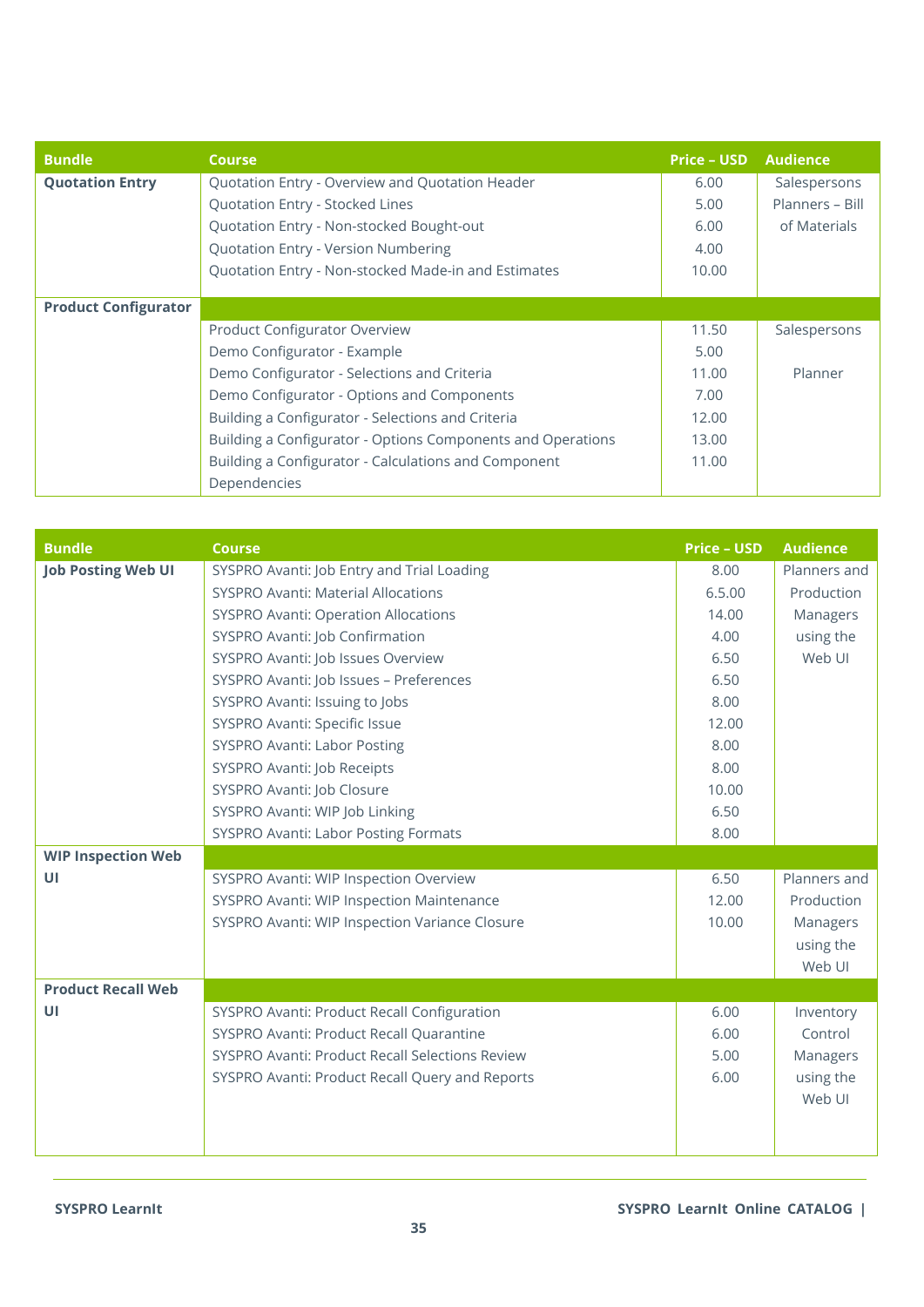| <b>Requirements</b>    |                                     |      |             |
|------------------------|-------------------------------------|------|-------------|
| <b>Planning Web UI</b> | Warehouse Order Policies - O Policy | 8.00 | Planners -  |
|                        |                                     |      | Requirement |
|                        |                                     |      | Planning    |
|                        |                                     |      | using the   |
|                        |                                     |      | Web UI      |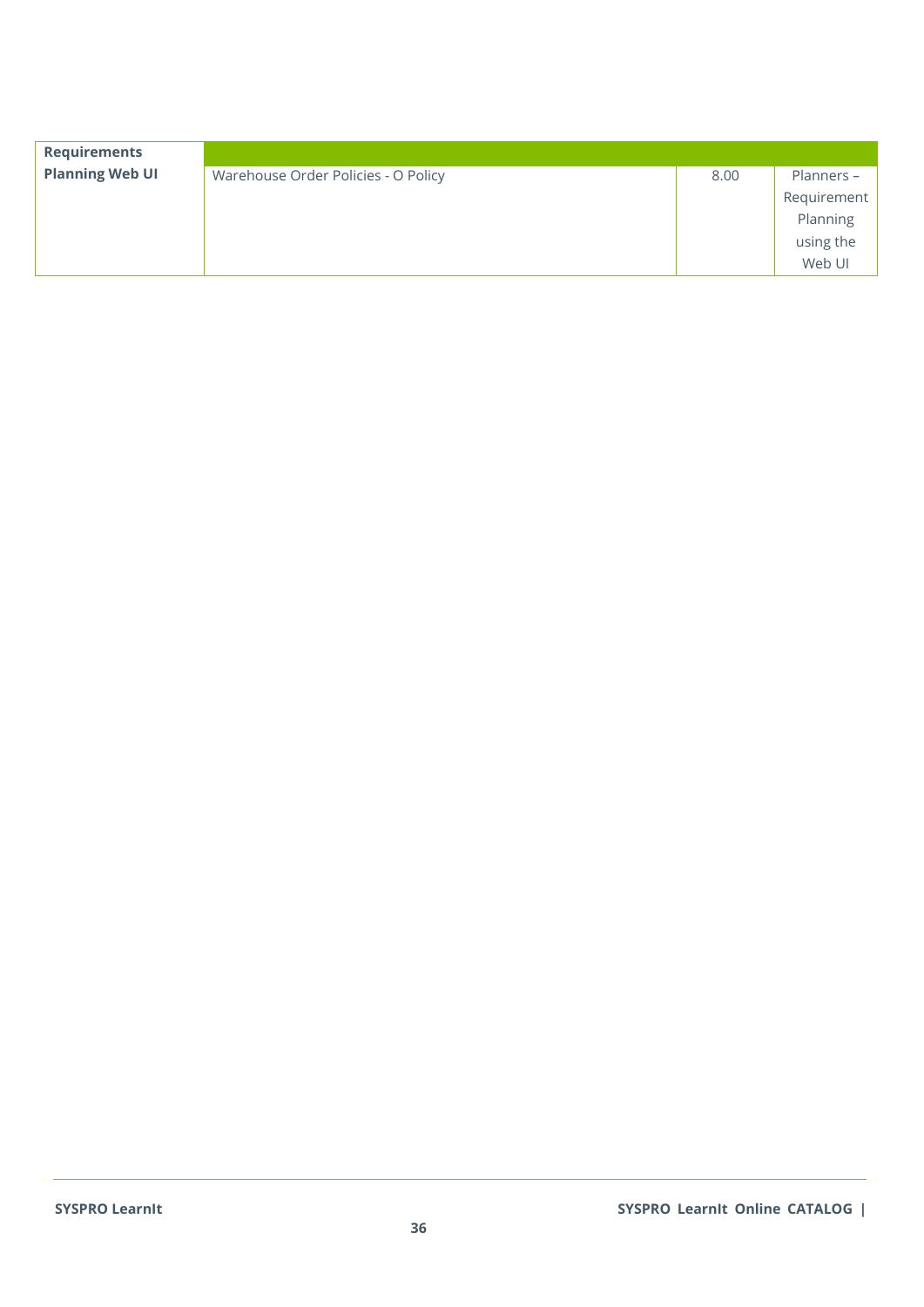#### <span id="page-36-0"></span>SYSPRO Administration for SYSPRO 8

| <b>Bundle</b><br><b>Setup Options -</b><br><b>Functions and</b><br><b>Numbering (Keys)</b><br><b>Setup Options:</b><br><b>Finance</b> | <b>Course</b><br>Setup Options<br>Setup Options: Keys Overview and Financials<br>Setup Options: Keys - Distribution<br>Setup Options: Keys - Manufacturing<br>Setup Options: General Ledger<br>Setup Options: Accounts Payable<br>Setup Options: Accounts Receivable<br>Setup Options: Assets<br>Setup Options: Electronic Fund Transfer (EFT) | <b>Price - USD</b><br>20.00<br>15.00<br>15.00<br>11.00<br>28.00<br>45.00<br>28.00<br>13.00<br>13.00 | <b>Audience</b><br><b>SYSPRO</b><br>Administrators<br><b>SYSPRO</b><br>Administrators |
|---------------------------------------------------------------------------------------------------------------------------------------|------------------------------------------------------------------------------------------------------------------------------------------------------------------------------------------------------------------------------------------------------------------------------------------------------------------------------------------------|-----------------------------------------------------------------------------------------------------|---------------------------------------------------------------------------------------|
|                                                                                                                                       | Setup Options: Cash Book                                                                                                                                                                                                                                                                                                                       | 16.00                                                                                               |                                                                                       |
| <b>Setup Options:</b><br><b>Distribution</b>                                                                                          | Setup Options: Inventory - Costing Methods<br>Setup Options: Return to Supplier<br><b>Setup Options: Quotations</b>                                                                                                                                                                                                                            | 49.00<br>4.00<br>19.00                                                                              | <b>SYSPRO</b><br>Administrators                                                       |
| <b>Setup Options:</b>                                                                                                                 |                                                                                                                                                                                                                                                                                                                                                |                                                                                                     |                                                                                       |
| <b>Manufacturing</b>                                                                                                                  | Setup Options: Bill of Materials<br>Setup Options: Work in Progress Configuration<br>Setup Options: Work in Progress Preferences<br>Setup Options: Work in Progress History<br>Setup Options: Work in Progress Job Creation and Operation<br>Numbering<br>Setup Options: Quotations<br>Setup Options: Engineering Change Control               | 23.00<br>7.00<br>7.00<br>7.00<br>8.00<br>19.00<br>18.00                                             | <b>SYSPRO</b><br>Administrators                                                       |
| <b>Workspaces</b>                                                                                                                     |                                                                                                                                                                                                                                                                                                                                                |                                                                                                     |                                                                                       |
|                                                                                                                                       | Workspaces for Roles<br><b>Workspaces for Operators</b><br>System-wide Workspaces                                                                                                                                                                                                                                                              | 14.00<br>7.00<br>6.00                                                                               | <b>SYSPRO</b><br>Administrators                                                       |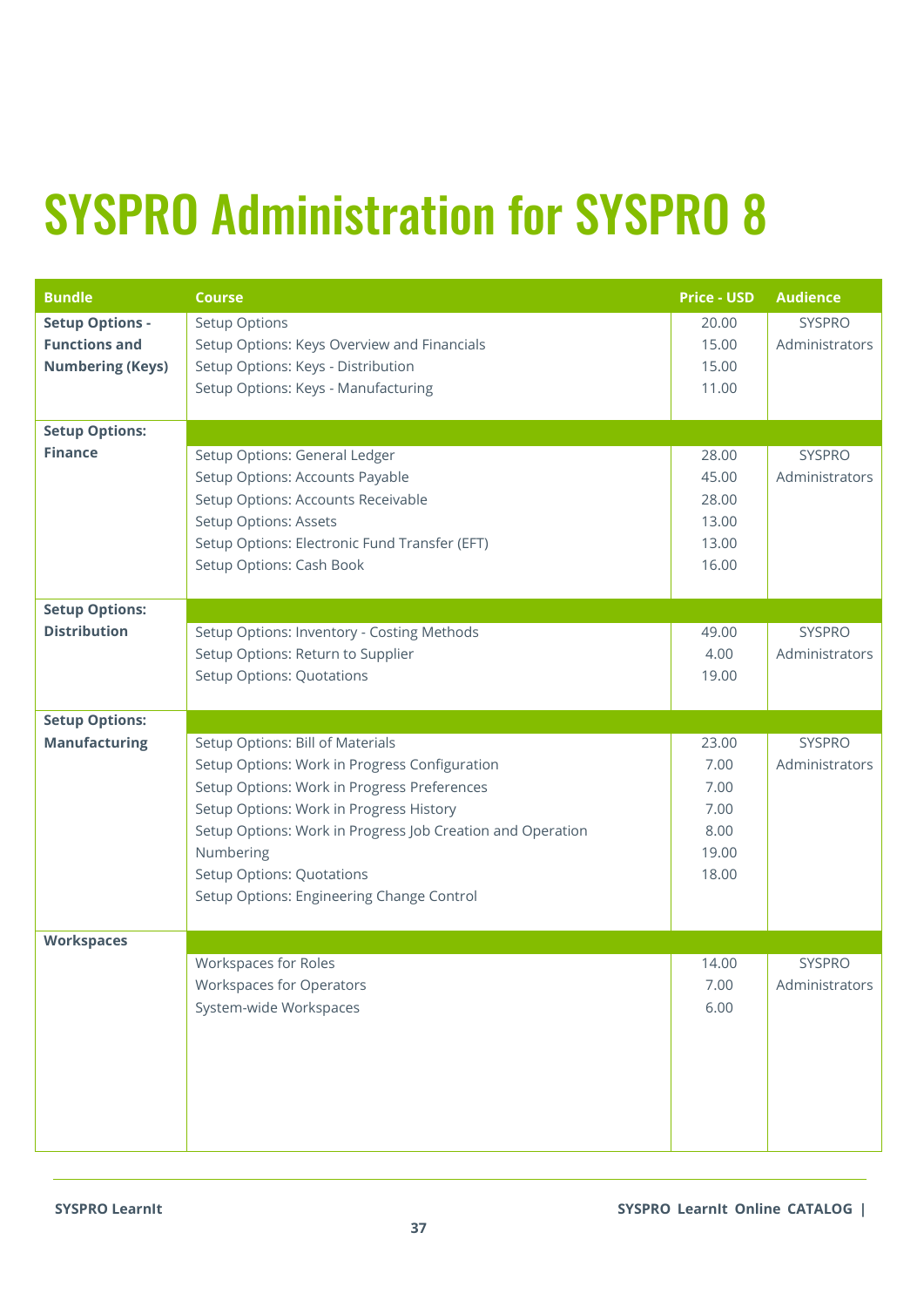| <b>SYSPRO Avanti</b>     |                                                   |       |                |
|--------------------------|---------------------------------------------------|-------|----------------|
| <b>Administration</b>    | <b>SYSPRO Avanti Overview</b>                     | 17.00 | <b>SYSPRO</b>  |
|                          | SYSPRO Avanti Customization (Part 1 - The Basics) | 20.00 | Administrators |
|                          | SYSPRO Avanti Flow Graphs                         | 6.00  |                |
|                          | SYSPRO Search Criteria                            | 13.00 |                |
|                          |                                                   |       |                |
| <b>Business Insights</b> |                                                   |       |                |
|                          | <b>Business Insights</b>                          | 27.00 | <b>SYSPRO</b>  |
|                          | <b>Tile KPI Definition</b>                        | 8.00  | Administrators |
|                          |                                                   |       |                |
|                          |                                                   |       |                |
|                          |                                                   |       |                |
| <b>Sign In Options</b>   |                                                   |       |                |
|                          | <b>Multi-Factor Authentication</b>                | 17.00 | <b>SYSPRO</b>  |
|                          | Single Sign-On                                    | 20.00 | Administrators |
|                          | Forgot Password                                   | 7.00  |                |
|                          |                                                   |       |                |
|                          |                                                   |       |                |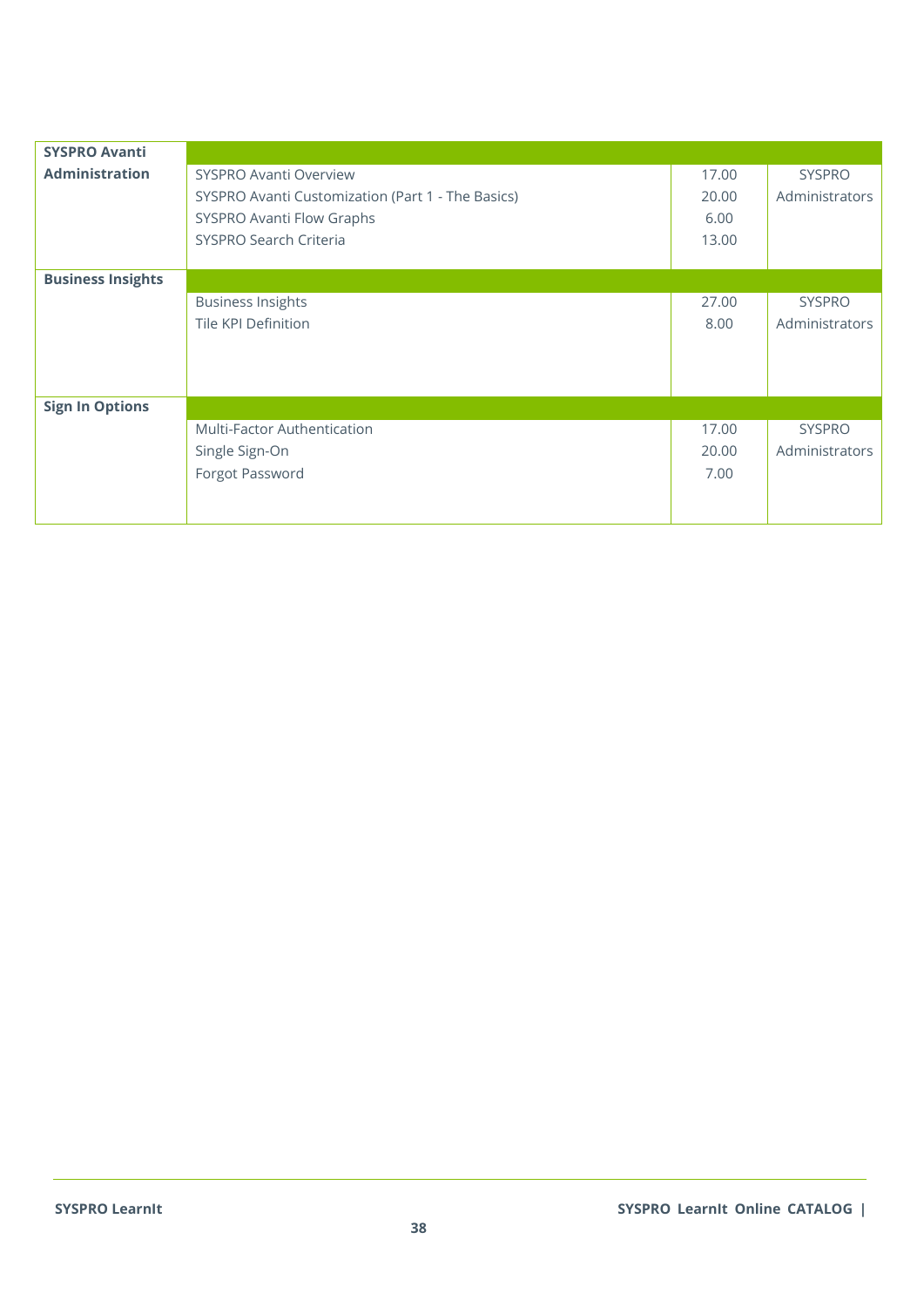## <span id="page-38-0"></span>SYSPRO Developers

| <b>Bundle</b>     | <b>Course</b>                                   | <b>Price - USD</b> | <b>Audience</b> |
|-------------------|-------------------------------------------------|--------------------|-----------------|
| <b>SYSPRO Bot</b> | <b>Bot Developer Overview</b>                   | 5.00               | <b>SYSPRO</b>   |
| <b>Developer</b>  | Bot Developer Part 1: Configuration             | 9.00               | Developers      |
|                   | Bot Developer Part 2: Basic Hello World         | 7.00               |                 |
|                   | Bot Developer Part 3: Cards                     | 14.00              |                 |
|                   | Bot Developer Part 4: Post Skill                | 11.00              |                 |
|                   | Bot Developer Part 5: Confirmation Card         | 13.00              |                 |
|                   | Bot Developer Part 6: Custom Search             | 14.00              |                 |
|                   | Bot Developer Part 7: Prompt Additional Fields  | 8.00               |                 |
|                   | Bot Developer Part 8: Publish Skill to Live Bot | 5.00               |                 |
|                   | Bot Developer: Final Project                    | 2.00               |                 |
|                   |                                                 |                    |                 |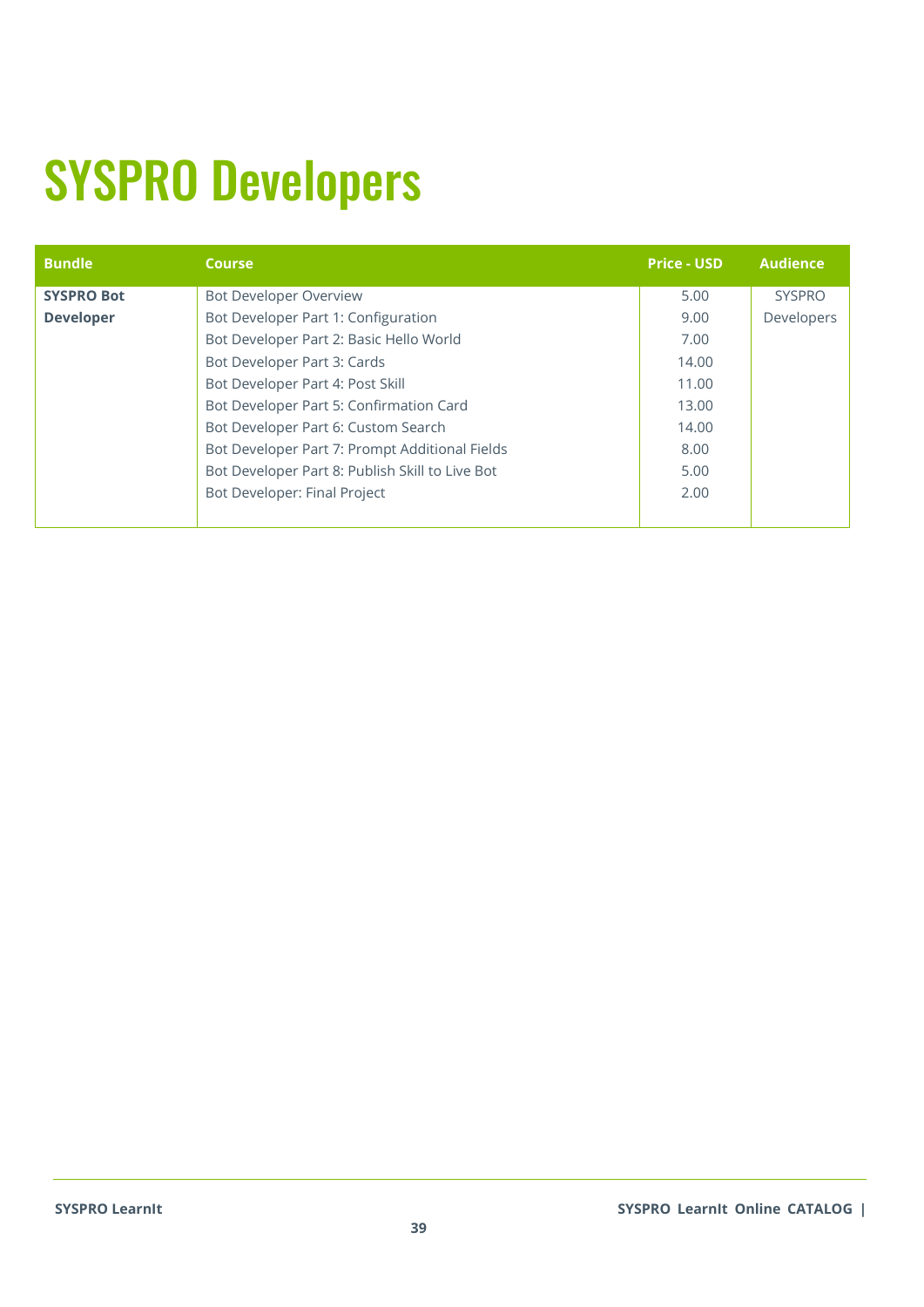# <span id="page-39-0"></span>**Technical**

| <b>Bundle</b>           | <b>Course</b>                                          | <b>Price - USD</b> | <b>Audience</b> |
|-------------------------|--------------------------------------------------------|--------------------|-----------------|
| <b>Document Flow</b>    | Document Flow Managers - Overview                      | 10.00              | <b>SYSPRO</b>   |
| <b>Managers</b>         | Installing the Document Flow Managers                  | 6.00               | Administrators  |
|                         | Document Flow Managers Configuration - 2019 R2         | 15.00              |                 |
|                         | Document Flow Managers Configuration - 2020 R1         | 10.50              |                 |
|                         | Document Flow Managers Programs and Processing         | 8.00               |                 |
|                         |                                                        |                    |                 |
| <b>Installation and</b> |                                                        |                    |                 |
| <b>Upgrades</b>         | Installing SYSPRO 8 - 2018 R1                          | 18.00              | <b>SYSPRO</b>   |
|                         | Post-installation Considerations - 2018 R1             | 12.00              | Administrators  |
|                         | Upgrading to SYSPRO 8                                  | 18.00              |                 |
|                         | The SYSPRO Server Default Directory Structure          | 4.00               |                 |
|                         | The IMPACT. INI File                                   | 6.00               |                 |
|                         | Pre-installation Considerations - 2019 R1              | 11.00              |                 |
|                         | Installing SYSPRO 8 - 2019 R1                          | 20.00              |                 |
|                         | Post-installation Considerations - 2019 R1             | 6.00               |                 |
|                         | Rolling Out SYSPRO 8 Client Software - 2019 R1         | 9.00               |                 |
|                         | SYSPRO Installer Enhancements - 2019 R2                | 12.00              |                 |
|                         | Configuring the SYSPRO Installer Application - 2019 R2 | 8.00               |                 |
|                         | SYSPRO Additional Services - 2019 R2                   | 6.00               |                 |
|                         | SYSPRO Installer Enhancements - 2020 R1                | 19.00              |                 |
|                         | SYSPRO Installer Enhancements - 2020 R2                | 9.00               |                 |
|                         | SYSPRO Installer Enhancements 2021 R1                  | 9.00               |                 |
|                         | SYSPRO Installer Enhancements 2021 R2                  | 9.00               |                 |
|                         |                                                        |                    |                 |
| <b>SQL Managed</b>      |                                                        |                    |                 |
| <b>Instance</b>         | SQL Managed Instance Overview                          | 4.00               | <b>SYSPRO</b>   |
|                         | Setting up SQL Managed Instance                        | 10.00              | Administrators  |
|                         |                                                        |                    |                 |
| <b>SYSPRO Hotfixes</b>  |                                                        |                    |                 |
|                         | SYSPRO Hotfixes - 2019 R1                              | 14.00              | <b>SYSPRO</b>   |
|                         | SYSPRO Hotfixes - 2019 R2                              | 9.00               | Administrators  |
|                         | SYSPRO Hotfix Enhancements - 2020 R1                   | 7.00               |                 |
|                         |                                                        |                    |                 |
| <b>SYSPRO OData</b>     |                                                        |                    |                 |
|                         | <b>OData Overview and Licenses</b>                     | 8.00               | <b>SYSPRO</b>   |
|                         | OData Third Party Software Integration using OData     | 6.00               | Administrators  |
|                         |                                                        |                    |                 |
|                         |                                                        |                    |                 |
|                         |                                                        |                    |                 |